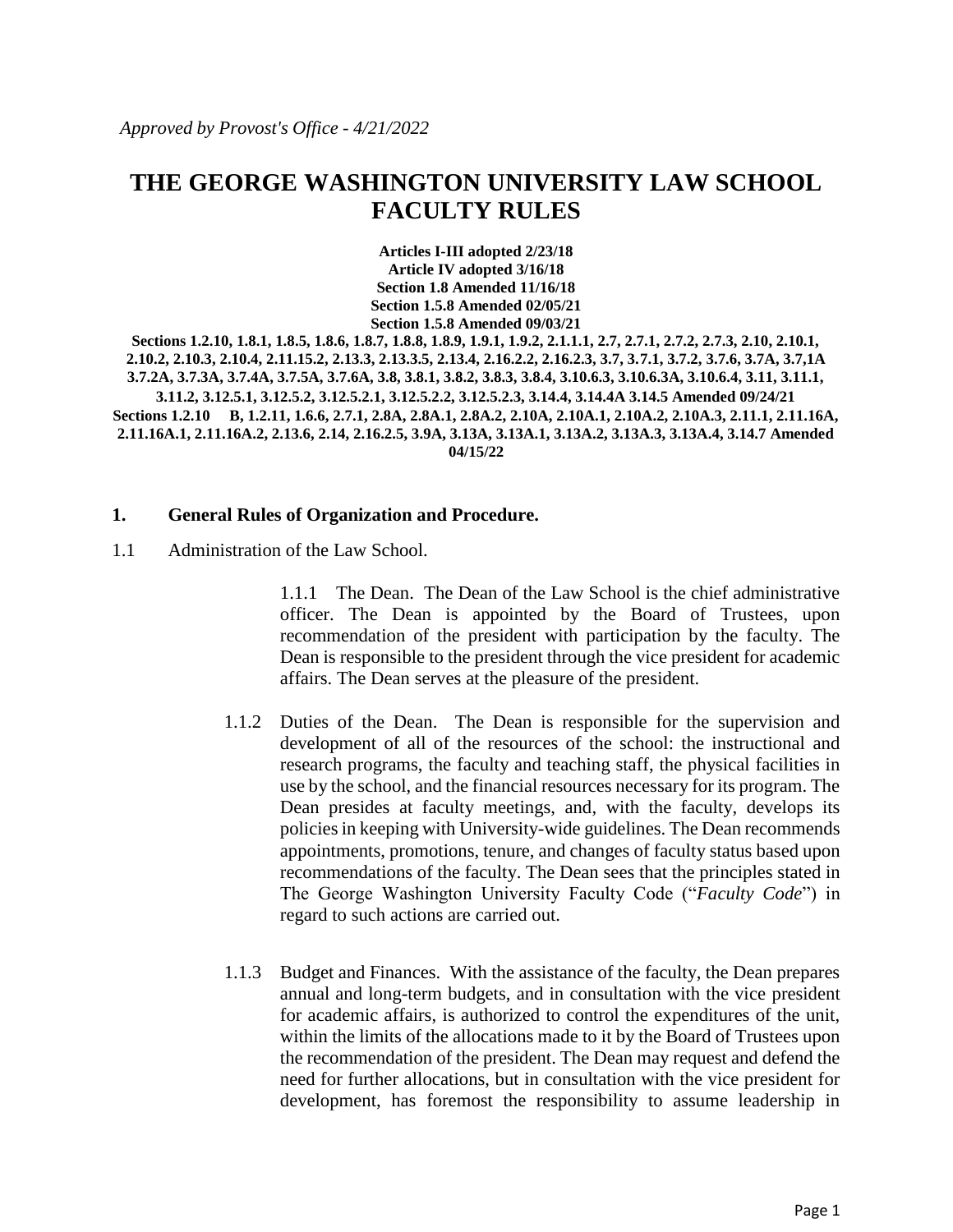attracting external funds to the Law School for the development of its facilities, programs, and staff.

- 1.2 The Faculty.
	- 1.2.1 Persons Included. The faculty of the Law School comprises Regular Faculty, Specialized Faculty, and Limited Service Members, such persons to be appointed, reappointed, promoted, tenured, granted leave, discharged, and retired in accordance with the provisions of these Rules and the *Faculty Code*.
	- 1.2.2 Governing Body of the Law School. The governing body of the Law School is the Law School's Full-service Faculty. The Law School faculty is a continuing body.
	- 1.2.3 Full-service Faculty Member Defined.
		- 1.2.3.1 Included. A Full-service Faculty Member is any Traditional Faculty Member, Clinical Track I Faculty Member, Clinical Track II Faculty Member, Clinical Non-tenure-track Faculty Member, the Director of the Law Library, the Director of Legal Research and Writing, or any LRWP Faculty Member. A Full-service Faculty Member shall hold an appointment as Professor of Law, Associate Professor of Law, Professor of Clinical Law, Associate Professor of Clinical Law, Professor of Legal Research and Writing, Associate Professor of Legal Research and Writing, Professor of [Specialty] Law, or Associate Professor of [Specialty] Law. A Full-service Faculty Member may be in active service or on leave of absence. A Fullservice Faculty Member may hold an additional appointment such as a [Name] Research Professor of Law or Director or Associate Director of a program. A Full-service Faculty Member may also hold an appointment to another degree-granting unit of The George Washington University.
		- 1.2.3.2 Excluded. A faculty member who does not meet the definition set out in Rule 1.2.3.1 is not a Full-service Faculty Member notwithstanding a title such as Research Professor of Law or Director or Associate Director of a program.
		- 1.2.3.3 Effect of Part- or Full-time Employment. A faculty member holding a part-time position, by virtue of position-sharing, partial retirement under Article VII.D of the *Faculty Code*, or otherwise, shall not by virtue of such faculty member's part-time responsibilities alone be considered a "Limited Service Member," as defined in Rule 1.2.11, or a "Part-time Faculty Member" as defined in Rule 1.2.12. A faculty member who does not meet the definition of Rule 1.2.3.1 is not a "Full-service Faculty Member" even if employed by the Law School full time.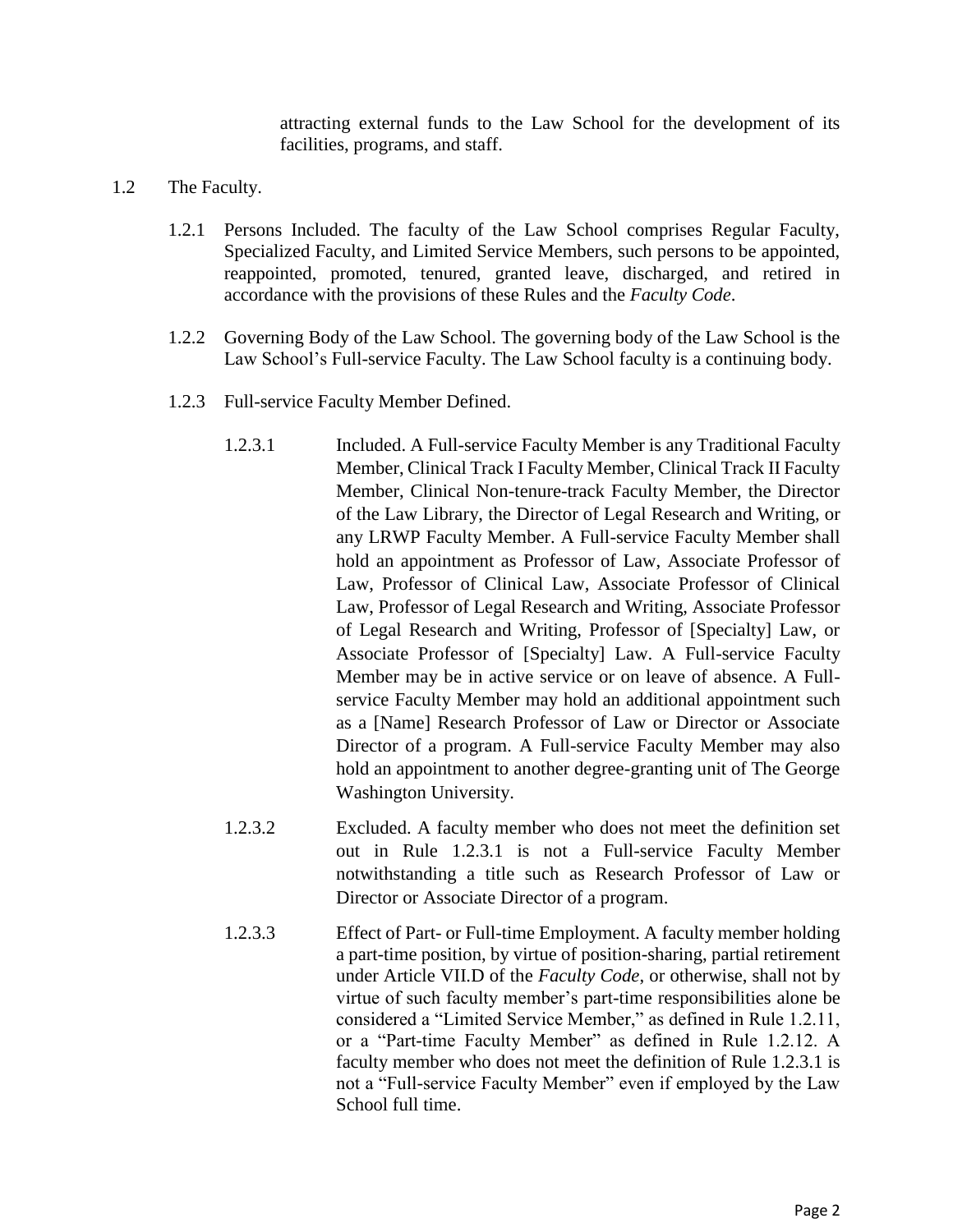- 1.2.4 Regular Faculty Member Defined. Any Traditional Faculty Member, Clinical Track I Faculty Member, or Clinical Track II Faculty Member is a Regular Faculty Member. A faculty member who is a Clinical Non-tenure-track Faculty Member, Director of Legal Research and Writing, Director of the Law Library (if not tenured or on a tenure track), or LRWP Faculty Member is a Regular Faculty Member if such faculty member has accepted an additional appointment as a Research Professor of Law or otherwise has undertaken a responsibility for research, either by virtue of the faculty member's appointment letter dated on or after January 1, 2018 (see Rules 1.2.14 and 2.14) or as contemplated by Rule 3.10.8. Faculty members who have a regular (as defined in the *Faculty Code*) or tenured appointment at another University are not Regular Faculty Members.
- 1.2.5 Specialized Faculty Member Defined. A Specialized Faculty Member is any Fullservice Faculty Member who is not a Regular Faculty Member and who does not hold a regular (as defined in the *Faculty Code*) or tenured appointment at another University.
- 1.2.6 Traditional Faculty Member Defined. A Traditional Faculty Member is a Fullservice tenured or tenure-track faculty member who is not on a clinical tenure track. A Traditional Faculty Member shall hold an appointment as Professor of Law or Associate Professor of Law.
- 1.2.7 Clinical Faculty.
	- 1.2.7.1 Clinical Non-tenure-track Faculty Member Defined. A Clinical Non-tenure-track Faculty Member is a Full-service Faculty Member appointed before January 1, 2018 who teaches primarily clinical courses and who is not tenured or on a tenure track. A Clinical Nontenure-track Faculty Member shall hold a non-tenure-accruing appointment for a contractual period as Professor of Clinical Law or Associate Professor of Clinical Law.
	- 1.2.7.2 Clinical Track I Faculty Member Defined. A Clinical Track I Faculty Member is a Full-service Faculty Member who teaches primarily clinical courses and who has received tenure on Clinical Track I. A Clinical Track I Faculty Member shall hold an appointment as Professor of Clinical Law.
	- 1.2.7.3 Clinical Track II Faculty Member Defined. A Clinical Track II Faculty Member is a Full-service Faculty Member who teaches primarily clinical courses and who has received tenure on Clinical Track II or who has a tenure-track appointment on Clinical Track II. A Clinical Track II Faculty Member shall hold an appointment as Professor of Clinical Law or Associate Professor of Clinical Law.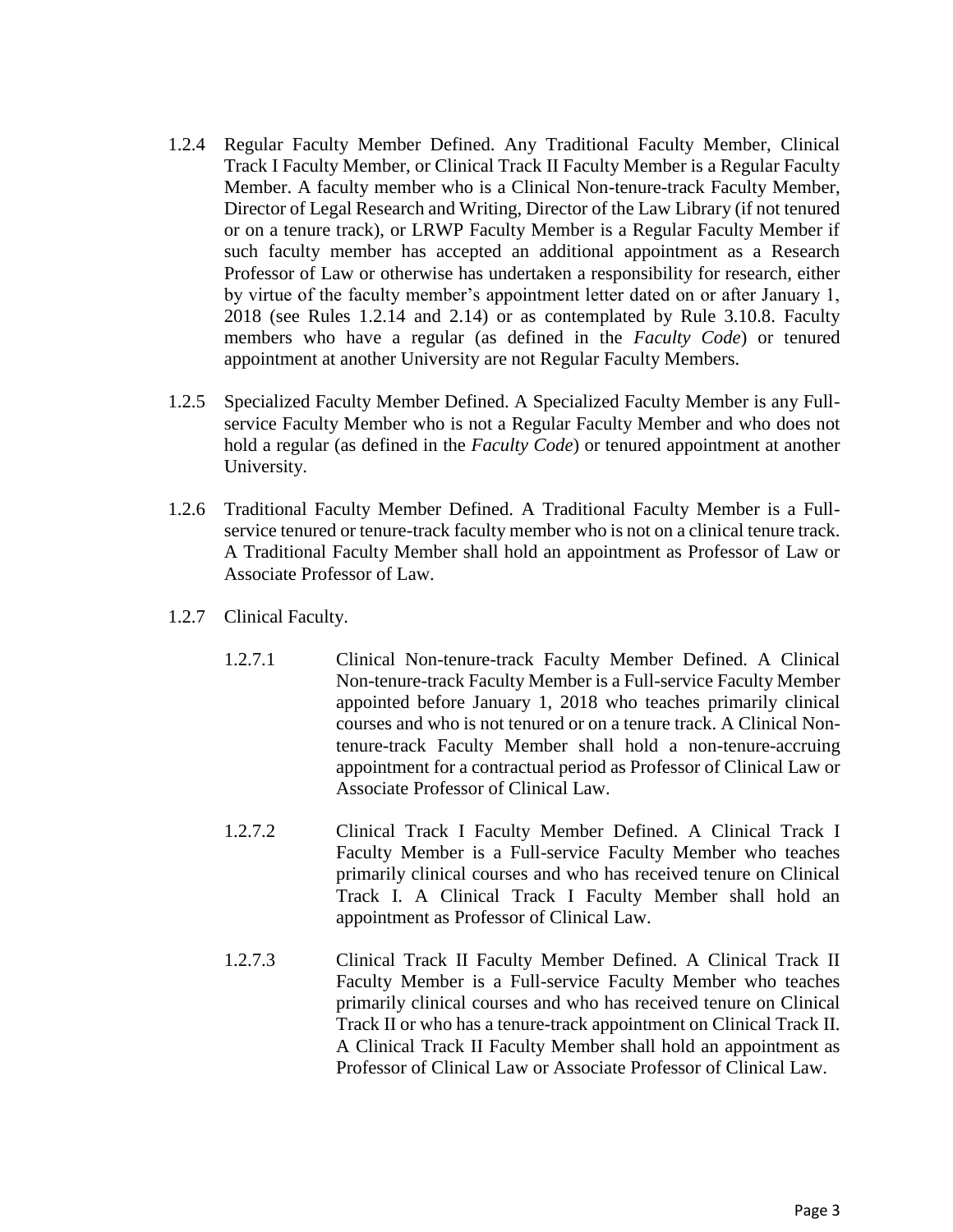- 1.2.7.4 Any Full-service Faculty Member who holds the title of Professor of Clinical Law or Associate Professor of Clinical Law may publicly use the title of Professor or Associate Professor of Law (whichever is appropriate) without otherwise specifying the holder's clinical status.
- 1.2.8 Director of Legal Research and Writing Defined. The Director of Legal Research and Writing is a Full-service Faculty Member who directs the Legal Research and Writing program. The Director shall hold a non-tenure-accruing appointment for a contractual period as Professor or Associate Professor of Legal Research and Writing and Director of the Legal Research and Writing Program.
- 1.2.9 Director of the Law Library Defined. The Director of the Law Library is a Fullservice Faculty Member who directs the Law Library. The Director of the Law Library may hold a tenured, tenure track, or non-tenure-accruing appointment for a contractual period as determined by the faculty at the time of appointment. The Director of the Law Library shall hold an appointment as Professor or Associate Professor of Law and Director of the Law Library.
- 1.2.10 FLP -- Fundamentals of Lawyering and Program Faculty Member Defined. A FLP Faculty Member is a Full-service Faculty Member who does not teach primarily clinical courses, who is not tenured or on a tenure track, and who is not the Director of Fundamentals of Lawyering or the Director of the Law Library. A FLP Faculty Member who teaches primarily non-clinical Fundamentals of Lawyering courses shall hold a non-tenure-accruing appointment for a contractual period as Professor or Associate Professor of Fundamentals of Lawyering and may also hold the title of Associate Director of Fundamentals of Lawyering. Any other FLP Faculty Member shall hold a non-tenure-accruing appointment for a contractual period as Professor of [Specialty] Law, or Associate Professor of [Specialty] Law and may also hold the title of Director of [Program], Co-Director of [Program], or Associate Director of [Program].
- 1.2.10A Associate Director of Fundamentals of Lawyering Defined. An Associate Director of Fundamentals of Lawyering is a FLP Faculty Member who holds the title and has been assigned the functions of an Associate Director of Fundamentals of Lawyering. For all purposes of these *Faculty Rules*, persons who have held the title of Associate Director of Legal Research and Writing or Associate Director of Fundamentals of Lawyering shall be deemed appointed to the status of Associate Director of Fundamentals of Lawyering, with its attendant rights.
- 1.2.10A Professors of Practice Defined. A Professor of Practice is a Specialized, Limited Service Member who holds the title "Professor of Practice."
- 1.2.11 Limited Service Member Defined. A Limited Service Member is a faculty member other than a Full-service Faculty Member. A Limited Service Member shall hold an appointment as Professor Emeritus of Law, Associate Professor Emeritus of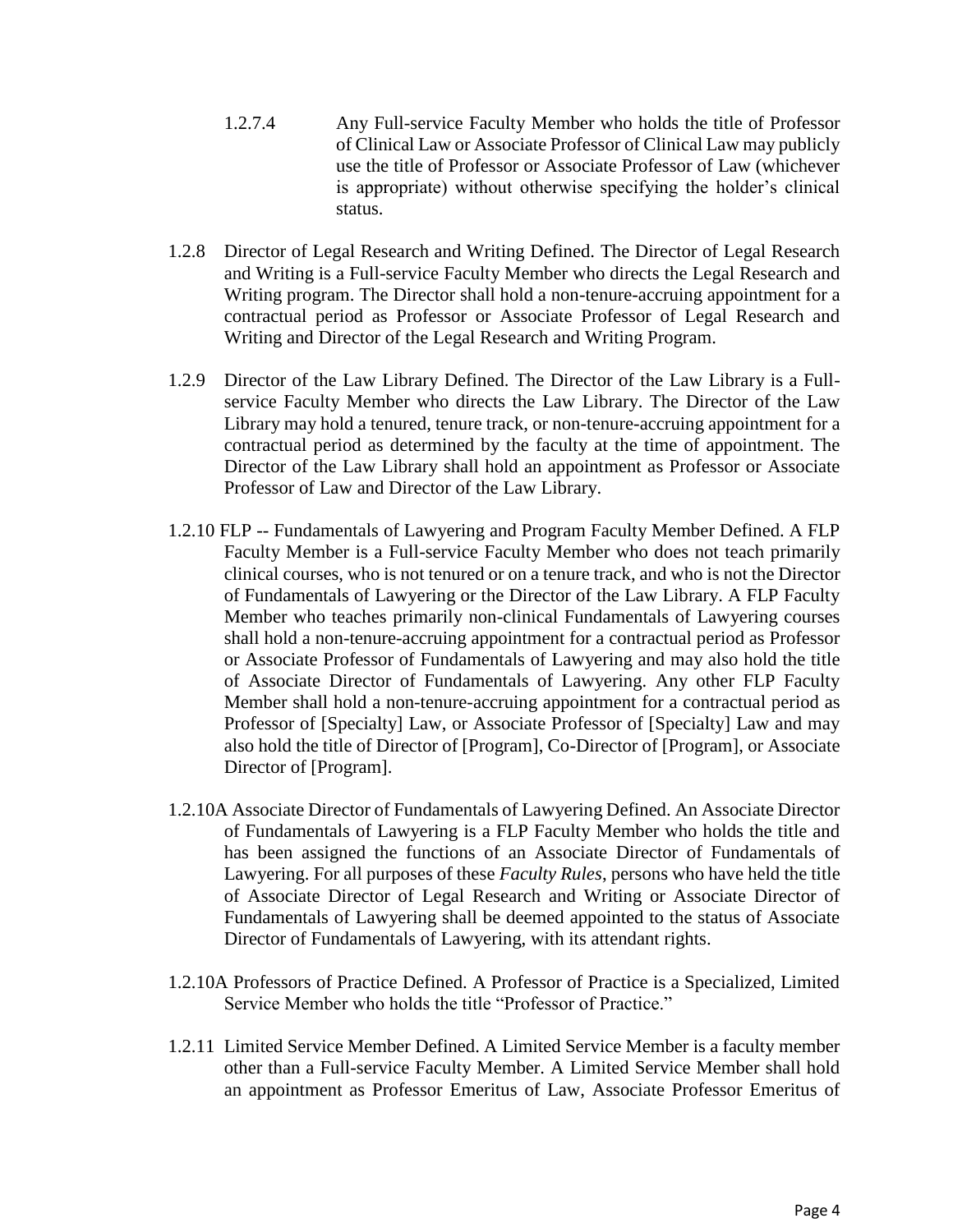Law, Visiting Professor of Law, Visiting Associate Professor of Law, Visiting Professor of Clinical Law, Visiting Associate Professor of Clinical Law, Visiting Professor of [Specialty] Law, Visiting Associate Professor of [Specialty] Law, Professor of Law (by courtesy), Associate Professor of Law (by courtesy), Assistant Professor of Law (by courtesy), Research Professor of Law, Professor of Practice, Adjunct Professor of Law, or Professorial Lecturer in Law. Part-time Faculty Members who hold the title of Professorial Lecturer in Law are popularly known, but not formally appointed, as "adjuncts."

- 1.2.12 Part-time Faculty Member Defined. A Part-time Faculty Member is a faculty member holding an appointment as Adjunct Professor of Law or Professorial Lecturer in Law.
- 1.2.13 Tenured Faculty Member Defined.
	- 1.2.13.1 Qualifying Appointments. A Tenured Faculty Member is a Fullservice Faculty Member who holds an appointment as Professor of Law, Associate Professor of Law, Professor of Clinical Law or Associate Professor of Clinical Law with continuous tenure.
	- 1.2.13.2 Limitations.
		- 1.2.13.2.1 Director of the Law Library. It is understood that the granting of tenure to the Director of the Law Library will be based on a binding commitment of the Director to remain in the position of Director throughout the Director's career at the Law School. Should the Director resign the position of Director, or be removed therefrom for cause as defined by University regulations, the Director shall not, as a matter of right, be entitled to remain on the faculty in another capacity.
		- 1.2.13.2.2 Clinical Track I or II. The granting of tenure to a faculty member on Clinical Track I or II is based on an understanding that the faculty member will continue to teach primarily in the clinic throughout such faculty member's career at the Law School although, with approval of the Dean, such faculty member may be assigned to teach a nonclinical course. Should a tenured clinical faculty member resign such faculty member's position in the clinic or be removed therefrom for cause as defined by University regulations, the clinical faculty member shall not, as a matter of right, be entitled to remain on the faculty in another capacity.
- 1.2.14 Appointment, Promotion, Tenure Grants, and Termination of Faculty. The Dean of the Law School shall make recommendations to the president and the Board of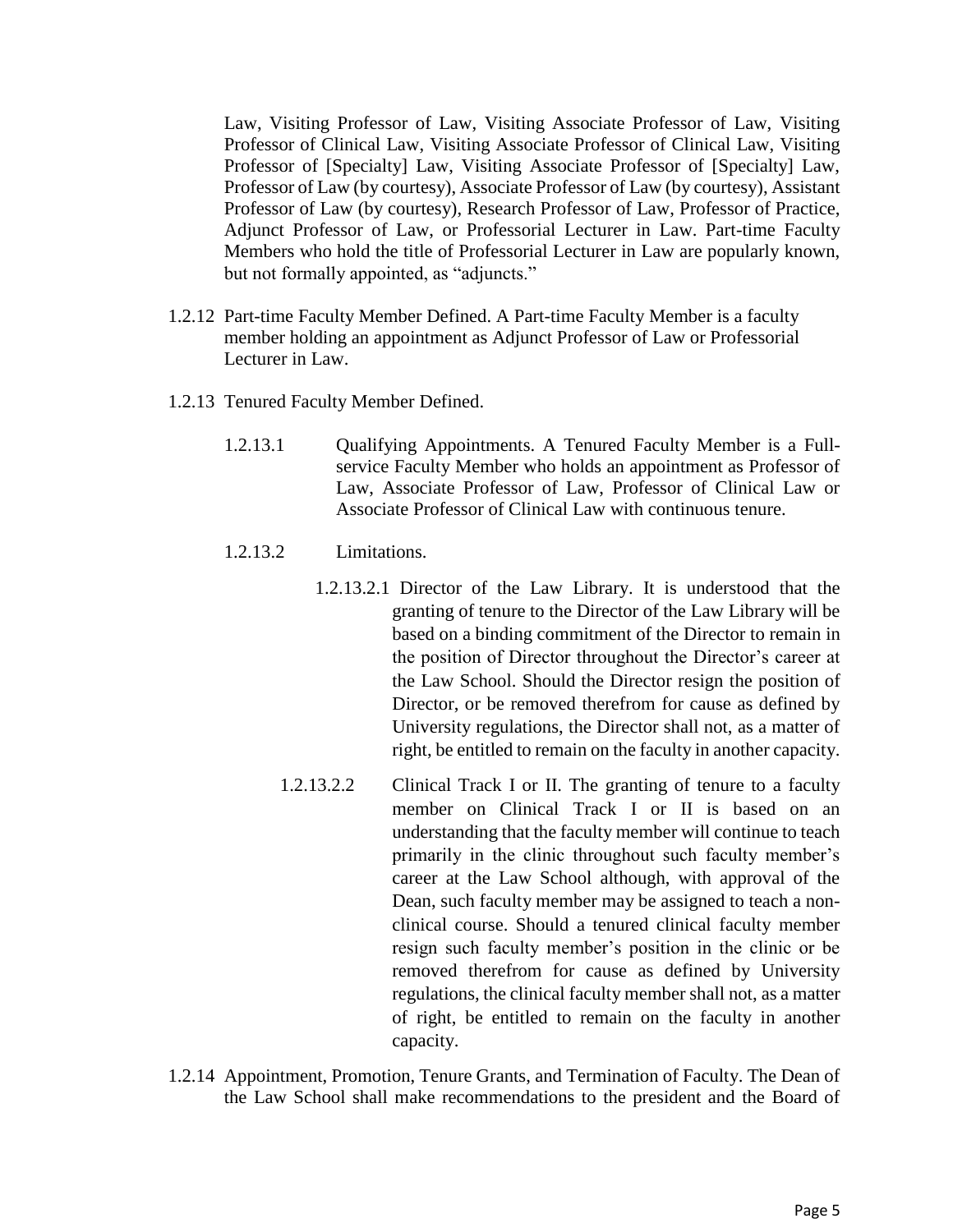Trustees in all matters of appointment, promotion, the granting of tenure, and termination procedures, subject to the approval of the faculty.

- 1.2.14.1 The Dean shall ensure that all appointments conform to these Rules.
- 1.2.14.2 The Dean shall ensure that a faculty member's appointment letter or other contractual document accurately states the duties of the faculty member's position and does not state that the faculty member has a duty to perform research, teaching, or service unless the faculty member has such a duty under these Rules.
- 1.2.14.3 The Dean shall, before execution of an appointment letter relating to an appointment to a full-service, non-tenure-track position, provide for the Appointments Committee's review under Rule 2.1.4.4 an appropriately redacted copy of the proposed letter.
- 1.2.14.4 The Dean shall ensure that all appointment letters or other contractual documents state that a faculty member's appointment is subject to these Rules and to the *Faculty Code*.
- 1.2.15 Duties and Powers of Faculty.
	- 1.2.15.1 Faculty members are individually responsible for conforming to all policies, rules, and regulations adopted by the University and/or the faculty of the Law School, and to the reasonable administrative requirements of the University.
	- 1.2.15.2 Subject to the Board of Trustees and general University educational policies and objectives, the Full-service Faculty of the Law School formulates educational policy and objectives for the Law School, decides questions of academic policies and objectives, and adopts such schemes of organization and administration for the Law School as are necessary to such policies. The power to establish educational policies and objectives and to provide organizational means for realizing such policies may be delegated, subject to limitations of the *Faculty Code* or as otherwise provided herein.
	- 1.2.15.3 Teaching Loads, Service Assignments, and Outside Activities. The Dean shall ensure that teaching loads and service assignments for a Regular Faculty Member are structured so that during the term of the faculty member's appointment, consistent with the University's needs, the faculty member has a reasonable opportunity to generate evidence of teaching ability and productive scholarship. Faculty members shall not permit their research to interfere with their teaching duties. Regular Faculty Members shall comply with provisions of the Faculty Code regarding outside work.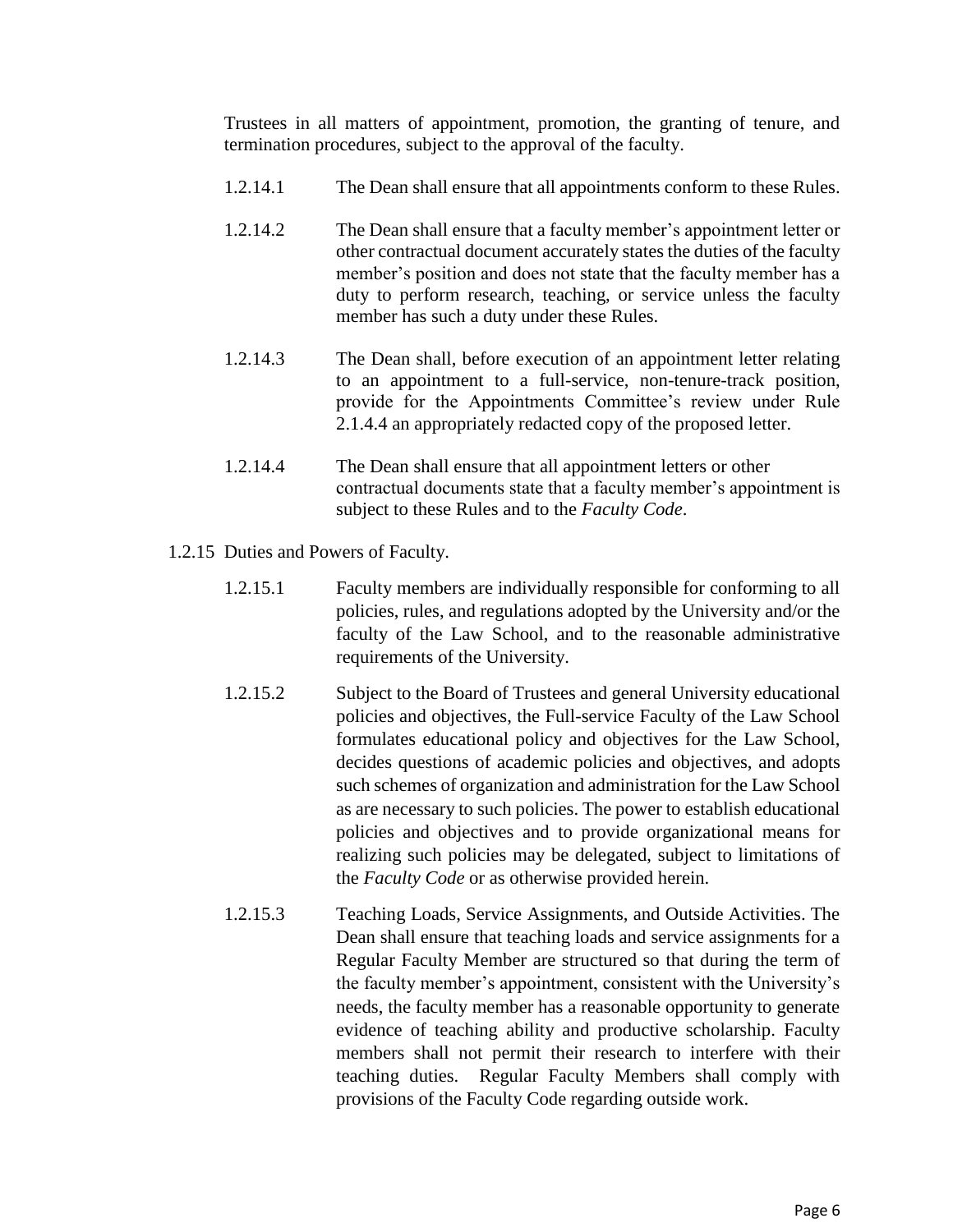### 1.3 Faculty Committees.

- 1.3.1 Composition. Faculty Committees may include Full-service Faculty, staff, students and others. Students, staff and others have such rights on the committees as the Full-service Faculty may determine, including the right to have their votes reported to the faculty, but their approval shall not be required for the committees to take actions or make recommendations within their jurisdiction.
- 1.3.2 Special Committees. The Law School faculty may from time to time appoint special committees to include students, faculty, and others as provided by motion. The Dean may from time to time appoint special committees to include students, faculty, and others.
- 1.3.3 Dean's Council. The members of the Dean's Council are appointed by the Dean of the Law School to serve the Dean in an advisory capacity. The Dean's Council has no authority other than that delegated to it by the Dean or the faculty.
- 1.3.4 Committee Service. Except as otherwise provided in these Rules, all members of the Full-service Faculty may serve on all faculty committees.

1.3.5 Committee of the Whole and School-wide Personnel Committee Defined. Subject to the limitations specified in Rule 1.8, this Rule 1.3.5 constitutes the election of the Regular Faculty to (1) act as a committee of the whole with respect to the appointment of Full-service Faculty Members as contemplated by Procedures for the Implementation of the *Faculty Code* B2; and (2) to designate all Tenured Faculty Members to act as a School-wide Personnel Committee with respect to the promotion and tenure (including initial appointment with tenure) of Full-service Faculty Members as contemplated by *Faculty Code* IVD1. The elected Appointments Committee described in Article 2 of these Rules and the elected Tenure and Promotion Committee described in Article 3 of these Rules will function as described in those Articles for the purpose of presenting the appropriate reports and/or recommendations to the committee of the whole and/or the Schoolwide Personnel Committee.

1.4 University Faculty Organizations. Subject to the Board of Trustees, the faculty of the University and the official representative bodies of the faculty formulate educational policy and educational objectives of the University.

- 1.5 Nature, Time, and Place of Faculty Meetings.
	- 1.5.1 Business Meetings. A business meeting of the faculty normally shall be held once each month beginning in September and continuing through May, and in other months at the call of the Dean. When practicable, a business meeting shall commence in the afternoon of some Friday of the month, such meeting not to conflict with University Senate meetings whenever possible.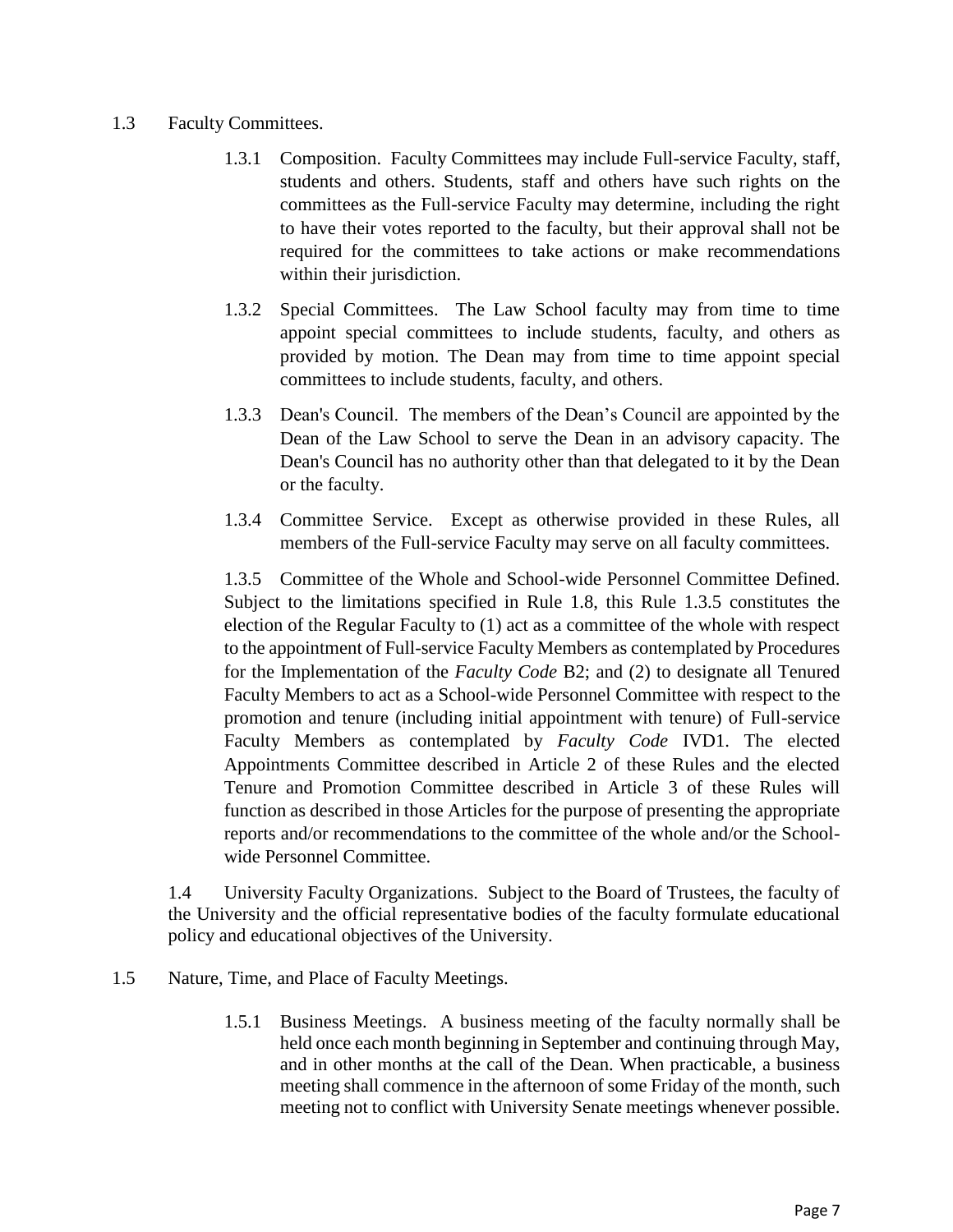No regular classes taught by Full-service Faculty Members shall be scheduled between 2:00 p.m. and 6:00 p.m. on Fridays. A schedule of business meeting dates and times for the fall and spring semesters shall be prepared by the Dean or the Senior Associate Dean for Academic Affairs and circulated to the faculty prior to the beginning of the fall semester.

- 1.5.2 Attendance at Business Meetings. It is the professional responsibility of faculty members to attend business meetings. The chair of every standing or special committee of the faculty shall attend or ensure representation of the relevant committee at every business meeting.
- 1.5.3 Special Meetings. A special meeting of the faculty shall be called by the Dean, or in the Dean's absence by the Senior Associate Dean for Academic Affairs; at the written request of ten or more Full-service Faculty Members; or by the president or the provost and vice president for academic affairs. The call or agenda for a special meeting shall be prepared and circulated by the Dean or the Senior Associate Dean for Academic Affairs, giving as much notice of the time, place, and subject matter of the meeting as circumstances permit, but a special meeting may be called on any notice and for any time or place when reasonably required by the circumstances.
- 1.5.4 Informational Meetings. An informational meeting is one provided for announcements, proposals, and discussions to facilitate the exchange of ideas, facts, comments, and inquiries concerning the Law School. No quorum is required. No business shall be done. Advance notice of the agenda is not required. The Dean shall have the power to limit the topics set for discussion and to limit debate, but rulings of the chair limiting debate may be appealed and shall be controlled by a simple majority of those present and voting in informational meetings. An informational meeting may be called by the Dean, and shall be called by the Dean, or in the Dean's absence by the Senior Associate Dean for Academic Affairs, at the written request of six or more Full-service Faculty Members.

1.5.5 Executive Sessions. Faculty meetings or portions of faculty meetings may be convened of a sub-group of faculty members to address business particularly within the interests of such members, such as faculty appointments, the granting of tenure to non-tenured faculty, or the promotion or change of status of faculty members. Such meetings or portions of meetings shall be known as Executive Sessions. The persons entitled to attend Executive Sessions shall be as described elsewhere in the *Faculty Rules*.

1.5.6 Minutes. The Dean shall appoint some suitable person to take minutes of every meeting of the Law School faculty except informational meetings. Minutes shall not be kept of informational meetings. Minutes taken in Executive Sessions shall not be published and must only be read or acted upon in Executive Sessions. Minutes shall not be kept of debate relative to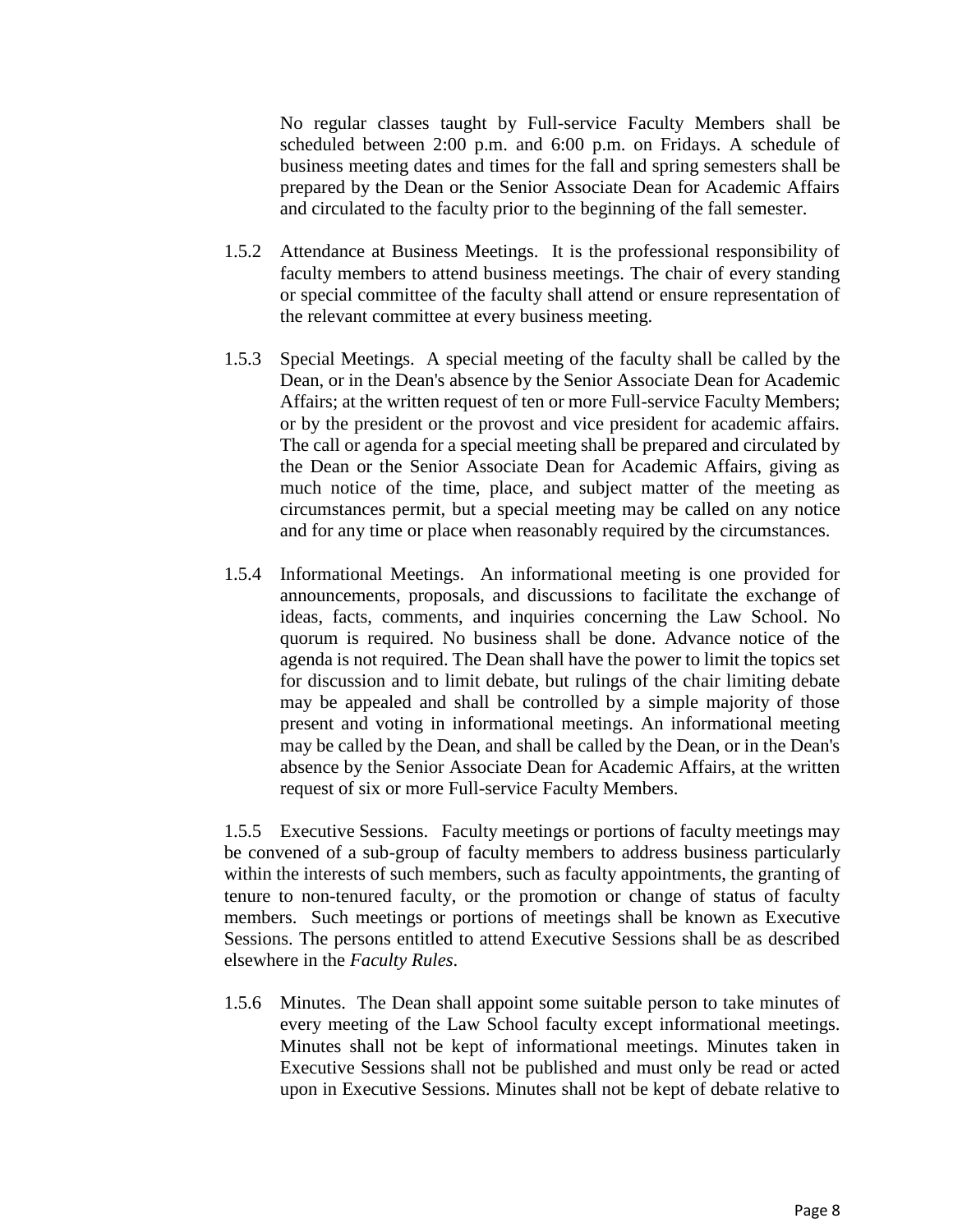appointment, reappointment, tenure, promotion, or change of status of specific persons, but the results of votes and the text of motions shall be kept. Minutes of regular faculty meetings normally shall be circulated to the faculty before or with the agenda for the next meeting.

- 1.5.7 Attendance and Debate by Those Not Full-service Faculty Members.
	- 1.5.7.1 Most Expansive Privileges Rule. The provisions set out in this rule 1.5.7 refer to the privileges of attendance and debate accruing by reason of holding a position and are not intended to limit privileges of attendance and debate accruing by reason of holding an additional position.
	- 1.5.7.2 Limited Service Members. Limited Service Members, as defined in rule 1.2.11, may attend Law School faculty meetings on a nonvoting basis and shall have the privilege of debate. They may not attend Executive Sessions of the Full-service Faculty Members or a subgroup thereof unless invited by a majority of those present and voting at such Executive Sessions.
	- 1.5.7.3 Law School Administrators. Law School Administrators are all Associate Deans, Assistant Deans, and similar academic administrators subject to appointment under rule 2.16, as well as those holding the positions (or equivalent) of the Law School's financial director, director of development, director of student administrative services, director of communications, and director of faculty support. Law School Administrators may attend Law School faculty meetings and Executive Sessions of the Full-service Faculty Members on a non-voting basis and shall have the privilege of debate. They may not attend Executive Sessions convened of a subgroup of Full-service Faculty Members unless invited by a majority of those present and voting at such Executive Sessions. Law School Administrators shall be entitled to receive notice of, and the agenda for, those meetings they are entitled to attend.
	- 1.5.7.4 Students. The president and vice-president of the Student Bar Association, as well as one additional student appointed by the Student Bar Association, may attend Law School faculty meetings on a non-voting basis, but shall have no privilege of debate. Student members of faculty committees, including the Appointments Committee and the Tenure and Promotion Committee, may attend Law School faculty meetings at the invitation of the faculty Chair(s) of the relevant committee for the limited purpose of delivering reports and answering the questions of the faculty. Students may not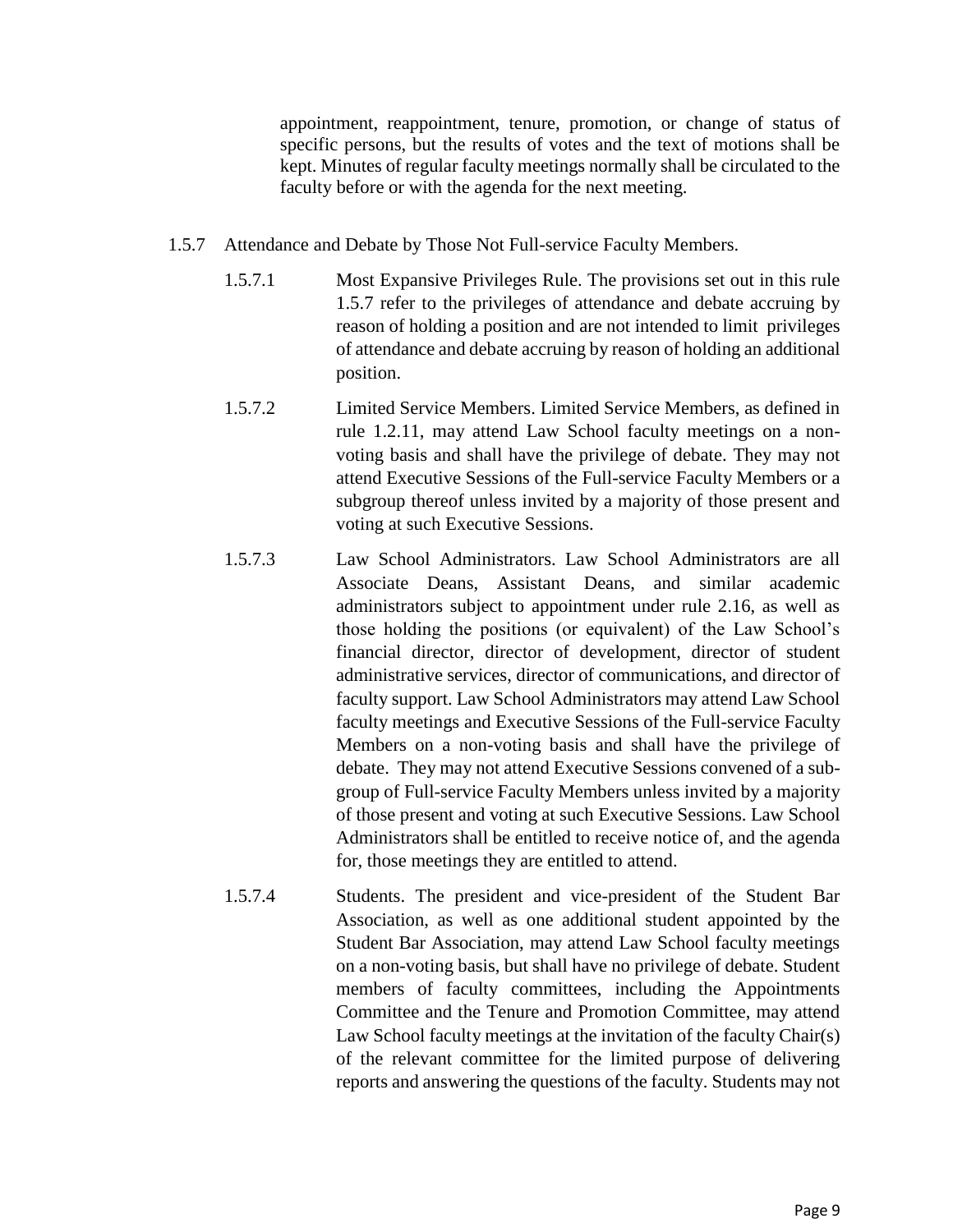attend Executive Sessions unless invited by a majority of those present and voting at such Executive Sessions.

1.5.7.5 Guests. Subject to a majority vote of the Full-service Faculty Members, the Dean may invite guests to attend any Law School faculty meeting to address the faculty and answer questions or to observe the meeting as silent spectators, as the motion of invitation shall specify. Without vote, the Dean may invite any University administrator to attend any Law School faculty meeting to address the faculty and answer questions. No guest described in this rule 1.5.7.5 may attend Executive Sessions unless invited by a majority of those present and voting at such Executive Sessions.

1.5.8 Place of Meetings. The Dean shall hold every meeting in a place suitable to the comfort and convenience of the persons attending. When in the judgment of the Dean circumstances make it impractical to hold a wholly physical meeting, the Dean may hold a meeting via an electronic service, or may use an electronic service to allow remote participation in a physical meeting, provided that in either case, the service is capable of (1) enabling the determination of whether a quorum is present, (2) enabling those using the service to both listen to and participate in debate synchronously, and (3) enabling votes by voice, by a counted vote mechanism (which shall be used when these Rules call for a vote by "show of hands"), and by a counted vote mechanism that preserves the secrecy of individual votes (which shall be used when these Rules call for a vote by "secret ballot").

- 1.6 Rules of Order and Agenda for Faculty Meetings.
	- 1.6.1 Rules of Order. The faculty shall govern itself in its various meetings according to the most recent version of *Robert's Rules of Order*, except as provided otherwise in the special rules of order of these Rules, by rule or motion adopted by the Law School faculty, or when in conflict with superior University authority.
	- 1.6.2 *Faculty Rules*. The Senior Associate Dean for Academic Affairs shall maintain a consolidated set of all rules, motions, and resolutions adopted that affect the administration of the Law School, the conduct of business by committees or in faculty meetings, or similar procedures and processes so that such actions shall be conveniently available in collected form. Such rules, motions, and resolutions shall be known as the *Faculty Rules.*
	- 1.6.3 Compilation of the *Faculty Rules*. The Senior Associate Dean for Academic Affairs shall maintain a current, amended set of the *Faculty Rules*  and shall distribute or make electronically available a copy thereof to each Full-service Faculty Member.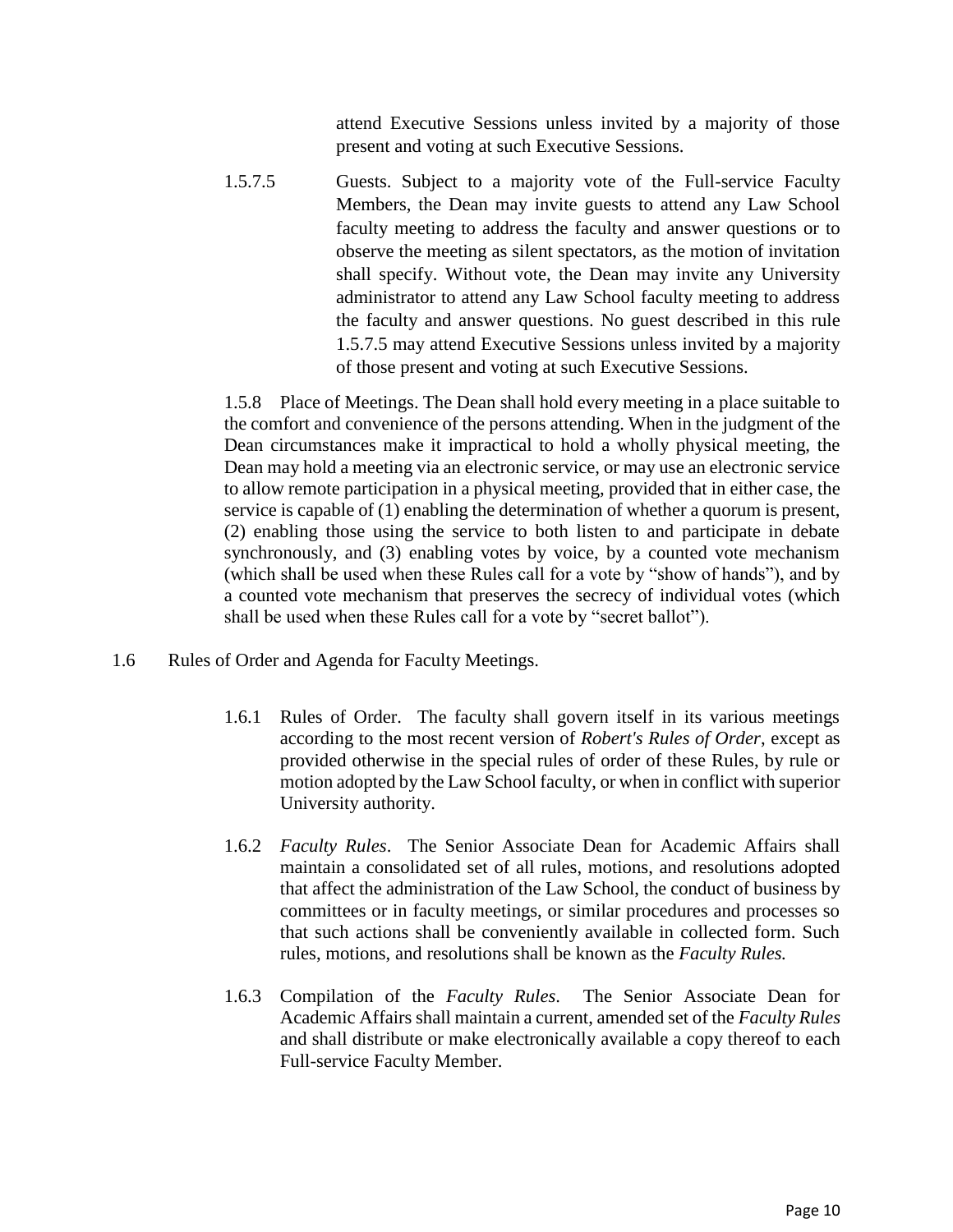- 1.6.4 Day Defined. When the *Faculty Rules* specify a number of days for notice, "day" shall mean a working day at the Law School, and the day of the noticed event shall count as the last day of the prescribed period in computing when notice must be distributed. A working day means a day on which the staff is in attendance and does not require the holding of classes for instruction.
- 1.6.5 Content and Preparation of the Agenda. The Dean, Senior Associate Dean for Academic Affairs, or Associate Dean for Academic Affairs shall collect and arrange the items for each business meeting and shall prepare and circulate the agenda. At the timely request in writing of five Full-service Faculty Members, the Dean, the Senior Associate Dean for Academic Affairs, or Associate Dean for Academic Affairs shall include an item on the agenda of the next business meeting.
- 1.6.6 Consent Calendar. The Dean, Senior Associate Dean for Academic Affairs or Associate Dean for Academic Affairs may separately designate a consent calendar on the agenda. Items on the consent calendar will not be subject to discussion or separate faculty vote and are deemed approved by unanimous consent. The following matters may be placed on the consent calendar: 1) approval of the minutes of the prior faculty meeting; 2) approval of the appointments or reappointments of Adjunct Professors of Law, Professorial Lecturers in Law, or Professors of Practice; 3) approval of J.D., LL.M. and S.J.D. graduates; 4) approval of the designation of a course as satisfying the Skills Requirement; 5) approval of proposals by the Curriculum Committee to modify the number of units of credit awarded for courses, change the method of evaluation for a course, change the name of a course, or approve the content of a generic seminar to be taught by Parttime Faculty. Reappointment of tenure-track faculty members at the time of pre-tenure review under Rule 3.2 must be placed on the consent calendar. Upon written (including e-mail) request of three members of the Fullservice Faculty, made at least 24 hours prior to the faculty meeting to the preparer of the agenda, an item on the consent calendar shall be considered as an item on the regular calendar and thus subject to discussion and vote. The faculty shall be notified by e-mail or other means as soon as possible that an item has been removed from the consent calendar and is subject to discussion.
- 1.6.7 Notice and Circulation of the Agenda. In order to give notice sufficient to consider an item at a business meeting, the item shall be included in the agenda that is put in faculty mailboxes or disseminated electronically not later than five days before the meeting. The agenda for a special meeting shall be provided in such form and with as much notice as the circumstances permit, and the business of a special meeting shall be germane to the matters giving rise to the meeting.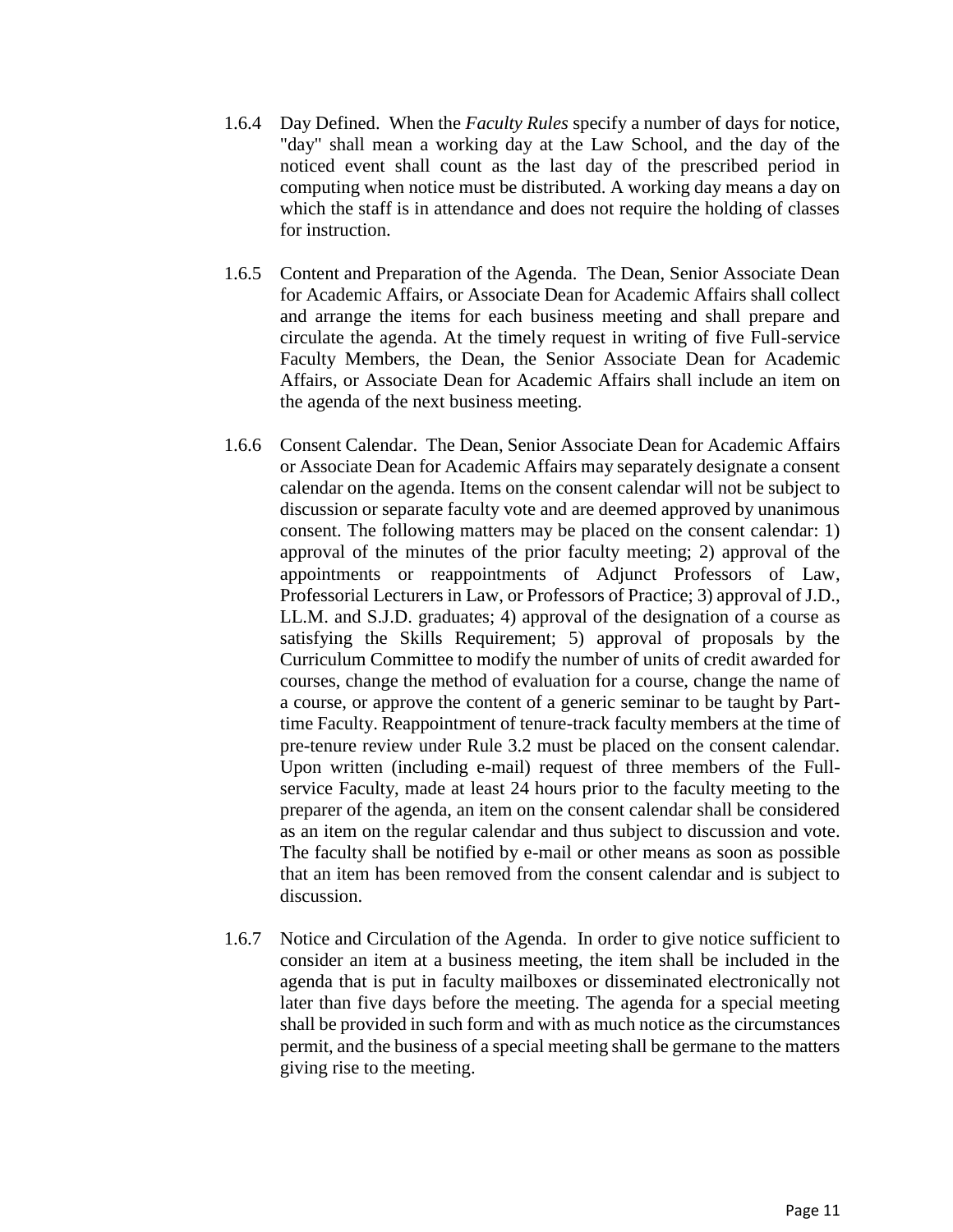1.6.8 Statement of Voting Rights. A statement as to who is entitled to vote on any personnel matters should be made a part of each faculty meeting's agenda, to be distributed to all Full-service Faculty.

- 1.6.9 Order of Business. The business of the faculty at a meeting shall be taken up in the order on the agenda, unless it is altered by the presiding Dean, subject to a majority vote of the faculty.
- 1.6.10 Non-Business Items. Announcements, motions of appreciation or condolence, and similar non-business items need not be included in the agenda in order to be given appropriate attention at a meeting.

1.6.11 Parliamentarian. The Dean or Senior Associate Dean for Academic Affairs may appoint a parliamentarian to serve at every meeting of the Law School faculty except informational meetings for an academic year. If the appointed individual is unable to attend a particular meeting, such individual shall notify the Dean or Senior Associate Dean for Academic Affairs who may appoint a parliamentarian for that meeting.

- 1.7 Debate and Voting at Faculty Meetings.
	- 1.7.1 Debate. All discussion and all amendments, including motions to substitute, shall be germane to the matter being debated.
	- 1.7.2 Quorum. A quorum of the Full-service Faculty, or Tenured Faculty, or faculty convened by rank or status shall be the next whole number greater than one-half of the members of these respective bodies. Members on leave of absence will not be included in the determination of any quorum requirement unless such member is in actual attendance. For purposes of this rule, the Senate Parliamentarian (if a law school professor), and the Law School's Members of the University Faculty Senate shall be considered on a leave of absence when faculty meetings conflict with Faculty Senate meetings.
	- 1.7.3 Voting by Voice. Votes at meetings shall ordinarily be taken by voice, with the Dean calling for the Ayes and the Noes and declaring the result as carried or lost.
	- 1.7.4 Voting by Show of Hands. At the option of the Dean, or upon the call of any faculty member for a division after a voice vote, the vote shall be taken by a show of hands. The Dean shall announce the Ayes and the Noes, and he may in his discretion vote orally then to break or create a tie vote.
	- 1.7.5 Voting by Secret Ballot. A secret ballot shall be taken whenever requested by a faculty member. The Dean may cast a ballot with the others and shall announce whether the motion carried, or, when requested by any member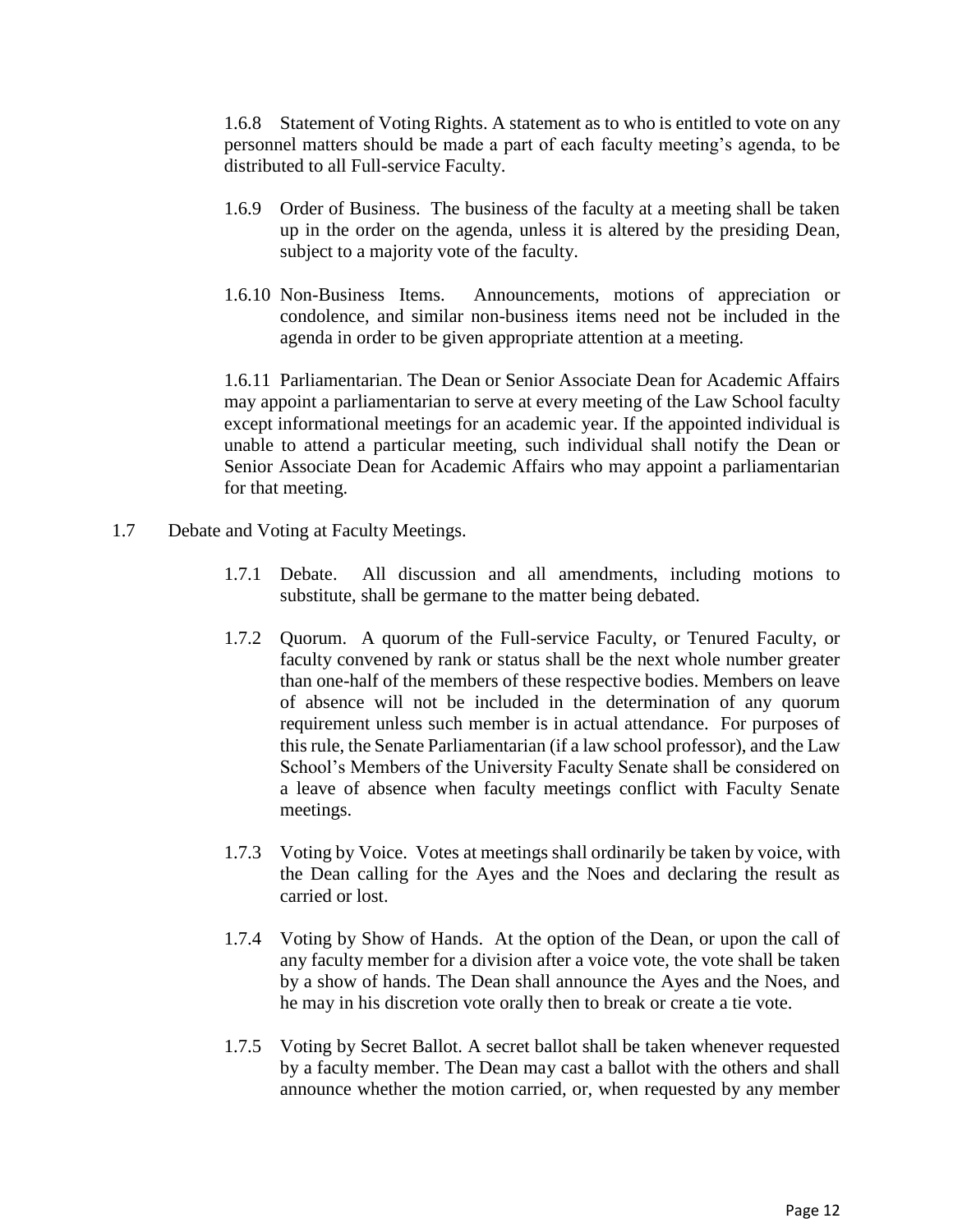of the Full-service Faculty, the Ayes and the Noes; or the Dean may exercise the authority of the presiding officer by a non-secret vote to break or create a tie vote.

- 1.7.6 Majority Vote of the Faculty Defined. A majority vote of the Full-service Faculty, Tenured Faculty, or faculty convened by rank shall be the next whole number greater than one-half of such members voting.
- 1.7.7 Nominations and Elections. The election of all officers and representatives of the faculty, including elected committees, shall be an item for the agenda of a business meeting. Elections to University bodies shall conform to the requirements of the University. Except as otherwise provided for in these Rules, nominations may be made by any member eligible to vote in the election. Election shall be by a majority of eligible voters voting, a quorum of such class being present. The Dean may appoint a nominating committee to present a name or names, and other nominations may be made from the floor.
- 1.7.8 Suspension of the Rules. By a two-thirds vote of the faculty members voting, the faculty may suspend any of the rules, including the rules of order, for the consideration of any item of business, except as provided in section 1.7.9.
- 1.7.9 Rules Not Subject to Suspension. The following rules shall not be suspended, but may be altered by amendment as provided in section 1.9.1: section 1.7.2, Quorum, 1.7.5, Voting by Secret Ballot; 1.7.7, Nominations and Elections, section 1.7.8, Suspension of the Rules; and section 1.9.1, Amendment.
- 1.8 Voting Eligibility.
	- 1.8.1 Voting Matters. For purposes of these Rules, a "matter of school governance" is any matter other than a personnel matter. A "personnel matter" is an appointment, reappointment, tenure, promotion, change of status, or an authorization or reauthorization of a FLP position. As used below in this Rule 1.8, the term "appointment" includes a reappointment and "authorization" includes a reauthorization.
	- 1.8.2 General Rules. In all cases, the voting rights specified below are subject to the following additional rules:
		- 1.8.2.1 Grants of Tenure. Only a Tenured Faculty Member may vote on the grant of tenure to either a newly appointed or existing faculty member.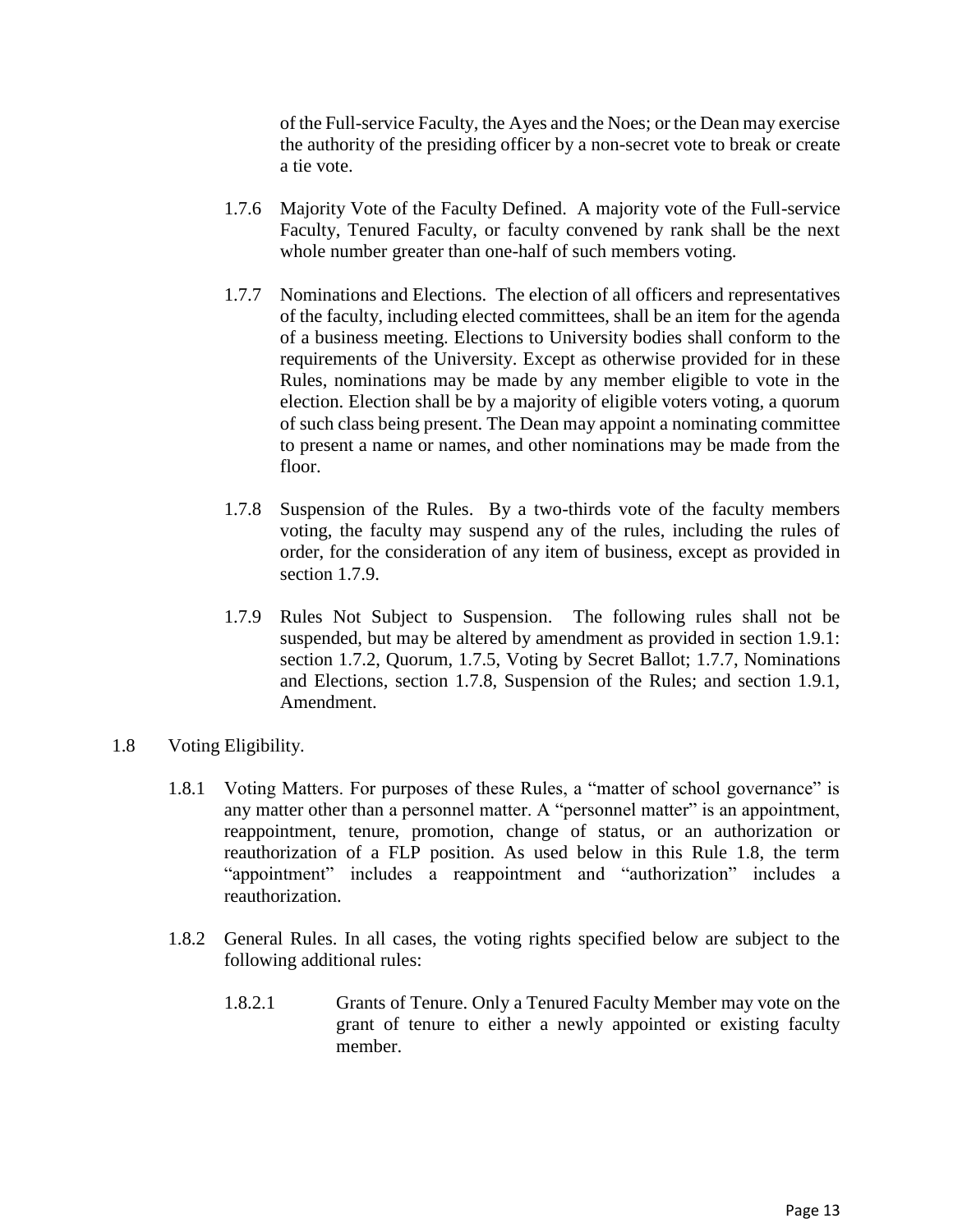- 1.8.2.2 Grants of Full Professor Status. Only a full professor may vote to grant full professor status to either a newly appointed or existing faculty member.
- 1.8.2.3 Matters Affecting Own Contract or Status. No faculty member may vote on personnel matters affecting such faculty member's individual contract or status or the contract or status of an immediate family member, member of the same household, or person with whom the faculty member has a personal relationship.
- 1.8.3 Exclusion. This Rule 1.8 does not apply to Dean searches or to expressions of faculty support for decanal continuation. Voting rights for those matters are specified in Article 4 of these *Faculty Rules*.
- 1.8.4 Traditional Faculty. Traditional Faculty may vote on all matters.
- 1.8.5 Clinical Track I Faculty and Clinical Non-tenure-track Faculty. Clinical Track I Faculty and Clinical Non-tenure-track Faculty may vote on:
	- Matters of school governance,
	- Appointment of new Clinical Track II faculty,
	- Appointment and promotion of FLP Faculty, the Director of Fundamentals of Lawyering, the Director of the Law Library (if other than tenured or tenure-track), Limited Service Members, and Associate and Assistant Deans and similar academic officers,
	- The change of a faculty member's status to Clinical Track I, from Specialized to Regular, or from Regular to Specialized, and
	- Authorization of an FLP position.

Clinical Track I Faculty and Clinical Non-tenure-track Faculty may not vote on:

- Appointment, tenure, or promotion of Traditional Faculty,
- Tenure or promotion of Clinical Track II Faculty (for either newly appointed or existing members of the faculty), or
- The change of a faculty member's status to Traditional or to Clinical Track II.
- 1.8.6 Clinical Track II Faculty. Clinical Track II Faculty may vote on:
	- Matters of school governance,
	- Appointments,
	- Tenure of Clinical Track II Faculty,
	- Promotion of Clinical Track II Faculty, FLP Faculty, the Director of Fundamentals of Lawyering, the Director of the Law Library (if other than tenured or tenure-track), Limited Service Members, and Associate and Assistant Deans and similar academic officers,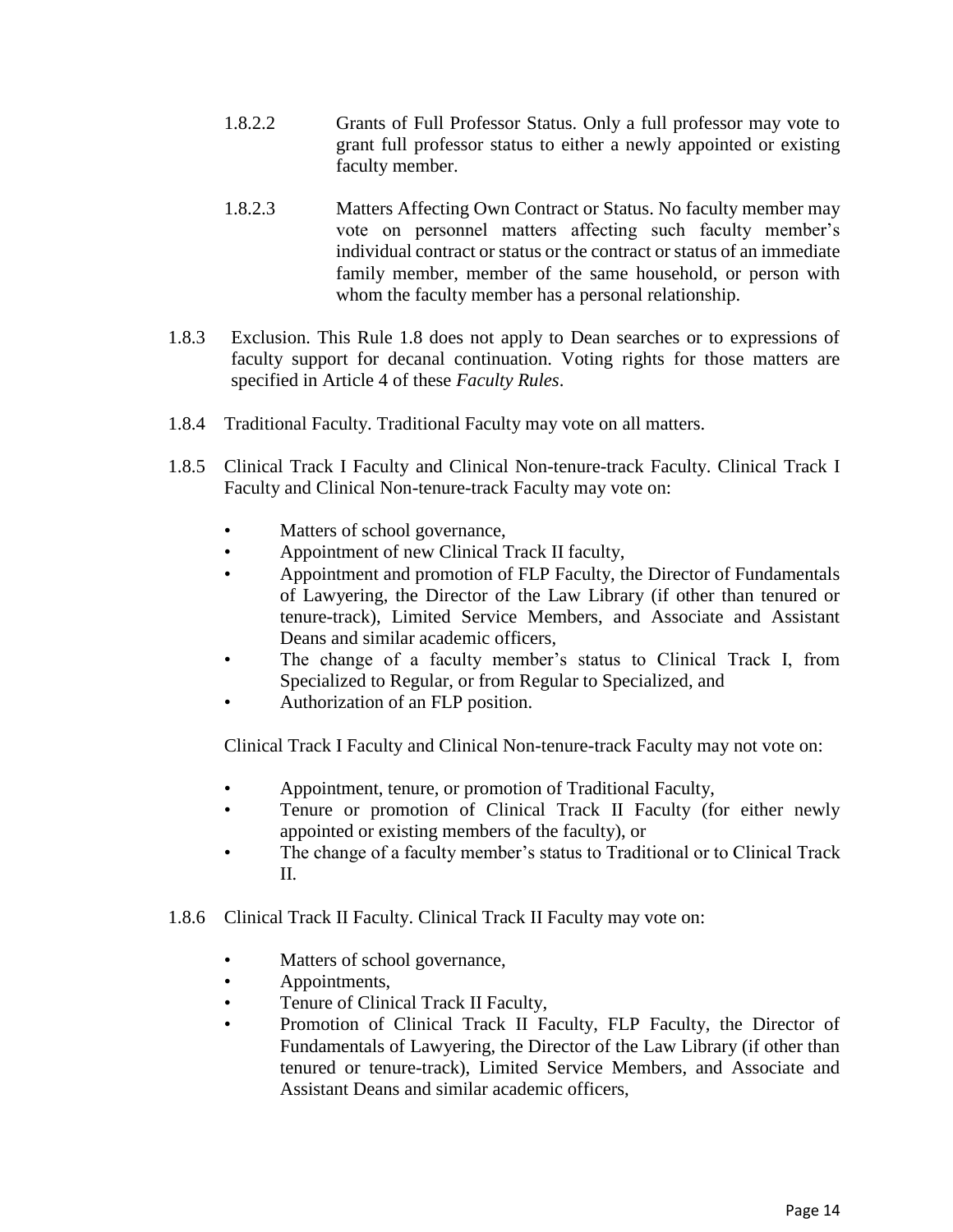- The change of a faculty member's status to Clinical Track I or Clinical Track II, from Specialized to Regular, or from Regular to Specialized, and
- Authorization of an FLP position.

Clinical Track II Faculty may not vote on:

- Tenure or promotion of Traditional Faculty (for either newly appointed or existing members of the faculty), or
- The change of a faculty member's status to Traditional.
- 1.8.7 The Director of Fundamentals of Lawyering. The Director of Fundamentals of Lawyering may vote on:
	- Matters of school governance,
	- Appointment of new Clinical Track II Faculty, and
	- Appointment and promotion of FLP Faculty, Associate Directors of Fundamentals of Lawyering, the Director of the Law Library (if other than tenured or tenure-track), Limited Service Members, and Associate and Assistant Deans and similar academic officers.

The Director of Fundamentals of Lawyering may not vote on:

- Appointment or promotion of Traditional Faculty,
- Promotion of Clinical Track II Faculty,
- The change of a faculty member's status to Traditional, Clinical Track I, or Clinical Track II, from Specialized to Regular, or from Regular to Specialized, or Authorization of a FLP position.
- Any change to the voting rights of the Director of Fundamentals of Lawyering, Associate Directors of Fundamentals of Lawyering, or of FLP Faculty
- 1.8.8 Associate Directors of Fundamentals of Lawyering. Associate Directors of Fundamentals of Lawyering may vote on:
	- Matters of school governance other than rules and regulations relating to personnel matters and the election of personnel committees, and
	- Appointment and promotion of FLP Faculty who teach primarily nonclinical Fundamentals of Lawyering courses other than the Director and Associate Directors of Fundamentals of Lawyering.

Associate Directors of Fundamentals of Lawyering may not vote on:

Personnel matters other than those specified in the immediately preceding bullet point, Rules and regulations relating to personnel matters, or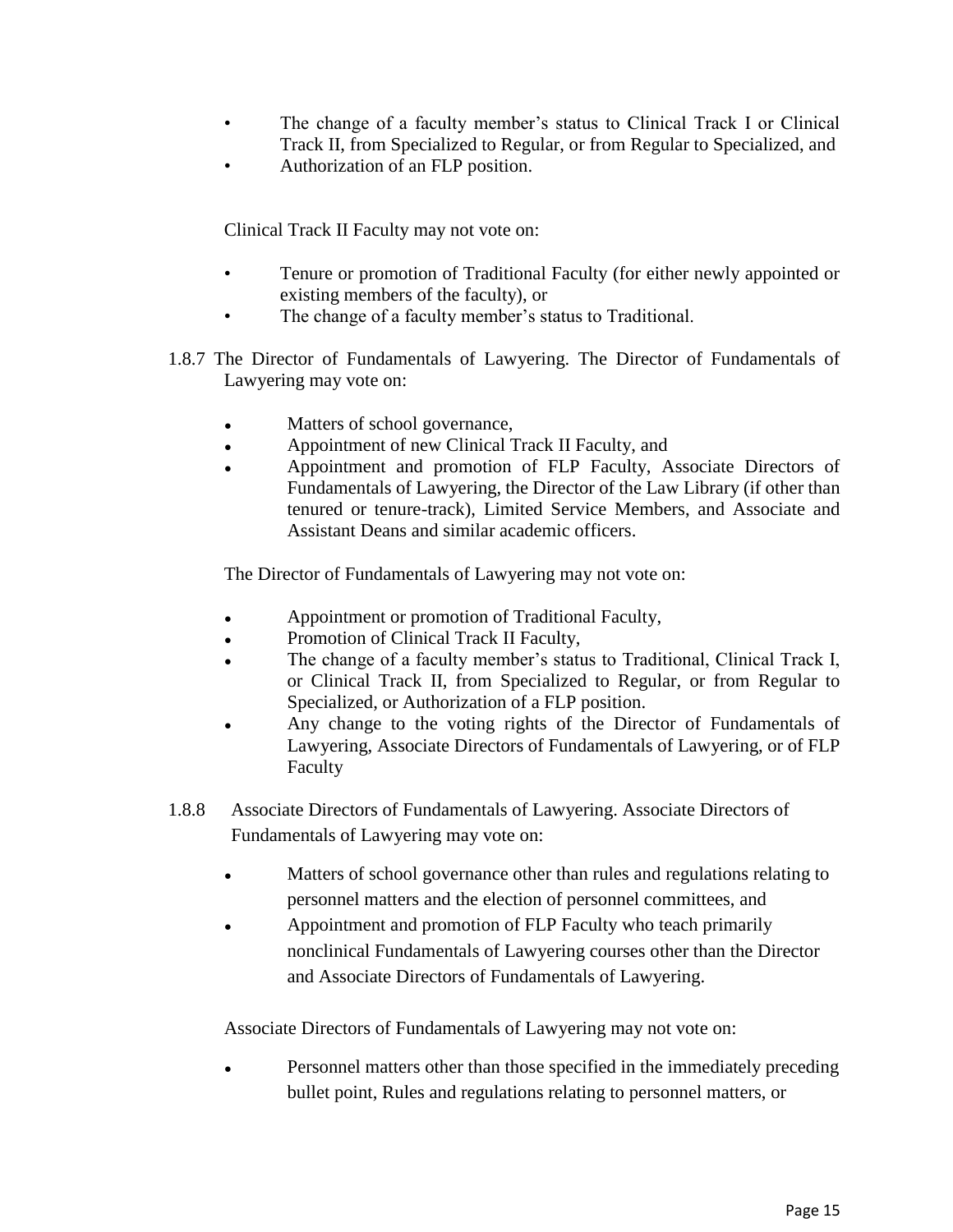- The election of personnel committees.
- Any change to the voting rights of the Director of Fundamentals of Lawyering, Associate Directors of FLP, or of FLP Faculty
- 1.8.9 FLP faculty. FLP faculty other than Associate Directors of Fundamentals of Lawyering may vote on:
	- Matters of school governance other than rules and regulations relating to personnel matters and the election of personnel committees.

FLP faculty other than Associate Directors of Fundamentals of Lawyering may not vote on:

- Personnel matters, rules and regulations relating to personnel matters, or the election of personnel committees.
- Any change to the voting rights of the Director of FL, Associate Directors of FL, or of FLP Faculty
- 1.8.10 Director of the Law Library. If the Director of the Law Library is tenured or on a tenure track, then the Director is a Traditional Faculty Member and has the same voting rights as other Traditional Faculty Members. If the Director of the Law Library is a Specialized Faculty Member or is a Regular Faculty Member but is not tenured or on a tenure track, then the Director shall have the same voting rights as the Director of Legal Research and Writing.
- 1.8.11 Limited Service Members. Limited Service Members shall have no voting rights.
- 1.9 Amendment and Severability of Rules
	- 1.9.1 Amendment. An amendment of the Faculty Rules on an issue other than the right to vote on matters of appointment, promotion, or tenure shall be treated as an item of business and may be adopted at any business meeting by a majority vote of the Full-service Faculty, a quorum of such class being present, provided that five days' notice has been given. Whenever practicable, the proponent of an amendment to the Faculty Rules shall circulate a text of the proposed amendment to the faculty no later than five days before the meeting at which the amendment will be considered.
	- 1.9.2 Amendment of Voting Rights Rules. An amendment of the Faculty Rules that would increase or decrease any person's right to vote on a matter of appointment, promotion, or tenure must be approved by a two-thirds vote of the faculty eligible to vote on the issue. This rule only applies to positions created during the 2021-22 Academic Year or thereafter.
	- 1.9.3 Severability. In case any provision of the Faculty Rules shall be inconsistent with the Faculty Code, the Faculty Rules provision, to the extent of the conflict, shall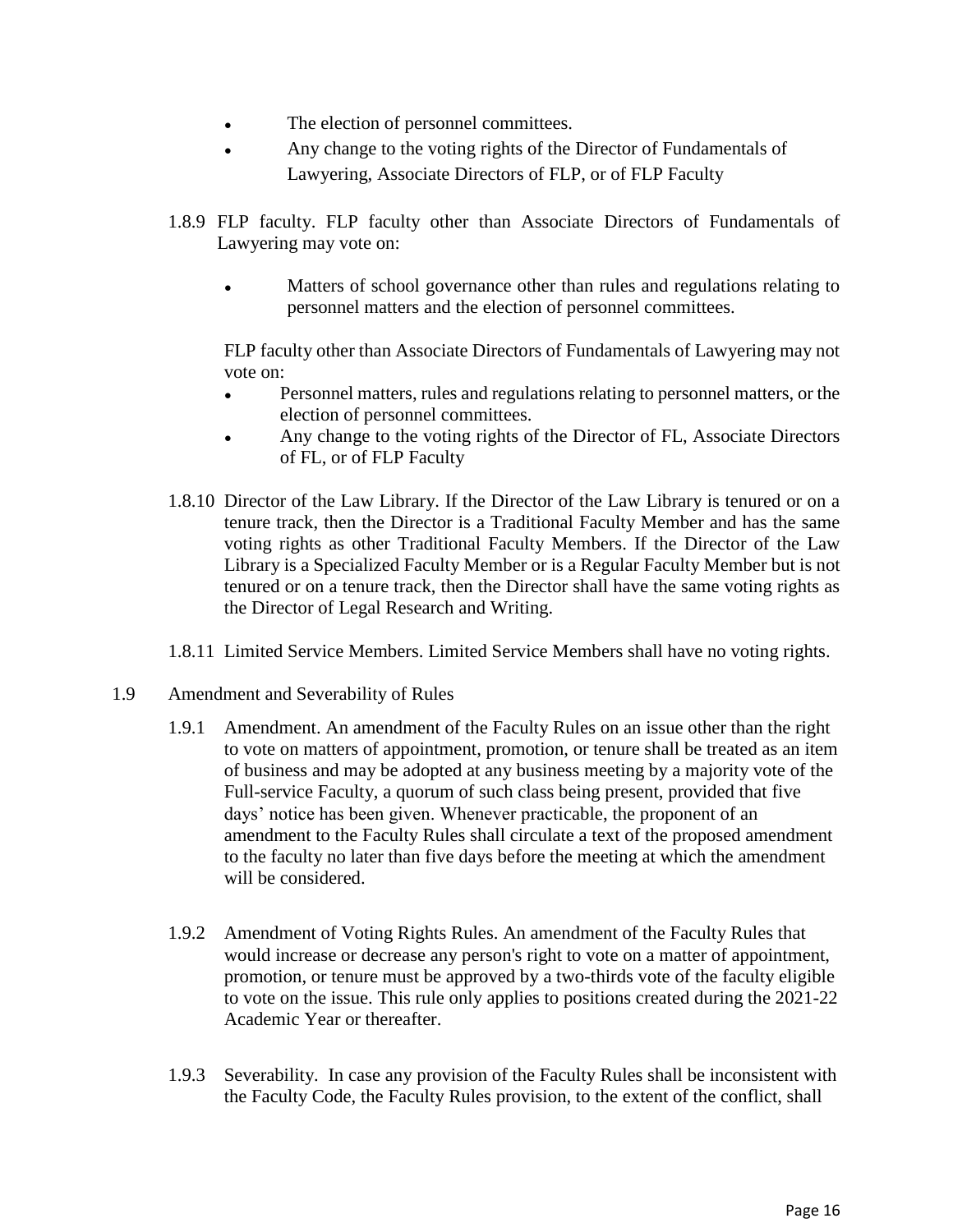be severed and declared void, and the remainder of the Faculty Rules shall continue in force.

### **2. Appointments.**

2.1 The Appointments Committee.

2.1.1 Composition. There shall be eight members of the Appointments Committee, serving in two classes of four members serving staggered terms. During the month of February of each academic year, the Dean shall nominate a sufficient number of members to replace the members whose terms are then expiring and shall designate which of the eight members shall be the chair. The Committee must have at least one Full-service Faculty Member who primarily teaches clinical courses or performs clinic administration. All members other than a Clinical Non-tenure-track Faculty Member must be Tenured Faculty Members as of the fall semester immediately following the appointment. The nominees in total must be approved by the faculty at a meeting held during that month. The Student Bar Association shall be responsible for selecting students to serve as student representatives on the Committee.

- 2.1.1.1 Special Appointments Committee for Initial Selection of FLP Faculty
	- Composition. On the recommendation of the Dean and with the consent of the faculty, the Dean shall nominate six faculty members to be a "Special Appointments Committee for the Initial Selection of FLP faculty."
	- Powers: This committee shall have the powers and duties that would otherwise pertain to the Appointments Committee with regard to the appointment of the initial cohort of FLP faculty.
	- Term of Membership. Each member shall serve until the process for the initial selection of FLP faculty is completed, which may take two or more years. The Dean may fill any unexpected vacancies on the Committee with the approval of the faculty.

2.1.2 Term of Membership. Each member shall serve a two-year term. The Dean may fill any unexpected vacancies on the Committee with the approval of the faculty. A nominee for a vacancy shall complete the term of the person replaced. The chair shall serve a one-year term.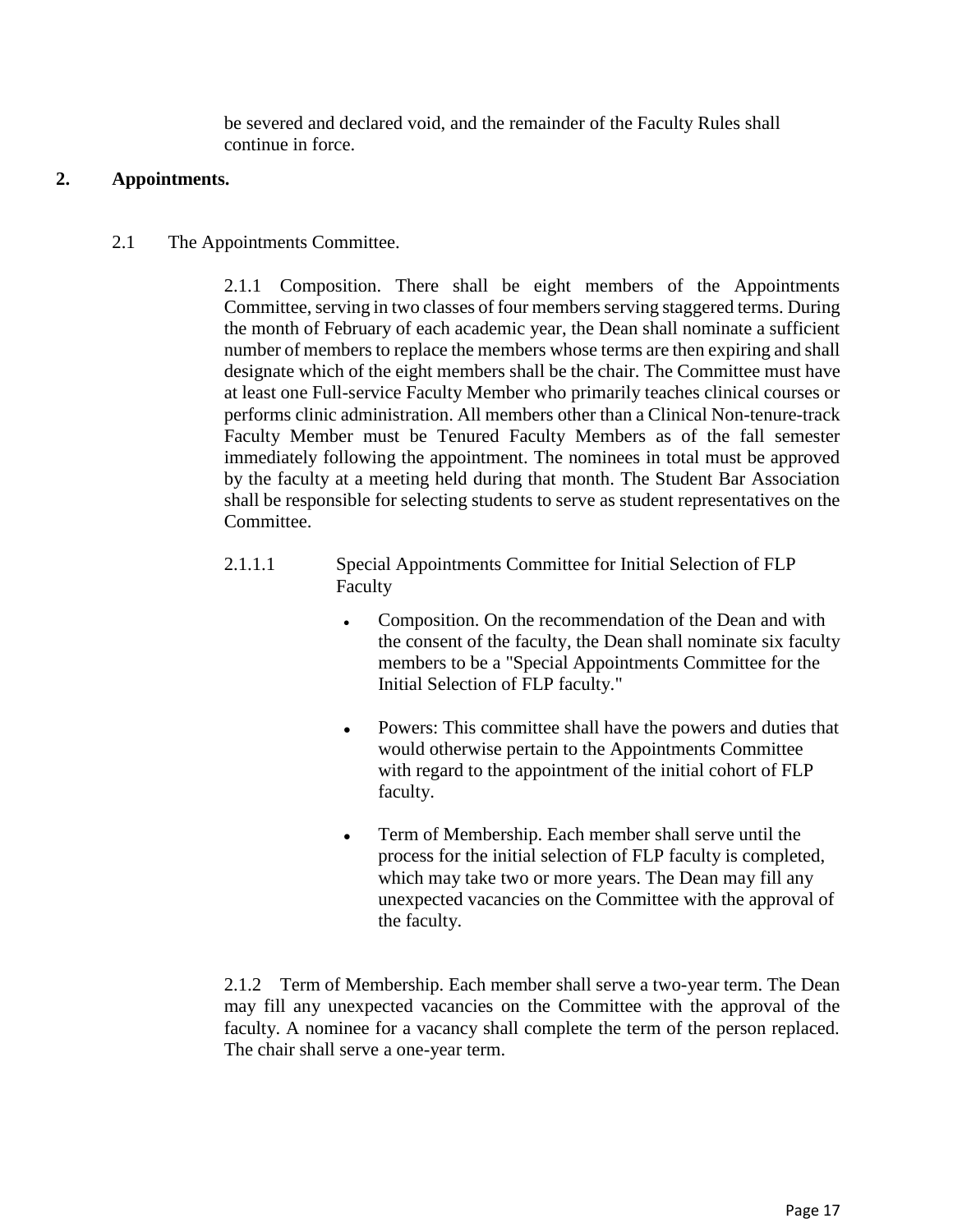2.1.3 Period of Tenure. Each term of office shall begin upon completion of the work of the previous Appointments Committee, but no later than May 1 of the year in which the new member is elected. The term of office shall end upon completion of the Committee's work, but no later than May 1 of the year in which the member's term is to expire.

2.1.4 Duties. The Appointments Committee, as then composed, shall have the following duties:

- 2.1.4.1 Meeting soon after the completion of the work of the previously constituted Appointments Committee and throughout the term to consider appointments matters for the academic year beginning in the fall.
- 2.1.4.2 Identifying, screening, scheduling, and recommending candidates for appointment and gathering information necessary for these tasks.
- 2.1.4.3 Working with the Dean in accordance with Rule 2.16.4 relating to the appointment of Associate Deans, Assistant Deans, and Similar Academic Administrative Officers.
- 2.1.4.4 Reviewing the appointment letters for Full-service, nontenure-track faculty members for compliance with the weighting and other requirements of Article 3 of these *Faculty Rules*. Specifically, the Appointments Committee shall consult the following Rules as relevant: Rule 3.4.6, Rule 3.5.7, Rule 3.6.5, Rule 3.7.6, and Rule 3.8.4.
- 2.1.4.5 Reviewing the substantive criteria and procedures for appointment and recommending to the faculty any changes that may be appropriate.
- 2.1.4.6 Periodically reviewing the manner in which information is obtained about the qualifications of appointment candidates and recommending to the faculty any changes that may be appropriate.

2.2 General Standards Governing Appointments. Appointments, compensation, and all other terms and conditions of employment shall be made solely on the basis of merit and without regard to race, color, religion, sex, sexual orientation, national origin, age, disability, veteran status, gender identity or expression, or any other category protected by applicable law.

2.3 Criteria for Appointment of Traditional Tenured and Tenure-Track Faculty. A candidate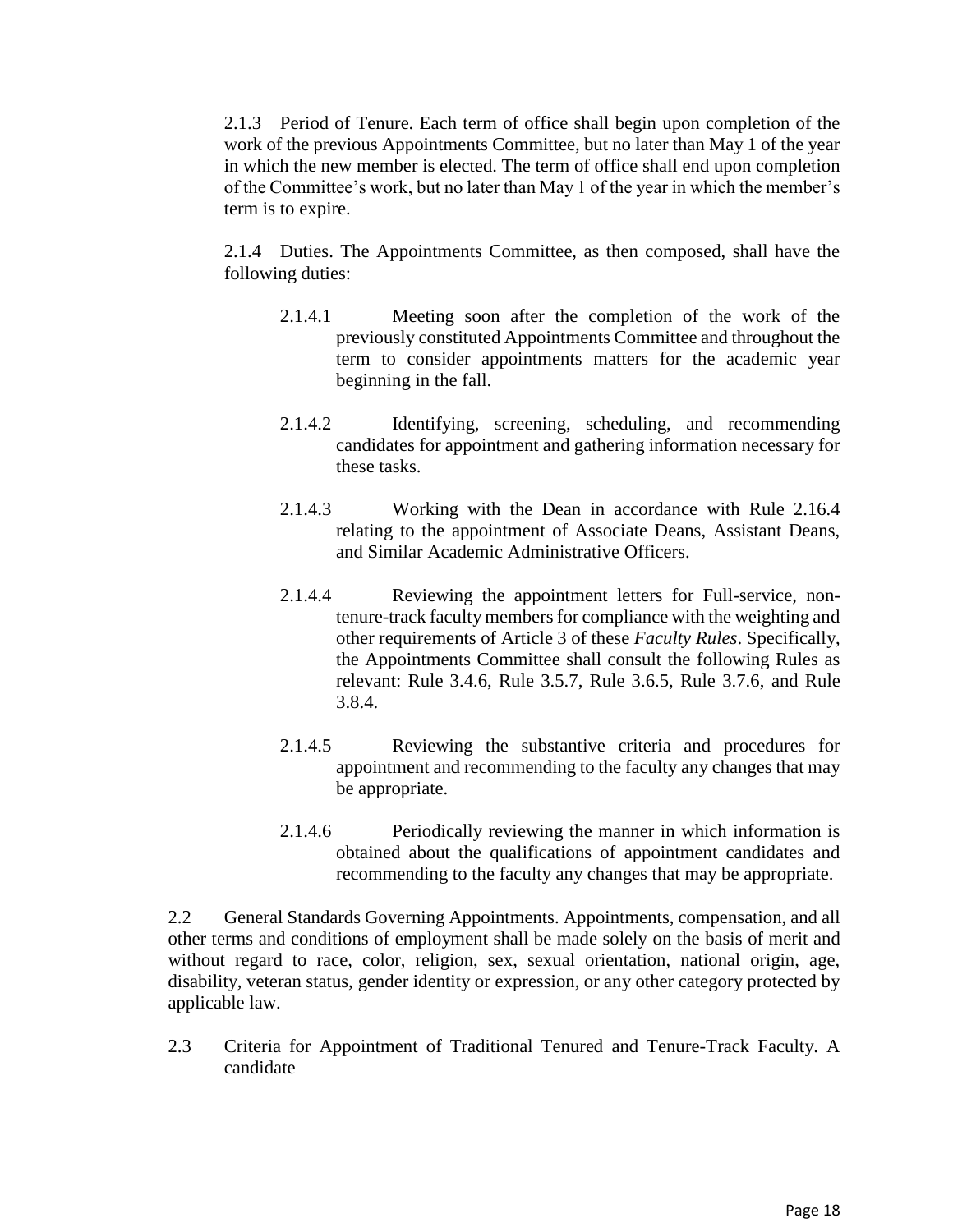for appointment as a Traditional tenured or tenure-track faculty member must meet the standards for tenure under Rule 3.4 or show substantial promise of achieving tenure under Rule 3.4. Criteria governing appointment shall include educational and professional achievement, teaching ability, demonstrated capability for quality research and scholarship, and potential for working effectively with colleagues in furthering the purposes and activities of the Law School or the University. Candidates for tenured and chaired positions will be expected to have demonstrated significant and consistent achievement in these areas. Criteria specific to a particular vacancy such as a candidate's area of specialization and the curricular and program needs of the Law School shall also be considered in selecting candidates to be recommended for appointment.

2.4 Criteria for Appointment of Tenure-Track and Tenured Faculty on Clinical Track II. All Full-service Faculty who are hired primarily to teach clinical courses shall be hired as tenure-track or tenured faculty members on Clinical Track II or as Traditional tenuretrack or tenured faculty members who meet the criteria under Rule 2.3. A candidate for appointment on Clinical Track II must meet the standards for tenure under Rule 3.4 or show substantial promise of achieving tenure under Rule 3.4.

2.5 Criteria for Appointment of Director of the Law Library. A candidate for appointment as Director of the Law Library may be considered for appointment as a Tenured Faculty Member, tenure-track faculty member, Regular Faculty Member not on a tenure track, or Specialized Faculty Member. Criteria to be taken into account in the context of an appointment to any status shall include: educational and professional achievement; promise of effectiveness (1) in operating a service-oriented library, (2) as a manager of the library staff, (3) in keeping within the library budget, and (4) in prudent management of budgeted funds; and an estimate of continuing future competence. Criteria governing the status of the appointment as Regular or Specialized are set out in Rule 2.14. A candidate for appointment to a tenured or tenure-track position must meet the standards for tenure under Rule 3.4, or show substantial promise of achieving tenure under Rule 3.4.

2.6 Criteria for Appointment of Director of Legal Research and Writing. A candidate for appointment as Director of Legal Research and Writing may be considered for appointment as a Regular Faculty Member who is not tenured or on a tenure track, or as a Specialized Faculty Member. Criteria to be taken into account in the context of an appointment to either status include evidence of substantial experience with and expertise in legal research and writing as well as evidence of the ability to meet the criteria generally applicable under Rule 3.7 for reappointment as a Director of Legal Research and Writing. Criteria governing the status of the appointment as Regular or Specialized are set out in Rule 2.14.

2.7 Criteria for Creation of FLP Positions and Appointment of FLP Faculty

2.7.1 Presumptions. Tenured and tenure-track faculty should be used to meet teaching needs whenever possible. Other faculty positions should only be created in special circumstances to meet special programmatic and administrative needs, which may include practical experience in specific legal fields, active involvement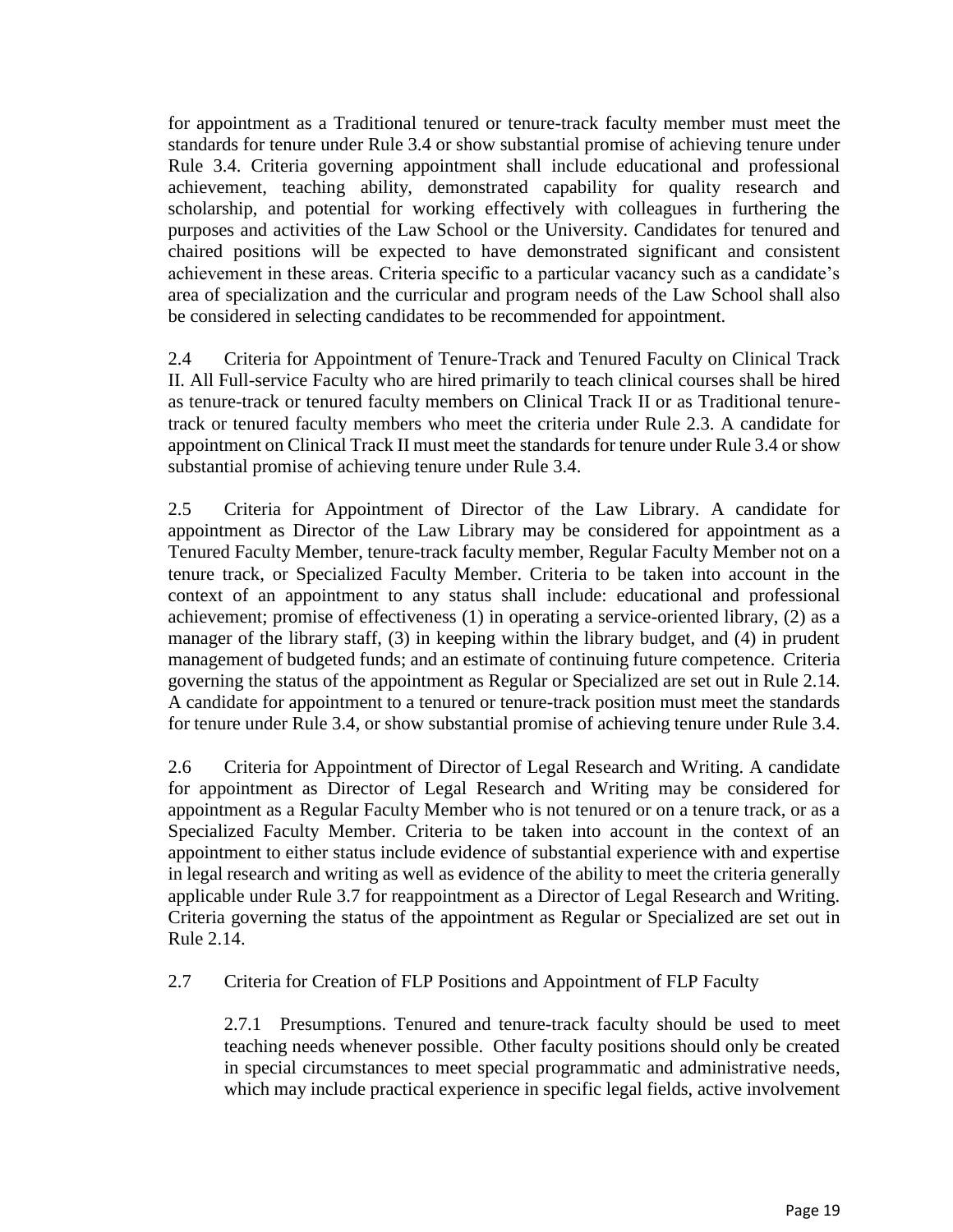in the legal community, and ability to assist in student placement. Candidates should only be appointed to FLP or Professor of Practice positions that have been approved by the faculty in accordance with the *Faculty Rules*.

2.7.2 Criteria for Creation of FLP Positions. The criteria for creation of a FLP position include the determinations that the position entails teaching in a specialized program that requires a level of student contact, response to student writing, and engagement with students in practical lawyering exercises and professional identity formation that would greatly exceed the expectations of tenured or tenure-track faculty. These demands characterize the roles of faculty who teach in the Fundamentals of Lawyering program. In addition, the criteria for creation of an FLP position include the determinations that the position entails primarily administrative responsibilities; the position entails a degree of administrative responsibility that is inconsistent with the normal expectations of tenure-track faculty; the position entails teaching in a specialized graduate law program in a field in which the market does not offer a sufficient number of candidates who would meet our normal standards for appointment to a tenure-track position; or the position entails a volume of thesis supervision that greatly exceeds the normal expectations of tenure-track faculty.

2.7.3 Criteria for Appointment of FLP Faculty. The criteria for the appointment to any approved FLP position depend upon the particular need(s) for which the position was created and, in the case of Fundamentals of Lawyering faculty, include a demonstrated ability to design curriculum and lesson plans and give meaningful feedback on subjects including legal research and writing, client counseling, and client advocacy. This instruction should reflect the candidate's commitment to formation of students' professional identity. For other positions, the criteria may include effectiveness as a program administrator; effectiveness as a graduate student supervisor; effectiveness as a teacher; and effectiveness and knowledge as a specialist in the field of law relevant to the position. A candidate for appointment as a FLP faculty member may be considered for appointment either as a Regular Faculty Member who is not on a tenure track, or as a Specialized Faculty Member. Criteria governing the status of the appointment as Regular or Specialized are set out in Rule 2.14.

2.8 Criteria for Appointment of Part-time Faculty. The criteria for the appointment of a Part-time Faculty Member at the rank of Adjunct Professor of Law or Professorial Lecturer in Law include the need for the appointee, in the judgment of the Dean, Senior Associate Dean for Academic Affairs, or Associate Dean for Academic Affairs, and the appointee's legal and teaching experience.

2.8A Criteria for Creation of Professor of Practice Positions and Appointment of Professors of Practice

2.8A.1 Criteria for Creation of Professor of Practice Positions. The criteria for creation of a Professor of Practice position are limited to the teaching needs of the Law School and, as defined in Rule 2.7.1, the administrative needs of specific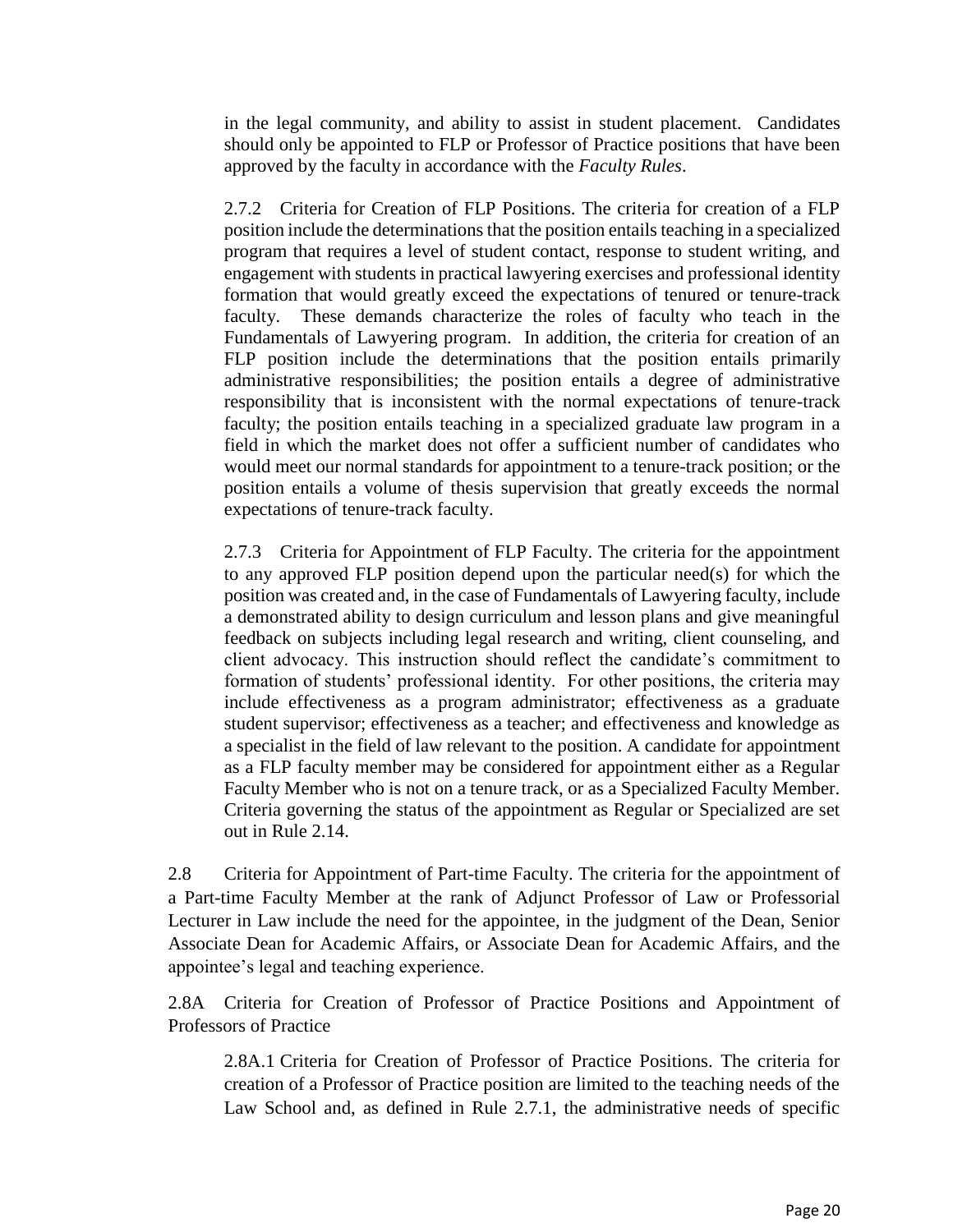graduate law programs. Although the teaching responsibilities of these positions frequently will be located within a specific graduate law program, there may by other areas in which Professor of Practice teaching positions may be created. In considering whether to create a Professor of Practice position, the administration and faculty shall consider alternative uses for the funds that would be needed to support the positions, taking into account the importance of maintaining sufficient funding to support tenure-track positions.

2.8A.2 Criteria for Appointment of Professors of Practice. The criteria for the appointment to any approved Professor of Practice position depend upon the particular need(s) for which the position was created. Candidates must be eminent leaders in their field with significant professional experience in legal practice, government service, or business, and have achieved professional eminence in their chosen field with recent and sustained activity and accomplishment.

2.9 Faculty Positions with Different Possible Categorizations. These Rules allow options for the categorization of faculty appointed to certain faculty positions. Some faculty positions allow for appointment of a faculty member as a tenured faculty member, a tenuretrack faculty member, a Regular Faculty Member not on a tenure track, or a Specialized Faculty Member. Some faculty positions allow for appointment of a faculty member as a Regular Faculty Member not on a tenure track or as a Specialized Faculty Member. With regard to either type of appointment:

- 2.9.1. Initial Determination of Categorization. When a vacancy arises in such a position, the Appointments Committee may determine the categorization of the position before beginning its search and advertise and search only for candidates in the chosen category, or it may advertise and search for candidates in multiple categories and consider the characteristics and desires of the candidates as it conducts its search.
- 2.9.2 Criteria to Reflect Determination. When the Appointments Committee determines the categorization of the position prior to beginning its search, the criteria for the position shall be those appropriate to the chosen category as specified in the rules relevant to the given position. When the Appointments Committee has determined that a search shall encompass multiple categories, the Committee shall consider the characteristics and desires of the candidates and shall ensure that any given candidate meets the criteria for one of the possible categories for the position that the candidate would be willing to accept.
- 2.10 Procedures for Creation or Reauthorization of FLP Position.

2.10.1 Consultation Regarding Creation of a New FLP Position. The Dean shall consult with the Appointments Committee regarding the need for creating a FLP position. After consulting with the Appointments Committee, the Dean may recommend to the faculty that it create such a position. The Appointments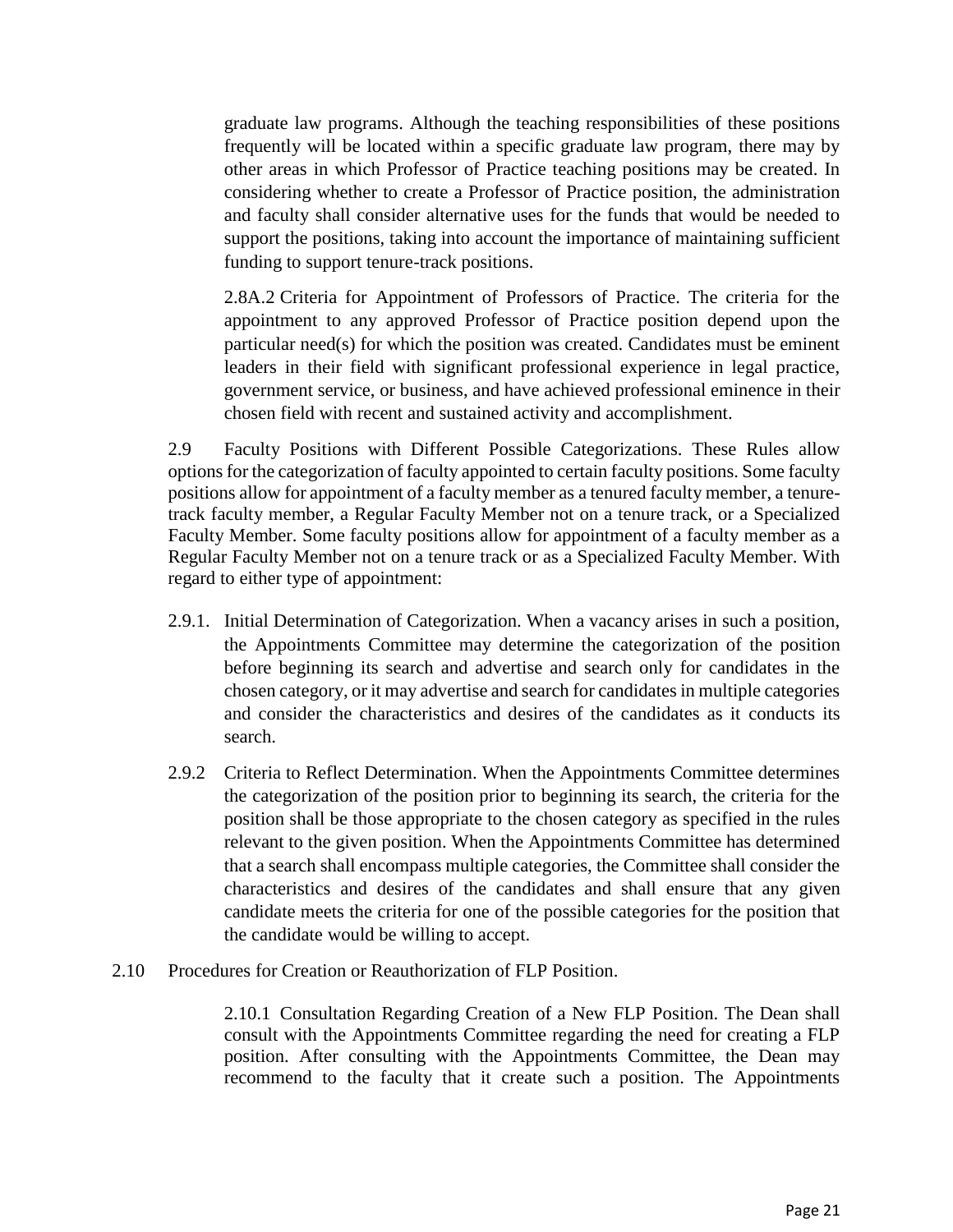Committee shall report to the faculty regarding the need for creating such a position, but its approval is not required for the Dean's recommendation.

2.10.2 Faculty Approval. A two-thirds vote of those eligible to vote who are present and voting is required to approve the Dean's recommendation for creation of a FLP position.

2.10.3 Reauthorization of FLP Position. The procedures for creation of an FLP position shall also be followed in order to reauthorize a FLP position when such a position already exists, but the incumbent holding the position is unavailable for reappointment, declines to seek reappointment, or is denied reappointment. These procedures shall not govern reauthorization of an existing FLP position when the incumbent seeks reappointment. Instead, Section 3.11.1 shall govern such reauthorization.

2.10.4 Exemption from Reauthorization Requirement. The faculty may, at the time that it approves the creation of a FLP position, designate the position as one not requiring reauthorization pursuant to Rule 3.11.1 in the year in which the term of appointment of the holder of the position expires. This designation shall not exempt the position from reauthorization when the incumbent holding the position is unavailable for reappointment, declines to seek reappointment, or is denied reappointment. However, notwithstanding any other provision in these Rules, any FLP position created for the Fundamentals of Lawyering course in 2021-2022 or 2022-2023 need not be reauthorized by the faculty.

2.10A Procedures for Creation or Reauthorization of Professor of Practice Positions.

2.10A.1 Recommendation by the Dean. With the consent of one Full-service Faculty Member and one or more additional Full-service Faculty Members, academic Associate Deans, or academic Assistant Deans, the Dean may recommend to the faculty that it create one or more Professor of Practice positions. The Dean shall report to the faculty regarding the need for creating such a position or positions.

2.10A.2 Faculty Approval. A two-thirds vote of those eligible to vote who are present and voting is required to approve the Dean's recommendation for creation of a Professor of Practice position.

2.10A.3 Reauthorization of Professor of Practice Position. The procedure for creation of a Professor of Practice position shall also be followed in order to reauthorize a Professor of Practice position when such a position already exists, but the incumbent holding the position is unavailable for reappointment, declines to seek reappointment, or is denied reappointment. In addition, the procedures for creation of a Professor of Practice position shall be followed in order to reauthorize a Professor of Practice position at least one year before three terms have lapsed since the creation of the position (thus, typically in the eighth year of the position). During such a reauthorization procedure, the faculty shall focus not on the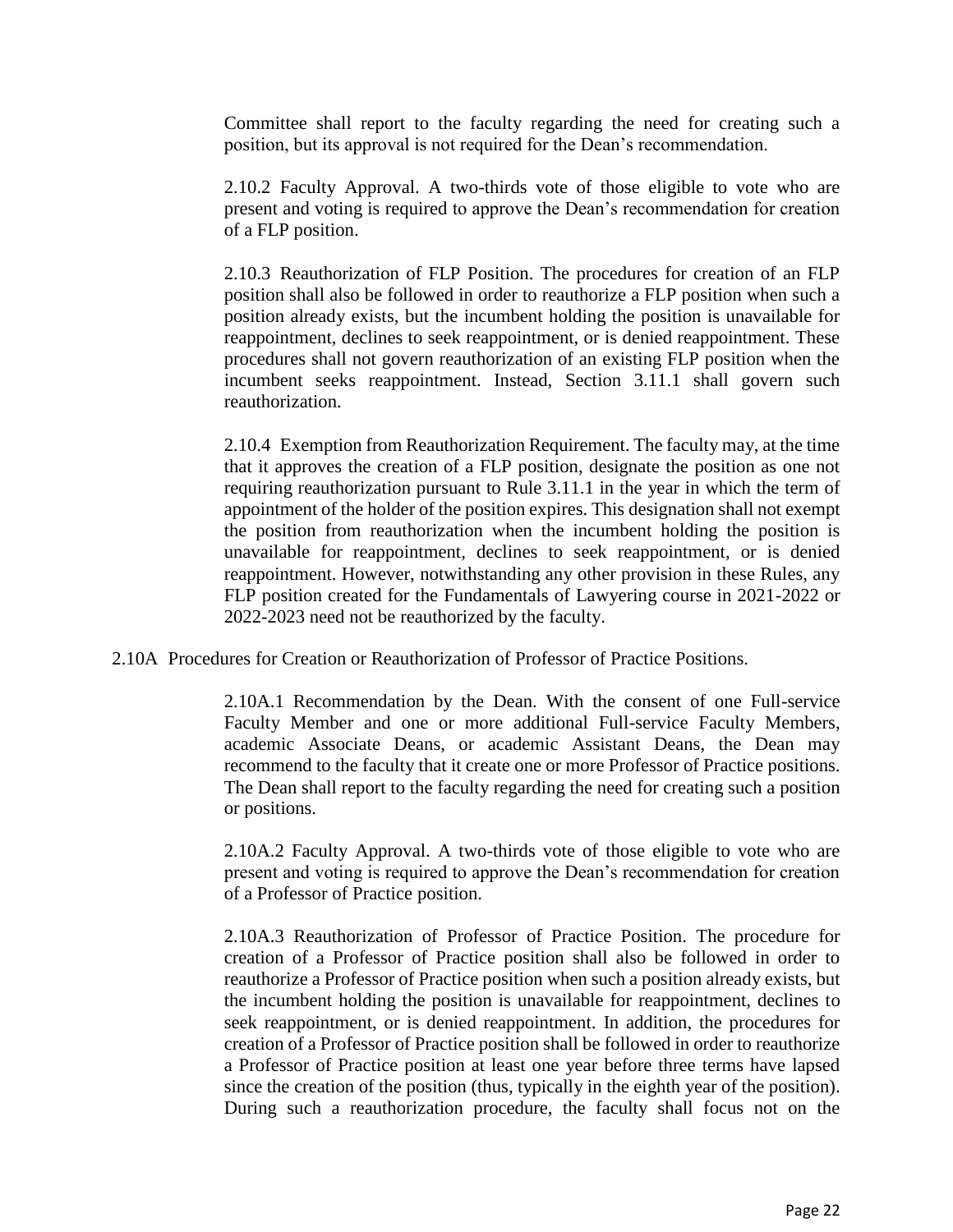individual holding the position, but on the need for the position itself, considering the criteria in Rule 2.8A.1.

### 2.11 Procedures for Appointment.

2.11.1 Compliance with University Requirements and Announcement of Vacancies. The chair of the Appointments Committee is responsible for ensuring that the search and appointments process for all Full-service Faculty Members conforms to overall University policies and procedures. As part of this responsibility, the chair will submit to the University an Affirmative Action Plan for Recruiting and shall make public announcement of vacancies, the text of which shall be approved by the Dean. Public announcement shall include, at a minimum, notice in at least one professional publication. The announcement should indicate that the University is an Equal Opportunity/Affirmative Action Employer. For tenure-track positions, the announcement should indicate the Law School's emphasis upon teaching and scholarly publication; for clinical positions, the announcement should also indicate the Law School's emphasis on effectiveness in supervising students in a clinical setting; for FLP positions, the announcement should indicate the ways in which the position will meet the needs of the relevant program.

*[Note that Professors of Practice are not Full-service Faculty Members. The Dean will be responsible for assuring compliance with University requirements or arranging for their waiver.]*

2.11.2 National Search. Except when time constraints do not permit, the Appointments Committee shall conduct a national search to identify candidates for appointment to any Full-service Faculty position.

2.11.3 Screening of Candidates. The Appointments Committee will be responsible for preliminary screening and rating of candidates for faculty appointments according to the Law School's general criteria and any special requirements applicable to the particular vacancy. The Committee will identify those candidates with the strongest credentials in light of the appointment criteria. The Appointments Committee shall consult with the Associate Dean for Clinical Affairs in carrying out its preliminary screening of candidates who will primarily teach clinical courses. It shall also, when appropriate, consult with LRWP faculty regarding the appointment of LRWP faculty.

2.11.4 Campus Interviews. After consulting with the Dean, the Committee shall invite the most promising candidates to the Law School to be interviewed by faculty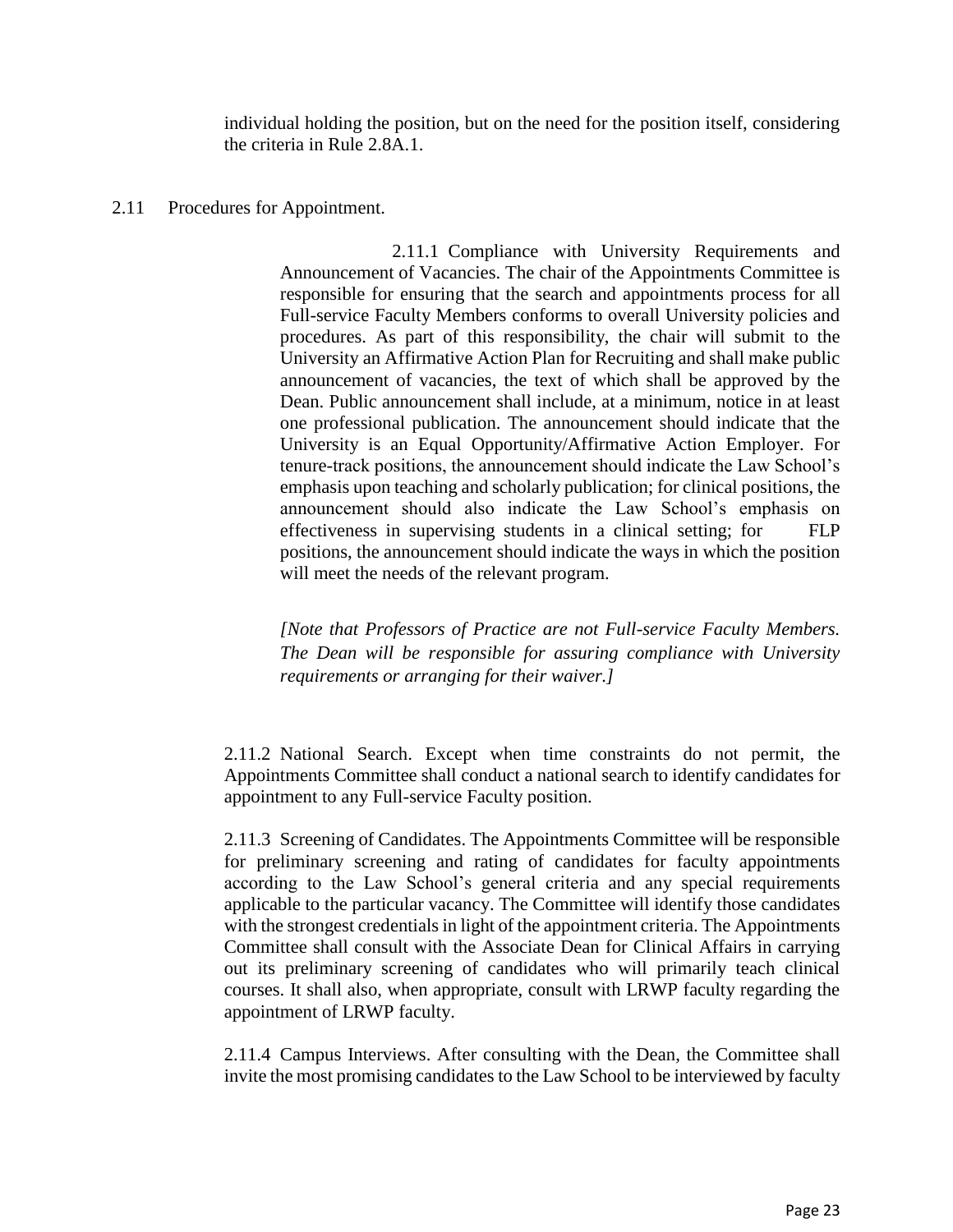and student representatives and to make a presentation appropriate to the position for which they are being interviewed.

2.11.5 Number of Candidates. The number of candidates interviewed will depend on the nature of the vacancy or appointment and the status of the candidate pool. Ordinarily, at least two candidates shall be interviewed for an appointment, whether new or created by a vacancy.

2.11.6 Interview Schedule. The chair of the Committee shall be responsible for the candidate's interview schedule, which, to the extent practical, should be the same for all candidates for a particular vacancy. All members of the Full-service Faculty and Law School Administrators shall be invited to any presentation by the candidate and shall receive from the chair a copy of the candidate's resume and other relevant material.

2.11.7 Verification and Evaluation of Credentials. The Appointments Committee, under the direction of the chair, is responsible for verifying and evaluating the candidate's credentials. This will include a review of the candidate's publications and performance in teaching, if any, and conducting a reference check. Candidates who have received law degrees within the previous five years will be asked to furnish a copy of the transcript of their academic work. Transcripts may be requested from other candidates in the discretion of the Committee. Academic and professional references will be contacted to verify and evaluate the candidate's credentials. For clinical faculty positions, verification and evaluation of credentials will include ascertainment of good standing in all jurisdictions to which the candidate is admitted to practice, and eligibility to become a member of the D.C. bar, if necessary. Where appropriate, written references may be requested. The Committee may obtain any other information that it deems relevant to the appointment decision.

2.11.8 Vote by Committee. After the interviewing and reference review is completed, the Appointments Committee will meet to discuss and evaluate the candidates. Where practicable, the Committee will endeavor to recommend more than one candidate to the faculty for a vacancy. The faculty members of the Committee and the student representatives will vote separately. The name or names of those recommended by a majority of the faculty members on the Committee will be forwarded by the chair to the Full-service Faculty.

2.11.9 Preliminary Reports and Discussion at Faculty Meeting. At the general faculty meeting, the chair of the Appointments Committee will report the recommendation of the Committee. The recommendations and views of the student representatives will be presented and discussed. Those not eligible to remain for the Executive Session will be invited to express their views. Students and all those other than Full-service Faculty Members and Law School Administrators will then be excused and those remaining will meet in Executive Session. At that time, a quorum count shall be taken by the presiding officer.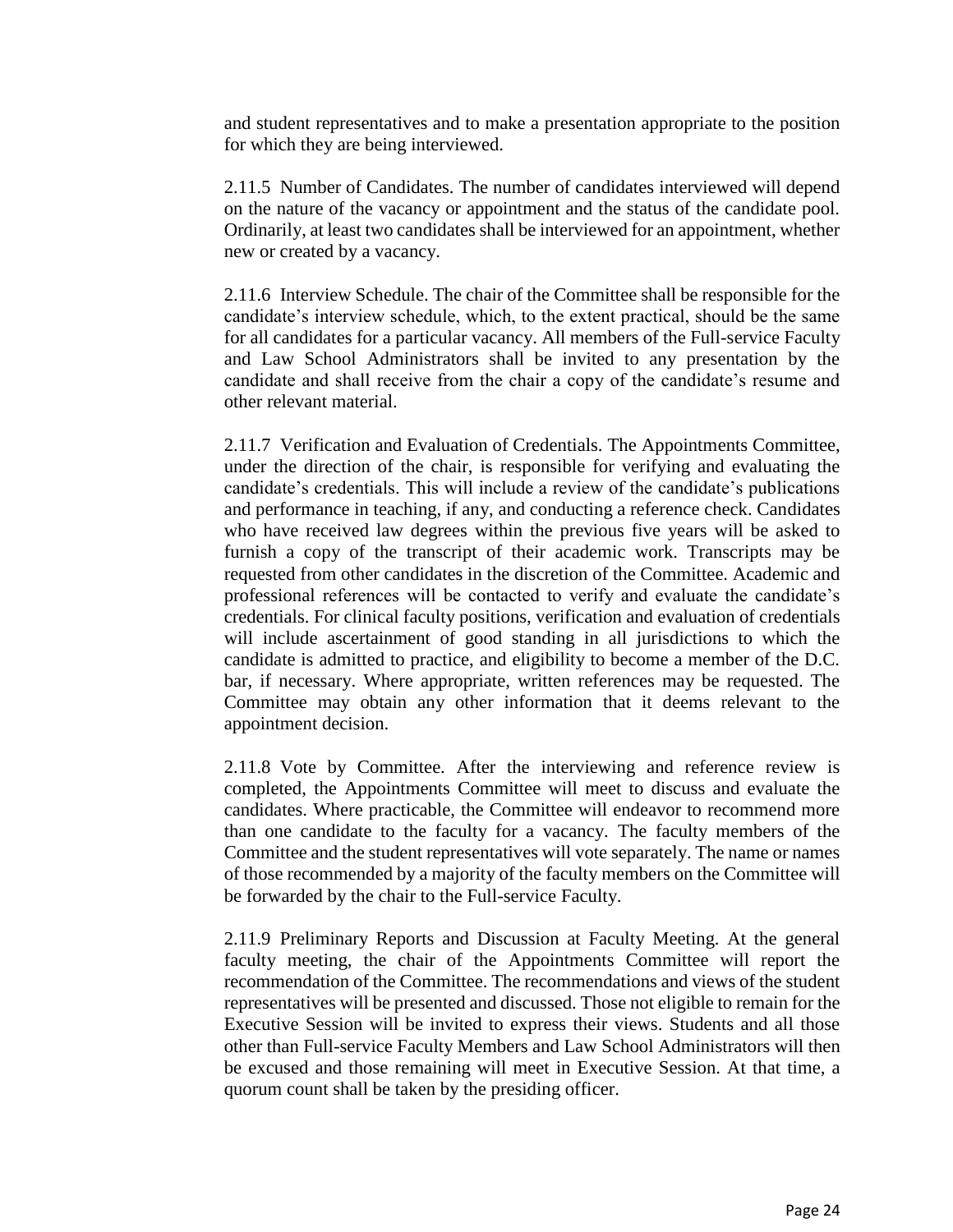2.11.10Executive Session on Appointment. At the Executive Session, assuming satisfaction of the quorum requirement, the Committee chair will move the adoption of the Committee recommendation by the faculty eligible to vote. A report on the Committee's review of the credentials of the candidate or candidates for a vacancy will then be made by one of the Committee's members. Following discussion of the Committee's recommendations, a secret ballot will be taken. A two-thirds vote of those eligible to vote who are present and voting is required for recommendation for appointment. The voting faculty may, under Rule 2.11.12, rank other candidates thus approved whom they would be willing to recommend if the primary candidate withdraws or is withdrawn by the Dean.

2.11.11Voting Rights of Faculty Members Who Are In a Relationship with Candidate. No faculty member who is in the same immediate family, same household, or who is involved in a personal relationship with a candidate shall vote on the candidate or other competing candidates or be present during discussion or debate regarding the candidate or other competing candidates. Faculty members to whom this rule applies are responsible for absenting themselves.

2.11.12 Appointments Ranking Votes. When appointments candidates are competing for a number of positions smaller than the number of candidates, the procedures specified in this rule shall be used. If a ranking vote is held, the faculty members entitled to vote in the ranking vote shall be the faculty members entitled to vote in the initial appointments vote, without regard to whether such faculty members are entitled to vote to make the appointment a tenured appointment or an appointment at the rank of full professor.

- 2.11.12.1 The faculty shall discuss each appointments candidate individually. Voting faculty shall vote Yes or No on each candidate individually by secret ballot in accordance with Rule 2.11.10. The vote totals shall not be announced until all the initial votes have taken place.
- 2.11.12.2 If exactly two candidates have been approved by 2/3 vote and a ranking vote is required, the voting faculty shall take a ranking vote on those two candidates by secret ballot following discussion.
- 2.11.12.3 If three or more candidates have been approved by 2/3 vote and a ranking vote is required:
	- 2.11.12.3.1 The faculty shall discuss ranking the approved candidates.
	- 2.11.12.3.2 The voting faculty shall vote on the ranking of the approved candidates by secret ballot. Each voting faculty member shall vote by listing all of the approved candidates in rank order.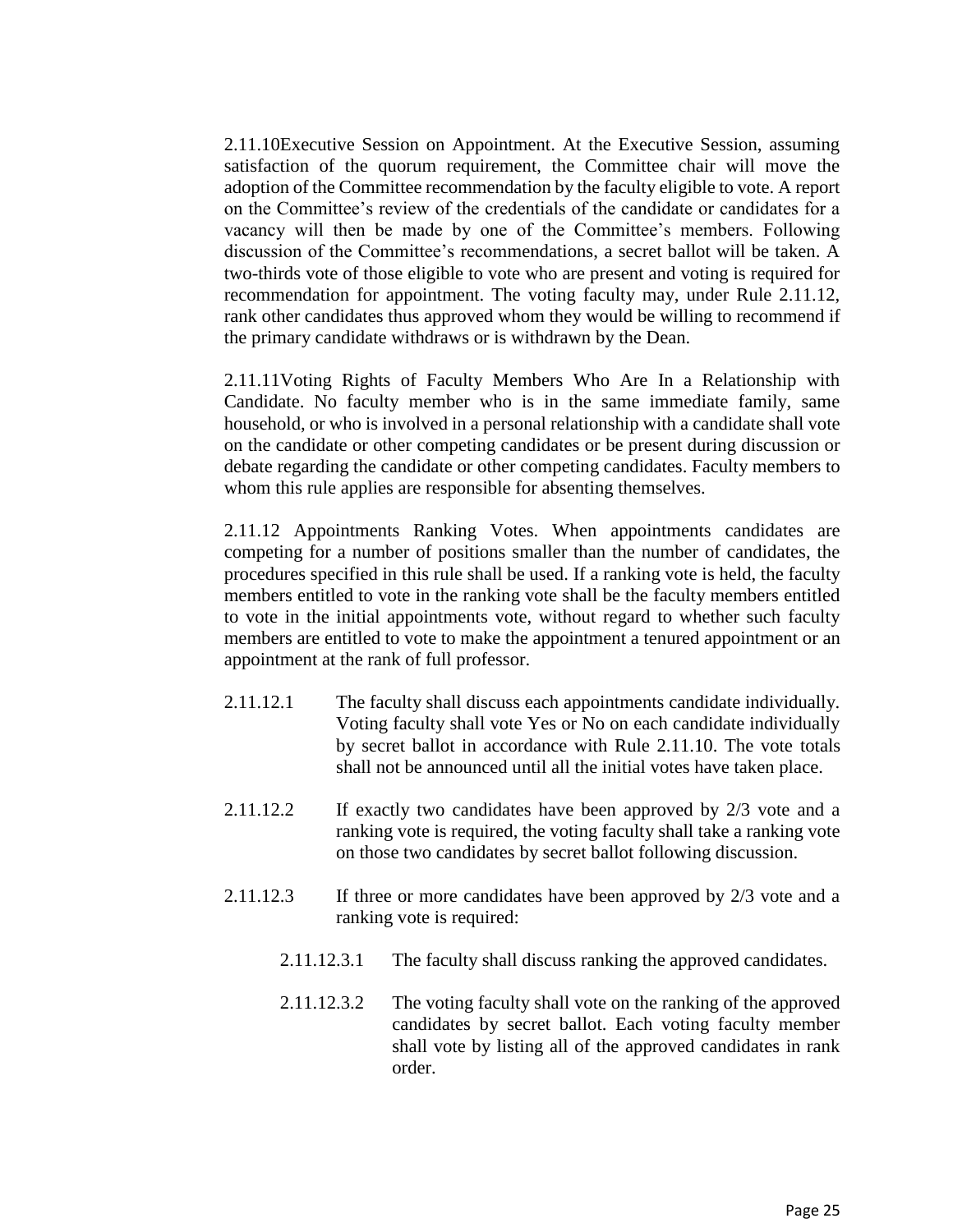- 2.11.12.3.3 The tellers shall examine the ballots and determine whether any one candidate beats all other candidates in pairwise comparisons. If so, that candidate shall be the winner.
- 2.11.12.3.4 If no candidate is the winner, the tellers shall eliminate the candidate with the fewest votes for first place and apply Rule 2.11.12.3.3 again, treating each ballot as a ranking of the remaining candidates.
- 2.11.12.3.5 If, after an approved candidate is ranked in accordance with Rule 2.11.12.3, exactly two approved candidates remain to be ranked, the tellers shall determine the ranking of the remaining approved candidates by comparing them against each other. If, after an approved candidate is ranked in accordance with Rule 2.11.12.3, more than two approved candidates remain to be ranked, the tellers shall determine the next-ranked candidate by applying the provisions of Rules 2.11.12.3.3 and 2.11.12.3.4 to the remaining candidates, replacing "first place" in Rule 2.11.12.3.4 with "the highest place among the remaining candidates." A candidate eliminated under Rule 2.11.12.3.4 is reinstated for purposes of this rule. This procedure shall be followed until all the candidates are ranked.
- 2.11.12.3.6 If at any stage two or more candidates are tied and it is necessary to break the tie, a new ballot shall be taken as between the tied candidates.
- 2.11.12.3.7 An incomplete ballot that ranks fewer than all the approved candidates shall be deemed to rank any listed candidate above any unlisted candidate and to be an abstention as between any two unlisted candidates.

2.11.13Executive Session on Appointment with Tenure. If the recommendation of the Committee is for appointment of a candidate with tenure and the eligible faculty has voted to recommend a candidate's appointment, those not eligible to vote on the Committee's recommendation of tenure will be excused and the eligible faculty will meet in Executive Session. The tenure recommendation will be discussed and a secret ballot will be taken. A two-thirds vote of those tenured faculty members present and voting is required for approval.

2.11.14Executive Session on Appointment at Level of Full Professor. If the recommendation of the Committee is for appointment of a candidate at the rank of Professor of Law, Professor of Law (Clinical Track II), Professor of Legal Research and Writing or Professor of [Specialty] and the eligible faculty has voted to recommend a candidate's appointment, those not eligible to vote on the Committee's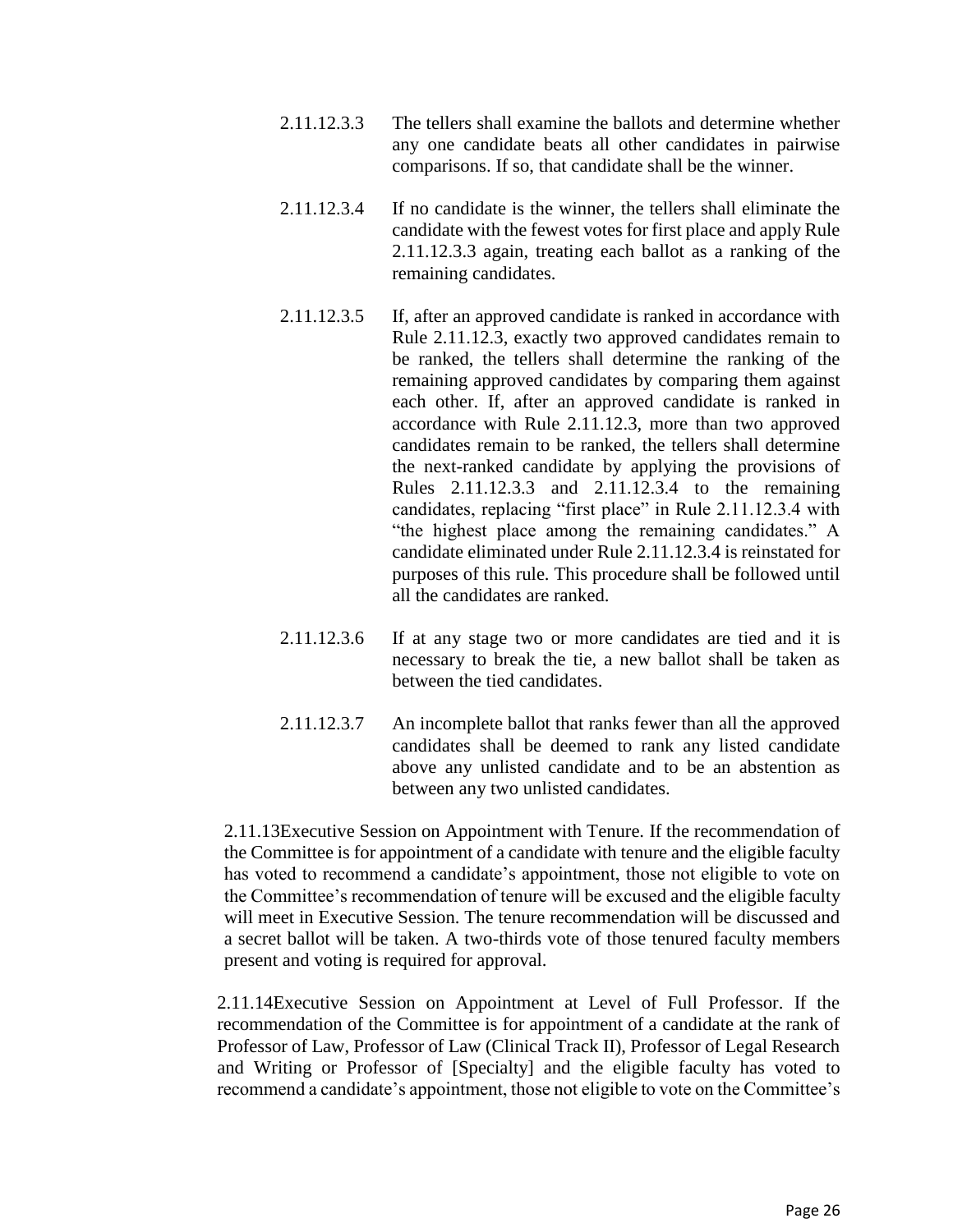recommendation of rank will be excused and the eligible faculty will meet in Executive Session. The Committee's recommendation of rank will be discussed and a secret ballot will be taken. A majority vote of those eligible to vote who are present and voting is required for approval.

- 2.11.15 Appointment of Visiting Professors.
	- 2.11.15.1 Visiting Professors or Associate Professors of Law or Clinical Law. After consultation with the Appointments Committee, the Dean may appoint full or part-time Visiting Professors of Law, Visiting Associate Professors of Law, Visiting Professors of Clinical Law, or Visiting Associate Professors of Clinical Law for a term of up to one year. After consultation with the Appointments Committee, the Dean may renew such a visiting appointment for no more than one additional year.
	- 2.11.15.2 Visitors as the Director of Fundamentals of Lawyering, or Associate Directors of FLP or to Fill FLP Positions. The Dean may appoint a visitor as the Director or Associate Director of Fundamentals of Lawyering or to a FLP position only when (1) it is not feasible to follow the appointment procedures in these Rules and (2) the visitor is being appointed to fill an existing full-service Director or Associate Director of Fundamentals of Lawyering or FLP faculty position to accommodate the temporary leave or departure of a faculty member. The Dean shall consult with the Appointments Committee before making such a visiting appointment. After consultation with the Appointments Committee, the Dean may renew such a visiting appointment for no more than one additional year.
- 2.11.16 Recommendation and Appointment of Part-time Faculty Members.
	- 2.11.16.1 Dean's Recommendation of Part-time Faculty Members. The Dean may recommend the appointment of a Part-time Faculty Member to meet the academic needs of the Law School in the Dean's judgment, except that no such faculty member may be appointed to teach more than two courses per academic year unless the courses are primarily skills courses, such as trial advocacy, or the teaching load is otherwise approved by the faculty pursuant to Rule 2.11.16.2.
	- 2.11.16.2 Appointment of Part-time Faculty Members. A majority vote of those eligible to vote who are present and voting is required to recommend the initial appointment of a Part-time Faculty Member for a term of one semester or one year, depending on the member's teaching assignment.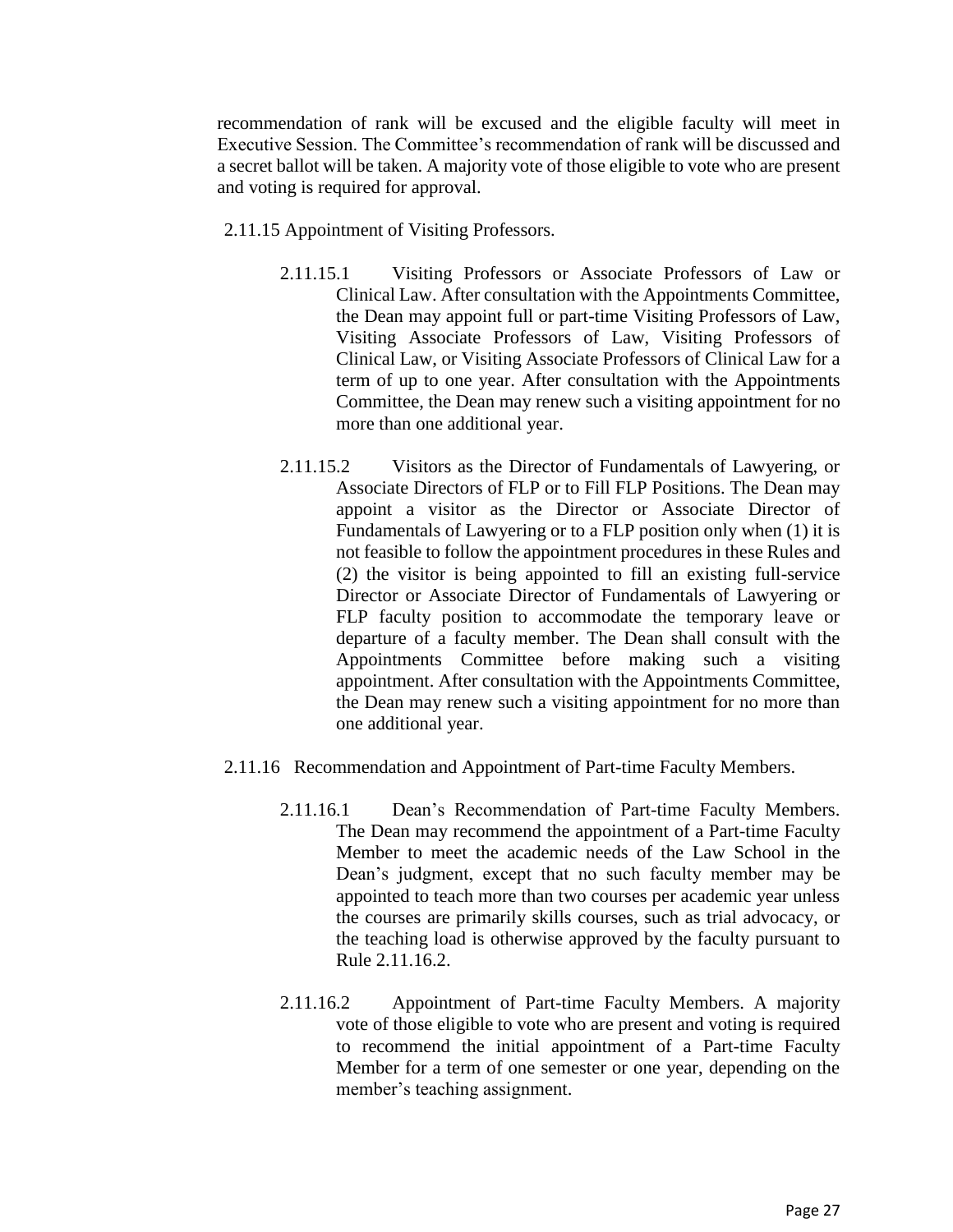2.11.16A Recommendation and Appointment of Professors of Practice.

2.11.16A.1 Dean's Recommendation of Professors of Practice. With the consent of one Full-service Faculty Member and one or more additional Full-service Faculty Members, academic Associate Deans, or academic Assistant Deans, the Dean may recommend the appointment of a Professor of Practice to fill a position authorized under Faculty Rule 2.10A.

2.11.16A.2 Appointment of Professors of Practice. A majority vote of those eligible to vote who are present and voting is required to recommend the initial appointment of a Professor of Practice.

*[Note that the appointment of Professors of Practice may, like the appointment of adjuncts, be placed on the consent calendar.]*

2.12 Rank and Title at Appointment.

2.12.1 Criteria for Rank. The criteria for determining the rank of an appointee to a Full-service Faculty position shall be the same as those used in recommending the appointment.

2.12.2 FLP Faculty Title. The faculty shall determine the title for an FLP position at the time it approves creation of the position.

### 2.13 Length of Initial Appointment.

2.13.1 Tenured and Tenure-track Appointments. Appointments that confer tenure shall have no set term. The initial term of appointment to a tenure-track position shall be four years, unless the faculty member agrees to a shorter term.

2.13.2 Director of the Law Library. The initial term of appointment, other than an appointment that confers tenure or is an appointment to a tenure-track position, of the Director of the Law Library shall be four years.

2.13.3 Director of Fundamentals of Lawyering. The initial term of appointment of the Director of Fundamentals of Lawyering shall be four years.

2.13.4 FLP Faculty. The initial term of appointment of an FLP faculty member shall be three years, unless the faculty member agrees to a shorter term.

2.13.5 Part-time Faculty. Subject to the requirements of the University's collective bargaining agreement, the initial term of appointment of a Part-time Faculty Member carrying the title of Adjunct or Professorial Lecturer in Law shall be one semester or year.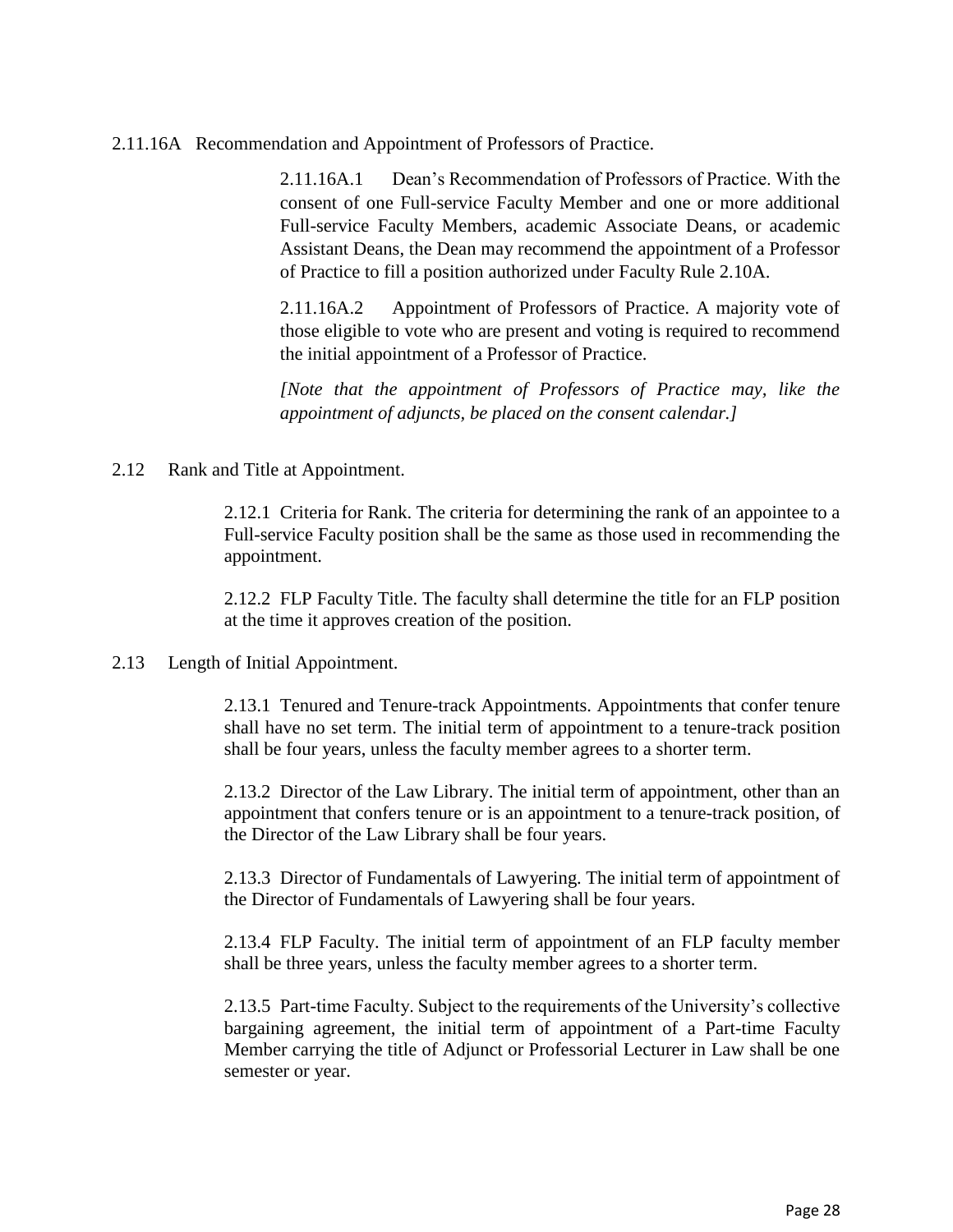2.13.6 Professors of Practice. The initial term of appointment of a Professor of Practice shall be three years, unless the candidate agrees to a shorter term.

- 2.14 Appointment as either Regular or Specialized Faculty. The criteria for appointment as a Regular Faculty Member who is not on a tenure track are the promise of excellence as a teacher, promise of ability to engage in research or scholarship, and the promise of engagement in service activities described in Rules 3.3 and 3.4 as the criteria for reappointment to such a position. Candidates for Full-service Faculty positions not satisfying these criteria, not choosing to be considered for appointment to Regular Faculty Positions, or being considered for appointments to positions advertised by the Appointments Committee as Specialized under Rule 2.9 shall hold appointments as Specialized Faculty. Professors of Practice shall hold appointments as Specialized Faculty. Accepting appointment as a Regular Faculty Member who is not on a tenure track represents a contractual undertaking with respect to teaching, research, and service as contemplated by Rule 1.2.4 and Section IB of the *Faculty Code*.
- 2.15 Courtesy Appointments.

2.15.1 Criteria for Courtesy Appointment. The criteria for the appointment of a Professor of Law (by courtesy) include that: 1) the candidate must be a faculty member in another school in the University; 2) the person's field of research must be relevant to the intellectual mission of the Law School; and 3) the candidate shows promise of contributing actively to the intellectual life of the Law School. The candidate need not hold a law degree.

- 2.15.2 Procedures for Appointment.
- 2.15.2.1 Recommendation. Two Law School tenured faculty members or full clinical professors must recommend to the Appointments Committee the granting of a courtesy appointment to a faculty member from another GW school. This recommendation shall take the form of a brief supporting statement from each faculty member explaining why a courtesy appointment is appropriate (the supporting statements).
- 2.15.2.2 Review. The Appointments Committee will review the supporting statements and the candidate's curriculum vita together with the criteria set out in Rule 2.15.1 in order to decide whether to recommend the appointment to the entire faculty. Prior to its recommendation to the faculty, the Appointments Committee shall consult with the candidate (and the chair of the candidate's department). If the Committee decides to recommend the appointment, the Committee shall forward the candidate's curriculum vita together with the supporting statements and any other relevant information to the faculty.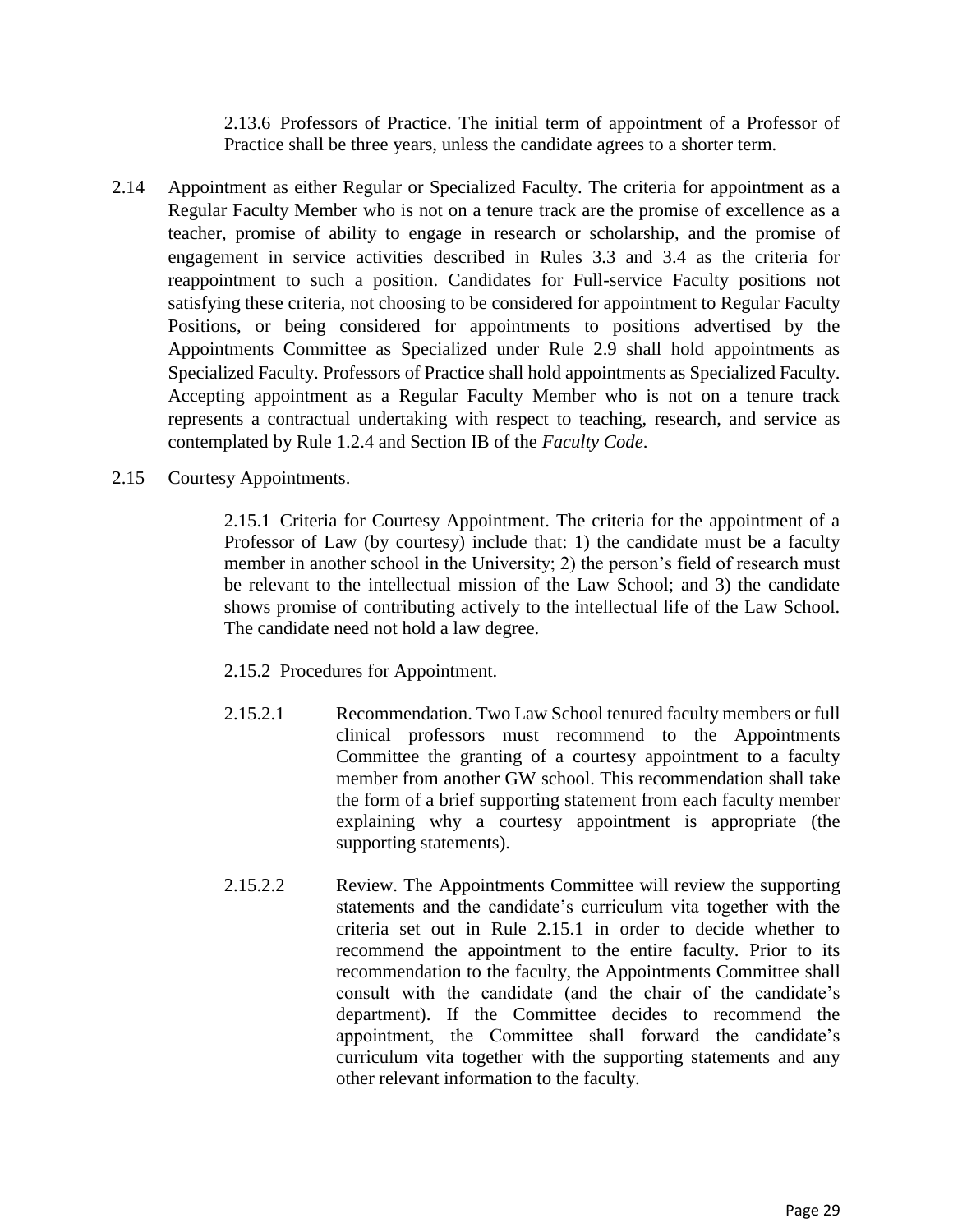2.15.3 Voting. A majority vote of those eligible to vote who are present and voting is required for recommendation of a courtesy appointment.

2.15.4 Maximum Number of Appointments. No more than four Professors of Law (by courtesy) may be appointed during any given year.

2.15.5 Rank and Title of Appointment. Courtesy appointments carry the title of Assistant, Associate, or Professor of Law (by courtesy) (depending on their title in their home school and department, and changing automatically in accord with promotions received in the home school and department). Within the Law School faculty, they shall hold Limited Service appointments pursuant to Rule 1.2.11.

- 2.15.6 Term of Appointment.
	- 2.15.6.1 Period of Years. The appointment shall be for a period of five years or, if appropriate, a shorter time period. The courtesy appointment is renewable pursuant to the procedures of Rule 2.15.2 if the person has made a significant contribution to the intellectual life of the Law School during the previous term.
	- 2.15.6.2 Termination. The appointment will terminate at an earlier time if the appointee leaves the University or for other good cause.
- 2.16 Procedures for Appointment of Associate Deans, Assistant Deans, and Similar Academic Administrators.
	- 2.16.1 General Rule. The Dean shall appoint Associate Deans, Assistant Deans, and Similar Academic Administrative Officers in accordance with the terms and conditions set out in this Rule 2.16. Renewal or revision of an appointment (other than one relating to the primary duties of the position) shall not require compliance with Rules 2.16.4 and 2.16.5.
	- 2.16.2 Definitions. For purposes of this rule, "Similar Academic Administrative Officer" shall include any person having the title or performing the function of Director, Associate Director or Assistant Director of any academic program. It shall not include the following:
		- 2.16.2.1 The Director of the Law Library or any person responsible for administration of the law library;
		- 2.16.2.2 The Director or Associate Directors of Fundamentals of Lawyering;
		- 2.16.2.3 Any person appointed as a FLP Faculty Member;
		- 2.16.2.4 Any member or members of the Tenured or tenure-track Faculty who direct or directs any center or institute chartered by the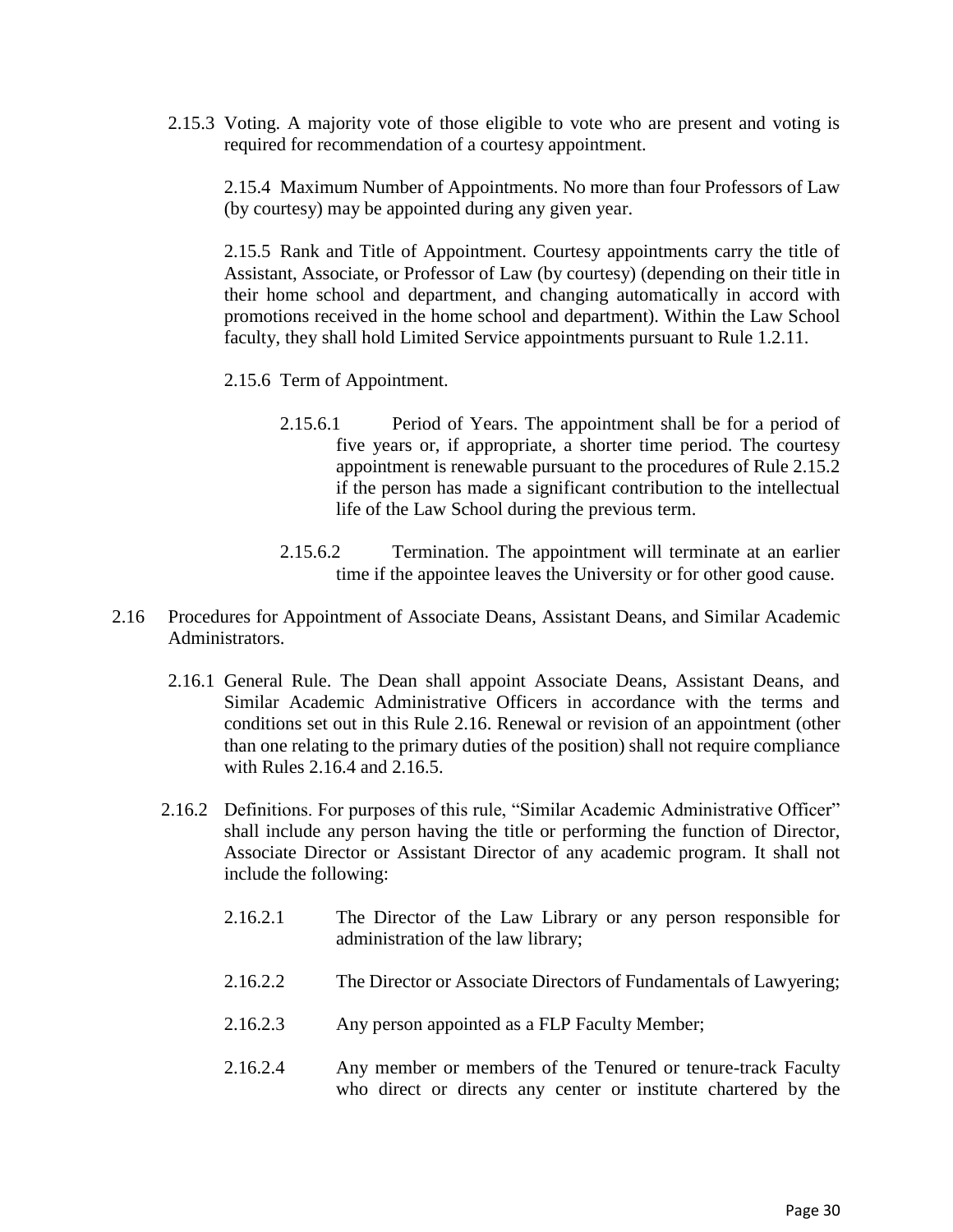University or any initiative or program not receiving significant discretionary funding or administrative support from the law school. Annual funding of less than \$20,000 and administrative support not requiring at least the equivalent of a half-time employee shall be deemed not significant for this purpose.

- 2.16.2.5 Any person appointed as a Professor of Practice.
- 2.16.3 Consequence of Appointment. Appointment pursuant to this rule shall not result in faculty membership but shall not preclude the appointee from possessing or applying for faculty membership under some other rule.
- 2.16.4 Vacancies. In the event of a vacancy in any office covered by this rule or creation of a new office covered by this rule, other than one to be filled by a current Fullservice Faculty Member, the Dean shall request the Appointments Committee to assess the requirements of the relevant office and to select between the following two options:
	- 2.16.4.1 Deference to the Dean. To defer to the Dean's selection of a recruitment process. This will ordinarily be the case if the primary responsibilities of the office are non-academic and relate to facilities management, student placement, student well-being, admissions, and/or student discipline.
	- 2.16.4.2 Other Appropriate Process. To devise such other recruitment process as the Appointments Committee deems appropriate. The Committee should ensure that the process complies with all University and legal requirements relevant to the position.
- 2.16.5 Vote of the Faculty. In all cases, appointment of the preferred candidate(s) must be approved by a majority vote of those Full-service Faculty Members eligible to vote who are present and voting.
- 2.16.6 Interim Vacancies. For purposes of program continuity, the Dean may fill vacancies in existing offices covered by this rule on an interim basis without complying with 2.16.4. Compliance with 2.16.5 nonetheless is required if the vacancy occurs during a period in which regular classes are being held. Interim appointments, including any extensions, shall not exceed a period of one year.
- 2.16.7 Transition Rule. Searches commenced prior to January 1, 2018 need not comply with the requirements of this Rule 2.16 other than Rule 2.16.5.

## **3. Tenure, Promotion, Reappointment, and Change of Status.**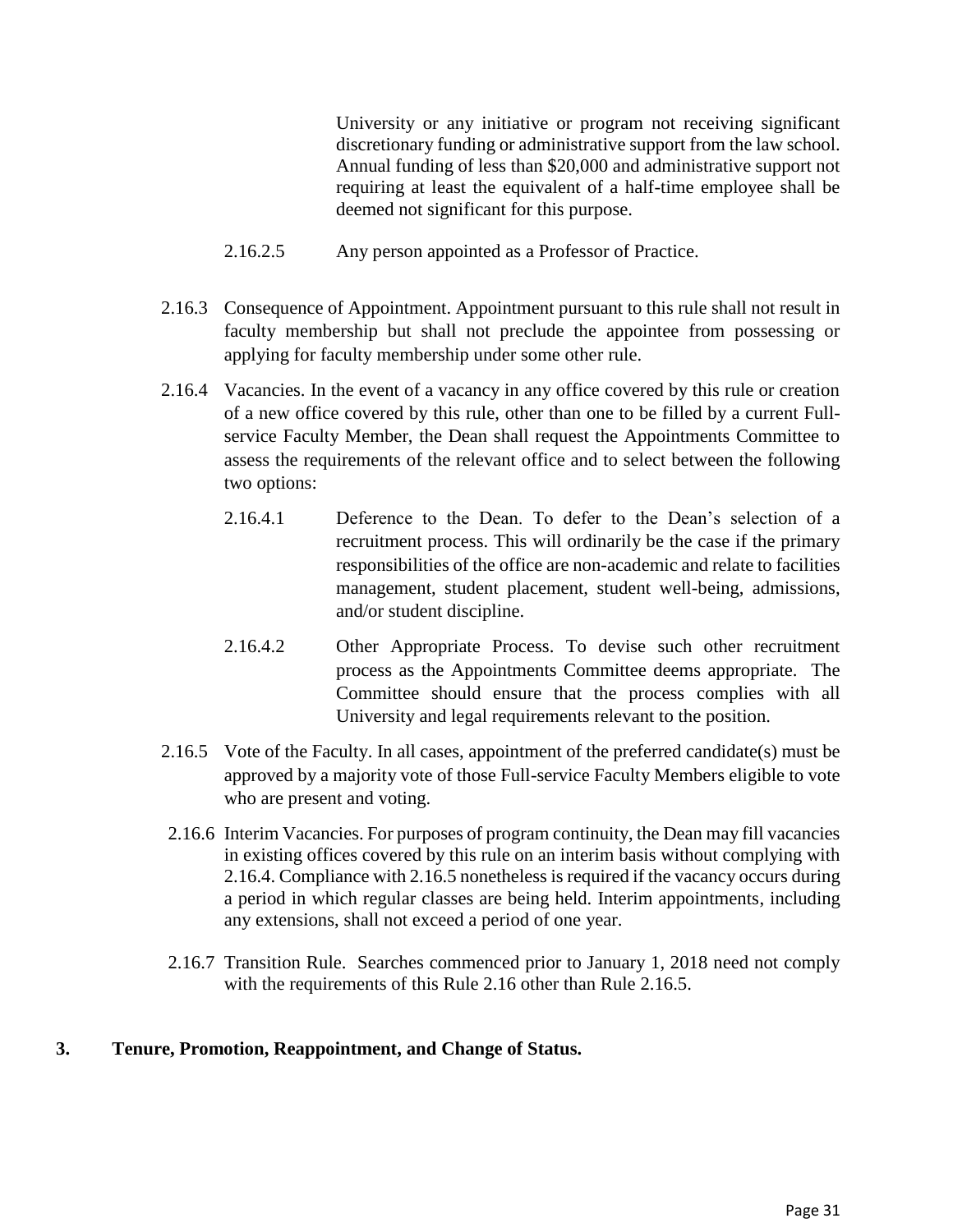- 3.1 The Tenure and Promotion Committee.
	- 3.1.1 Composition. During the spring semester, the faculty shall elect six members to the Tenure and Promotion Committee from among the tenured members of the faculty of full professorial rank. At least one of the six members must primarily teach clinical courses or perform clinic administration. The Committee shall elect one or more of its own to serve as chair or co-chairs. The Student Bar Association shall be responsible for selecting students to serve as student representatives on the Committee. The Associate Dean for Faculty Development shall be an *ex officio* member of the Committee, non-voting unless also one of the Committee's six elected members.
	- 3.1.2 Duties. The Tenure and Promotion Committee shall have the following duties:
		- 3.1.2.1 Gathering and Reporting Information. Gathering and reporting information concerning candidates for tenure, promotion, reappointment, or change of status.
		- 3.1.2.2 Pre-tenure Reviews. Conducting pre-tenure reviews of tenure-track candidates as described in Rule 3.2.
		- 3.1.2.3 Review of Criteria and Procedures. Reviewing the substantive criteria and procedures for tenure, promotion, reappointment, and change of status and recommending to the faculty any changes that may be appropriate.
		- 3.1.2.4 Review of Methods. Periodically reviewing the manner in which information is obtained about the teaching performance or professional writings or service of tenure, promotion, reappointment, and change of status candidates and recommending to the faculty any changes that may be appropriate.
		- 3.1.2.5 Classroom and Other Visits.

3.1.2.5.1 General Rule. Subject to 3.1.2.5.2, arranging each year for classroom or other visits by members of the Committee and other faculty members of all tenure-track faculty who are not tenured and, unless a faculty member has been reappointed at least two times, all Regular Faculty not on a tenure track who are below the rank of professor.

3.1.2.5.2 First Year of Teaching. Subject to Rule 3.11.2, any classroom visits in a faculty member's first year of teaching at the Law School will be at the request of such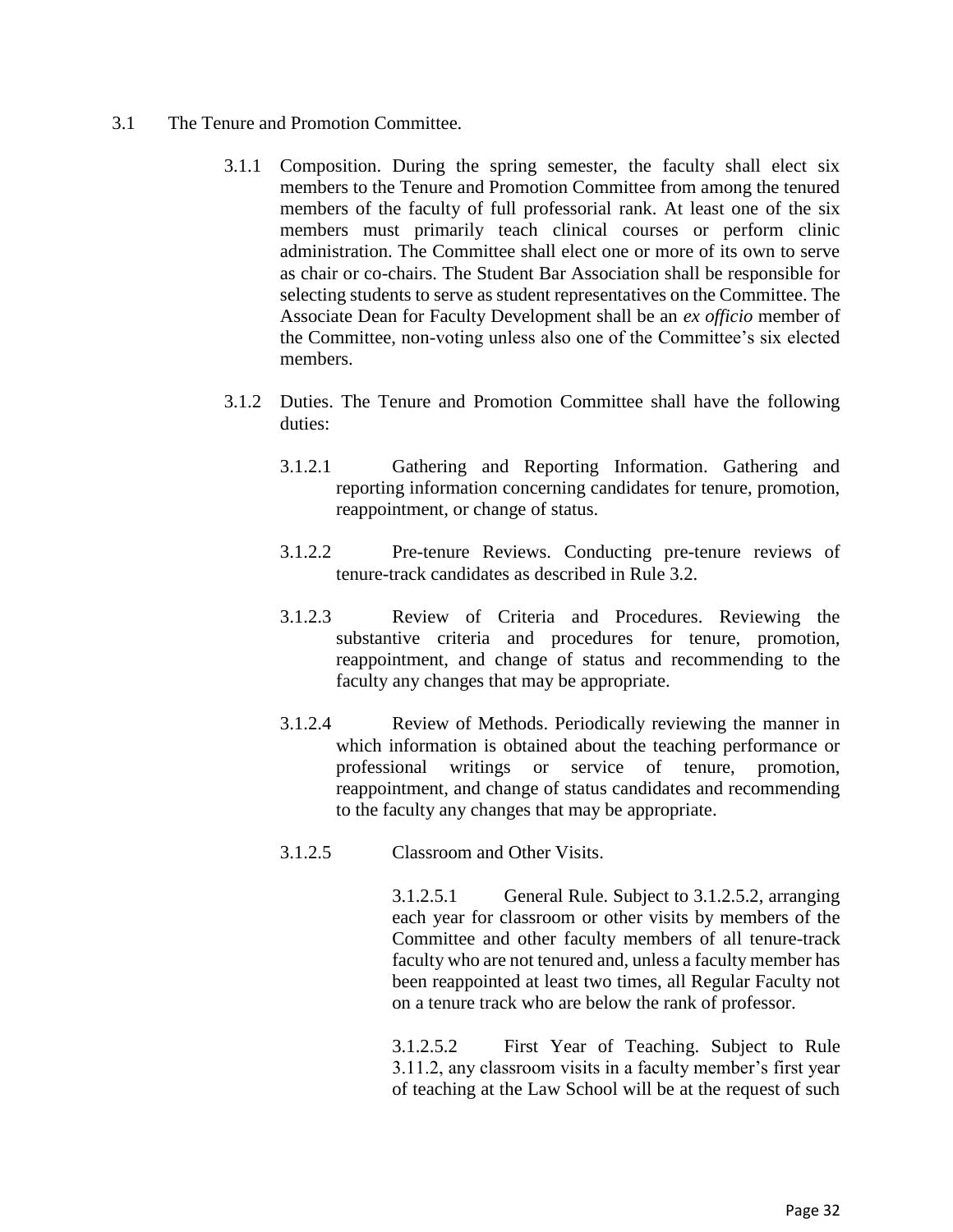faculty member, unless such faculty member is a lateral appointment within two years of tenure or reappointment at the Law School.

3.1.2.5.3 Other Visits. Arranging for such classroom or other visits as are otherwise called for by these Rules.

3.1.2.6 Decanal Review. Administering any decanal review process described in Article 4 of these Rules.

### 3.2 Pre-tenure Reviews.

3.2.1 Pre-tenure Reviews, Generally. The Tenure and Promotion Committee shall conduct a pre-tenure review of a tenure-track candidate during the candidate's third year (except for Clinical Track II Faculty candidates covered by Rule 3.2.2). Determinations on whether to conduct such reviews for untenured lateral hires shall be made in consultation with the Dean. The Committee shall review the candidate's writings, planned projects, teaching, and other relevant criteria relating to the standards for tenure, and shall prepare a report on the candidate's progress. The report will be circulated to the Tenured Faculty and the candidate, and placed on the consent calendar as a recommendation that the candidate's contract be renewed for a three-year term. A discussion of the candidate will be placed on the agenda for the same meeting as a discussion item. There will be a presumption in favor of renewing the candidate's contract. Following the faculty meeting at which the report is considered, the Associate Dean for Faculty Development will meet with the candidate to review the report, as well as any comments and suggestions made by the Tenured Faculty. In discussing the report with the candidate, the Associate Dean shall preserve confidentiality by not revealing the names of faculty members who made comments.

3.2.2 Timing of Pre-tenure Review for Clinical Track II Faculty. The Tenure and Promotion Committee shall conduct the pre-tenure review of a candidate for tenure on Clinical Track II during the candidate's third or fourth year, at the option of the candidate. The candidate's contract renewal shall be for a three-year term or a twoyear term, in the event the candidate has chosen to undergo pre-tenure review in the fourth year. A Clinical Track II Faculty candidate's choice to undergo pre-tenure review during the fourth year will not affect the timing of that candidate's tenure determination, and the candidate can still be considered for tenure in the fifth or sixth year.

3.3 General Standards Governing Tenure, Promotion, Reappointment, and Changes of Status.

3.3.1 Non-Discrimination. Action with respect to reappointments, terminations, promotions, tenure, changes in status, compensation, and all other terms and conditions of employment shall be taken solely on the basis of merit, except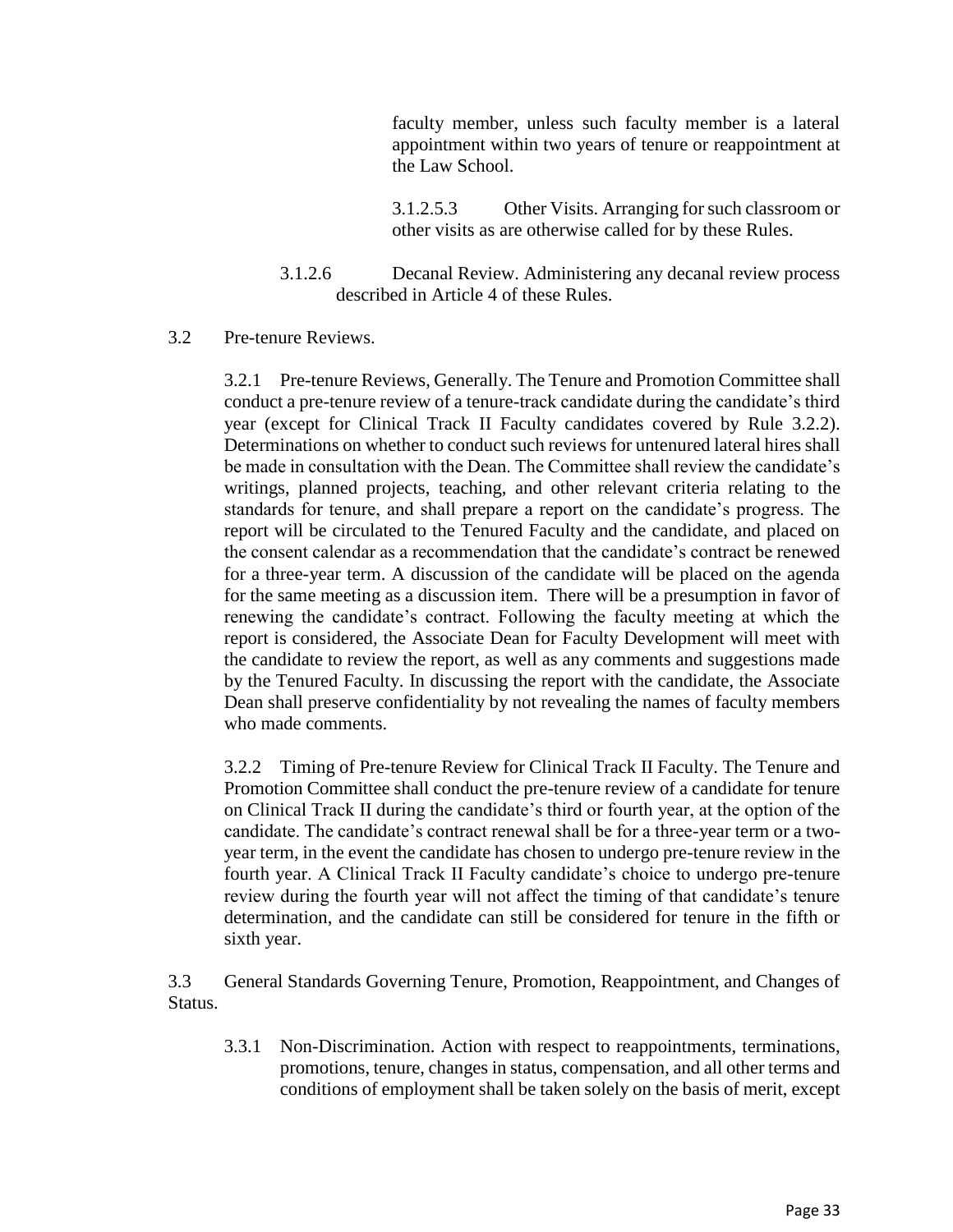that, to the extent expressly provided elsewhere in these Rules or in the *Faculty Code*, changes in the academic or fiscal needs of the University also may be considered. Action with respect to reappointments, terminations, promotions, tenure, changes in status, compensation, and all other terms and conditions of employment shall be taken without regard to race, color, religion, sex, sexual orientation, gender identity or expression, national origin, age, disability, veteran status, or any other category protected by applicable law.

3.3.2 Harmless Error. No failure to conform to faculty procedures for tenure, promotion, reappointment, or change of status set forth in the *Faculty Rules* shall be grounds for any rehearing or reconsideration unless the tenure, promotion, or reappointment candidate can demonstrate that the failure materially affected the tenure, promotion, reappointment or change of status decision.

3.3.3 General Standards for Reappointment. Reappointment to a tenure-track position shall be granted upon a showing of reasonable progress toward achieving tenure. Reappointment to a non-tenure-track position shall be in accordance with the applicable criteria for the position described in these Rules, including, in the case of any Regular Faculty Member who is not on a tenure track, excellence as a teacher, engagement in research, and engagement in service, all in accordance with Rule 3.4.

- 3.3.4 General Standards for Promotion.
- 3.3.4.1 Tenured Faculty. Promotion shall be granted to Tenured Faculty Members who have achieved excellence in their fields through contributions to scholarship, teaching, and engagement in service, all in accordance with Rule 3.4, and who demonstrate the potential to continue to do so. It is reserved for those who have since receiving tenure established a record that demonstrates a sustained, high level of distinction in their field through scholarly contributions, excellence in teaching, and active engagement in service. In addition, it is expected that the candidate's record of scholarship, teaching, and service provides confidence that the candidate will continue in all these areas at a level of excellence in a pattern of sustained development and substantial growth in achievement and productivity. Time served in rank is not a sufficient basis for promotion.
	- 3.3.4.2 Full-service Faculty Members Not on a Tenure Track. A non-tenure-track Full-service Faculty Member who has served on the faculty of any law school for at least four years may at any time seek promotion to the rank of professor. Promotion shall be granted to non-tenure-track Full-service Faculty Members who have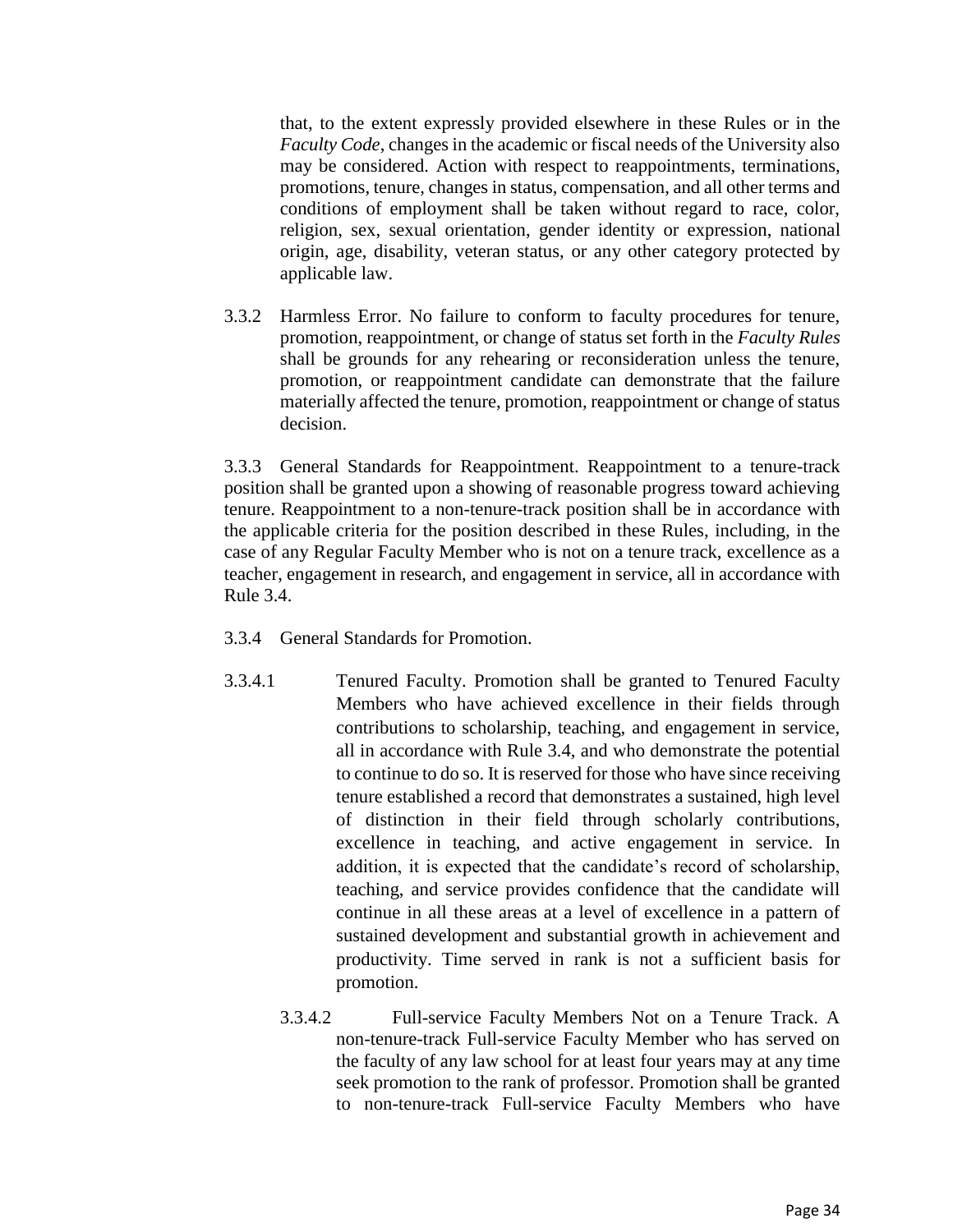satisfied the applicable criteria for the position described in these Rules, including, in the case of any Regular Faculty Member, excellence as a teacher, engagement in research, and active engagement in service, all in accordance with Rule 3.4. It is expected that the candidate's record provides confidence that the candidate will continue in a pattern of sustained development and substantial growth in achievement and productivity. Time served in rank is not a sufficient basis for promotion.

3.3.5 General Standards for Tenure. Tenure is reserved for members of the faculty who demonstrate excellence in scholarship, teaching, and engagement in service, all in accordance with Rule 3.4, and who show promise of continued excellence. Excellence in teaching and engagement in service are prerequisites for tenure, but they are not in themselves sufficient grounds for tenure. Tenure is reserved for faculty members whose scholarly accomplishments are distinguished in their fields, and a candidate's record must compare favorably with that of candidates in similar stages of their careers at peer research universities.

3.3.6 General Standards for Changes in Status. Changes of status may be granted to candidates satisfying the requirements for an initial appointment to the rank and status sought. A faculty member who is not on a tenure track, other than the Director of the Law Library or a Clinical Non-tenure-track Faculty Member, may not seek a change in status to tenure-track, but may apply for appointment to fill a tenuretrack position advertised in accordance with Rule 2.11.1.

3.4 Criteria for Assessing Satisfaction of Standards for Tenure, Promotion, or Reappointment.

- 3.4.1 Excellence as a Teacher.
	- 3.4.1.1 General. Excellence as a teacher is a criterion measured by such indicia as teaching materials used or produced, faculty visits of classes, oral presentations to the faculty, supervision of individual student papers, accessibility and other assistance to students, and assessments by students, including but not limited to student teaching evaluations.
	- 3.4.1.2 Candidates Teaching Primarily in the Clinic. In the case of a candidate who teaches primarily in the clinic (including faculty members on Clinical Track II), the criteria for assessing teaching excellence shall also include the following.

3.4.1.2.1 Lawyering Skills. A candidate who teaches primarily clinical courses must demonstrate lawyering skills, which may include but are not limited to interviewing, counseling, negotiating, fact-finding, case planning,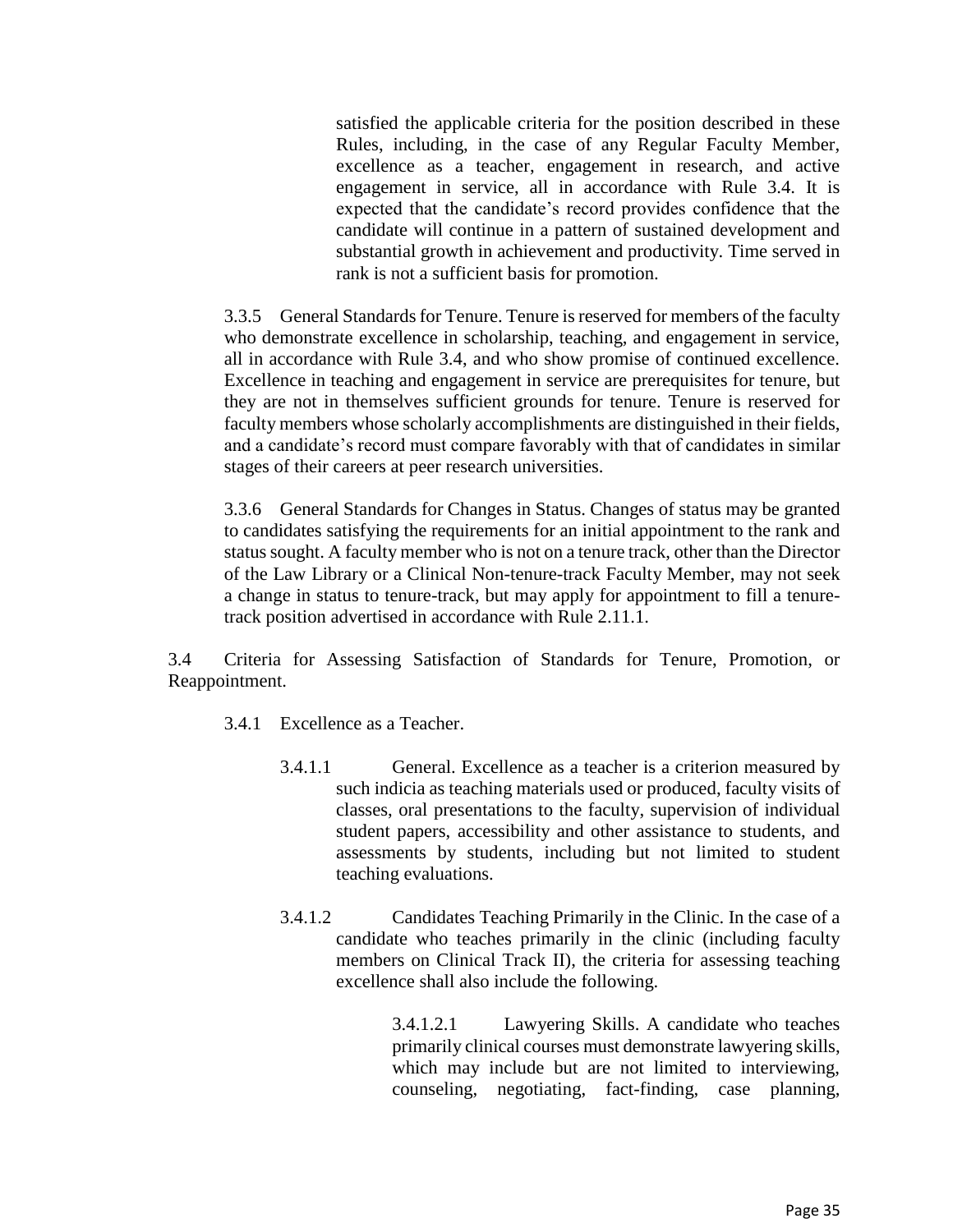litigating, client representation, legal advocacy, policy development, legal drafting, or engaging in alternative dispute resolution. Ordinarily, the candidate should have established expertise in one or more areas of substantive law suitable for student representation of individual or institutional clients or issue advocacy. Such knowledge should extend to the procedures and institutions pertinent to legal practice.

3.4.1.2.2 Imparting Skills. A candidate who teaches primarily clinical courses must demonstrate ability to impart the skills listed in section 3.4.1.2.1, to supervise students effectively, and to assist students in developing insights and learning from their experiences. The candidate should know when to intervene to provide case guidance, in order to balance the student's interest in acquiring experience with the ethical obligation to provide competent legal services. A candidate must employ appropriate teaching materials and demonstrate an understanding of the goals and methods of clinical teaching. These methods include individual supervision and feedback, small group discussions, simulation exercises, substantive classroom sessions and casework. In addition, the candidate must demonstrate an awareness of current developments in clinical teaching.

3.4.1.2.3 Professional Responsibility. A candidate who teaches primarily clinical courses must be able to relate matters of professional responsibility to the day-to-day aspects of clinical casework, to exercise sound professional judgment, and to act as a model for students.

- 3.4.2 Research and Scholarship.
	- 3.4.2.1 Traditional Tenured and Tenure-track Faculty. There is no specific numerical requirement of scholarly work and the primary criterion is the quality of scholarship that has been produced by the candidate, as well as evidence of the candidate's likely continued scholarly contributions in the future. While no minimum bright line test can be specified, it is expected that at the time of the decision to recommend tenure a candidate will have demonstrated excellence in scholarship by producing a minimum of two major scholarly articles or books that significantly contribute to the field and that are of high quality, which is to be measured by originality of thought, thoroughness of research, critical analysis and clarity of expression. In general, book reviews, symposium contributions, casebooks, and short essays will not meet the definition of scholarly articles, though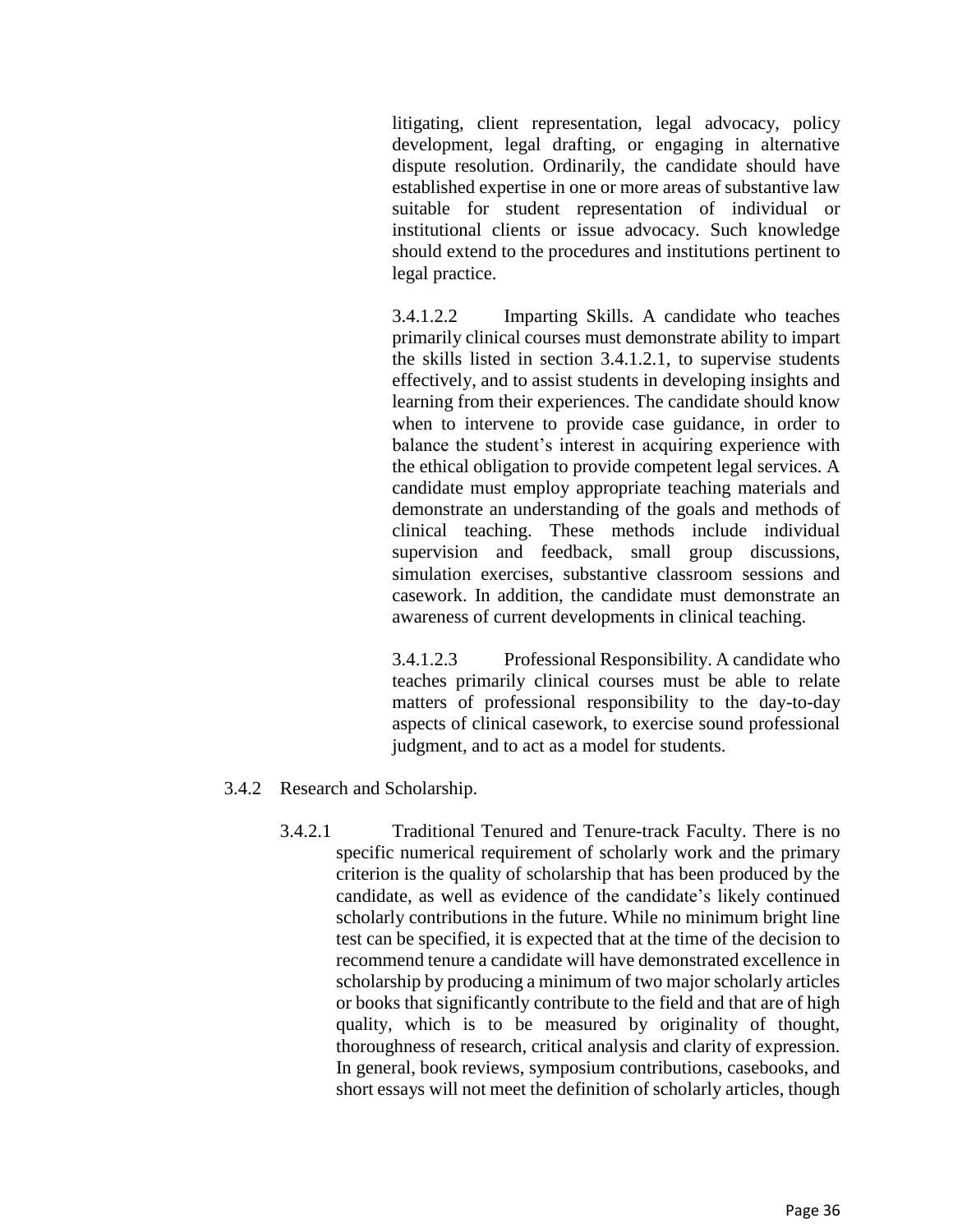such writings can be included in a tenure file and may, in extraordinary circumstances, be treated as major scholarly articles. For the purposes of promotion, the same criteria apply, though a candidate may substitute a larger quantity of scholarly pieces that may not meet the definition of a major scholarly article as defined above, for consideration to promotion, though as in the case for tenure, it is the quality rather than the quantity of the work that is most relevant to the promotion decision.

- 3.4.2.2 Clinical Track II Tenured and Tenure-track Faculty. A candidate for tenure on Clinical Track II must demonstrate a productive and creative mind applied to the advancement of law, legal education, legal practice, the legal profession, legal institutions, social problems, or rules and principles. A candidate's work may include law review scholarship, including articles published in clinical law journals, or other significant scholarly writings. For purposes of promotion the same criteria apply, though, as in the case for non-clinical-track tenure, it is the quality rather than the quantity of the work that is most relevant to a promotion decision. While no minimum bright line test can be specified, it is expected that at the time of the decision to recommend tenure, the candidate will have demonstrated excellence in scholarship by producing a minimum of two pieces of scholarship that significantly contribute to the field and that are of high quality, which is to be measured by originality of thought, thoroughness of research, critical analysis, clarity of expression, and effectiveness or professional impact.
- 3.4.2.3 Clinical Track I Faculty. Clinical Track I is a closed category. All members of the faculty teaching primarily in the clinic on or before January 1, 2018 who are not on a Traditional tenure track or on Clinical Track II have been deemed by the faculty to have satisfied the scholarship requirements of Clinical Track I.
- 3.4.2.4 Regular Faculty Who are Not on a Tenure Track. A candidate for reappointment or promotion as a Regular Faculty Member who is not on a tenure track must demonstrate research or writing related to the advancement of law, legal education (including legal research and writing pedagogy), legal practice, the legal profession, legal institutions, social problems, or rules and principles. A candidate's research or writing may include, but is not limited to, law review scholarship, including articles published in journals in the faculty member's field of expertise, textbooks related to that field, articles or books on legal education (including legal research and writing pedagogy) or legal professionalism, or other significant scholarly writings. It is the quality rather than the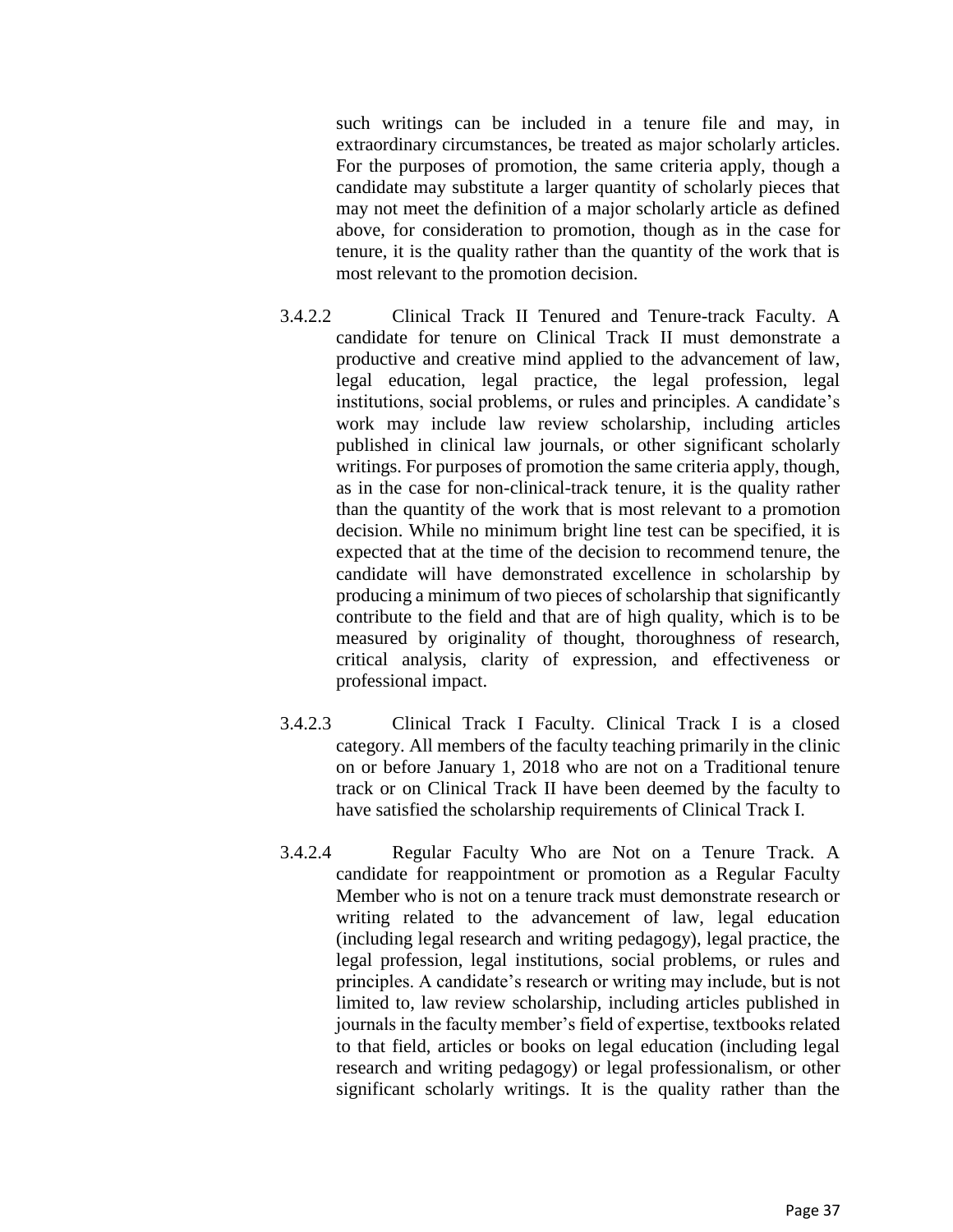quantity of the work that is most relevant to a promotion or reappointment decision.

- 3.4.3 Law School, University, Professional, and Public Service Activities. Law School, University, professional, and public service activities include counseling of students and student organizations, committee work, cooperation and effectiveness in working with colleagues and staff in furthering the purposes and activities of the Law School or the University, and service to the legal profession and the community. Service to the legal profession and the community may include, among other things, participation in AALS activities, membership on professional committees, law reform activities, pro bono work, and participation in professional conferences and presentations.
- 3.4.4 Estimate of Continuing Future Competence. An estimate of the tenure, promotion, reappointment, or change of status candidate's continuing future competence and effectiveness in satisfying the requirements of these Rules during the balance of the candidate's teaching career shall be considered as a factor in evaluating the candidate's tenure, promotion, reappointment or change of status.
- 3.4.5 Academic Needs. Upon a specific showing that the academic needs of the University have changed with respect to a particular position, that factor may also be considered in determining whether tenure or reappointment shall be recommended.
- 3.4.6 Weighting of Criteria. In the case of reappointment of a Full-service Faculty Member who is not on a tenure track, the satisfaction of the applicable standards shall be assessed in accordance with the weights assigned in the candidate's appointment letter, which, in turn, will comply with, and (pursuant to Rule 2.1.4.3) be approved by the Appointments Committee in accordance with, these Rules. In the case of a Regular Faculty Member, no standard shall be assigned a weight of "zero."

3.5 Status, Criteria and Weighting of Criteria for Tenure, Promotion, or Reappointment of the Director of the Law Library.

3.5.1 Status. The Director of the Law Library may hold a Traditional tenured or tenure-track position, a position as a Regular Faculty Member who is not on a tenure track, or a position as a Specialized Faculty Member. As a Tenured, tenuretrack, or Regular member of the faculty, the director will be subject to the applicable standards stated in Rule 3.3, assessed by reference to the applicable criteria stated in Rule 3.4, as well as the additional criteria stated in this Rule 3.5. As a Specialized Faculty Member, the director will be subject only to the requirements of this Rule 3.5.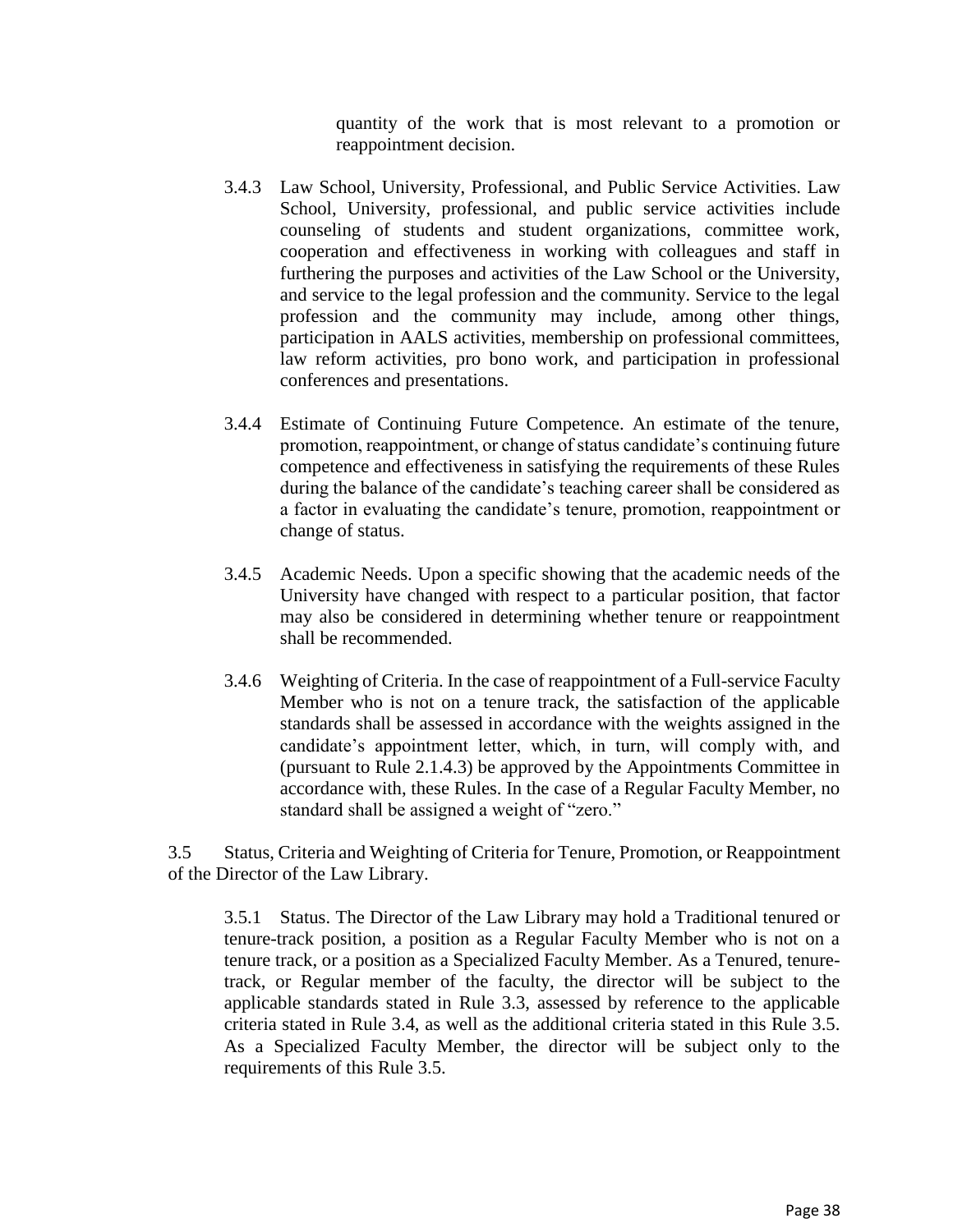- 3.5.2 Effectiveness in Operating a Service-Oriented Library. One criterion is effectiveness in operating a service-oriented library in support of both teaching and professional scholarship at the Law School. The extent to which this criterion is met will be determined by the assessment of students, the faculty, and the Dean. Their views may be ascertained both by formal surveys and interviews, letters, and other specific communications. Some of the factors to be considered will be the level of assistance provided in finding relevant materials (including the use of computerized research aids), development and maintenance of methods for keeping track of materials taken from the library, and the obtaining of requested materials through purchase or interlibrary borrowing.
- 3.5.3 Effectiveness as a Manager of the Library Staff. The extent to which this criterion is met will be determined by an assessment of the library staff, the Law School Library Committee, and the Dean. Some of the factors to be considered are whether the staff is well-integrated and efficient and whether individuals are terminated or positions are altered when that is required, and whether excellent people are employed when vacancies occur.
- 3.5.4 Effectiveness in Keeping within the Library Budget and in Prudent Management of Budgeted Funds. An important criterion for evaluation will be the Director's ability to manage the library with the funds available. In evaluating the Director's effectiveness with respect to other matters, the state of the budget will be a major consideration and the Director will not be downgraded for not providing services that cannot be afforded. However, the ability to develop sound priorities among alternative services, including the choice of materials to be purchased that will best serve the faculty and the students, will be considered.
- 3.5.5 Effectiveness as a Colleague. The Director of the Law Library, as a member of the law faculty, is expected to be a fully participating colleague in the activities and the decisions of the faculty.

3.5.6 Teaching and Scholarship. There is no specific requirement that the Director of the Law Library teach a course or courses or produce scholarship unless the Director holds an appointment as a Regular Faculty Member. However, if the Director makes contributions through teaching and/or publication (including the publication of bibliographies and other library related materials), that, as well as other service to the Law School, the University, and the community, will be given consideration.

3.5.7 Weighting of Criteria. If the Director is a Traditional Tenured or tenuretrack Faculty Member, or a Regular Faculty Member not on a tenure track, the requirements specified in 3.5.2 through 3.5.5 shall bear the greatest weight.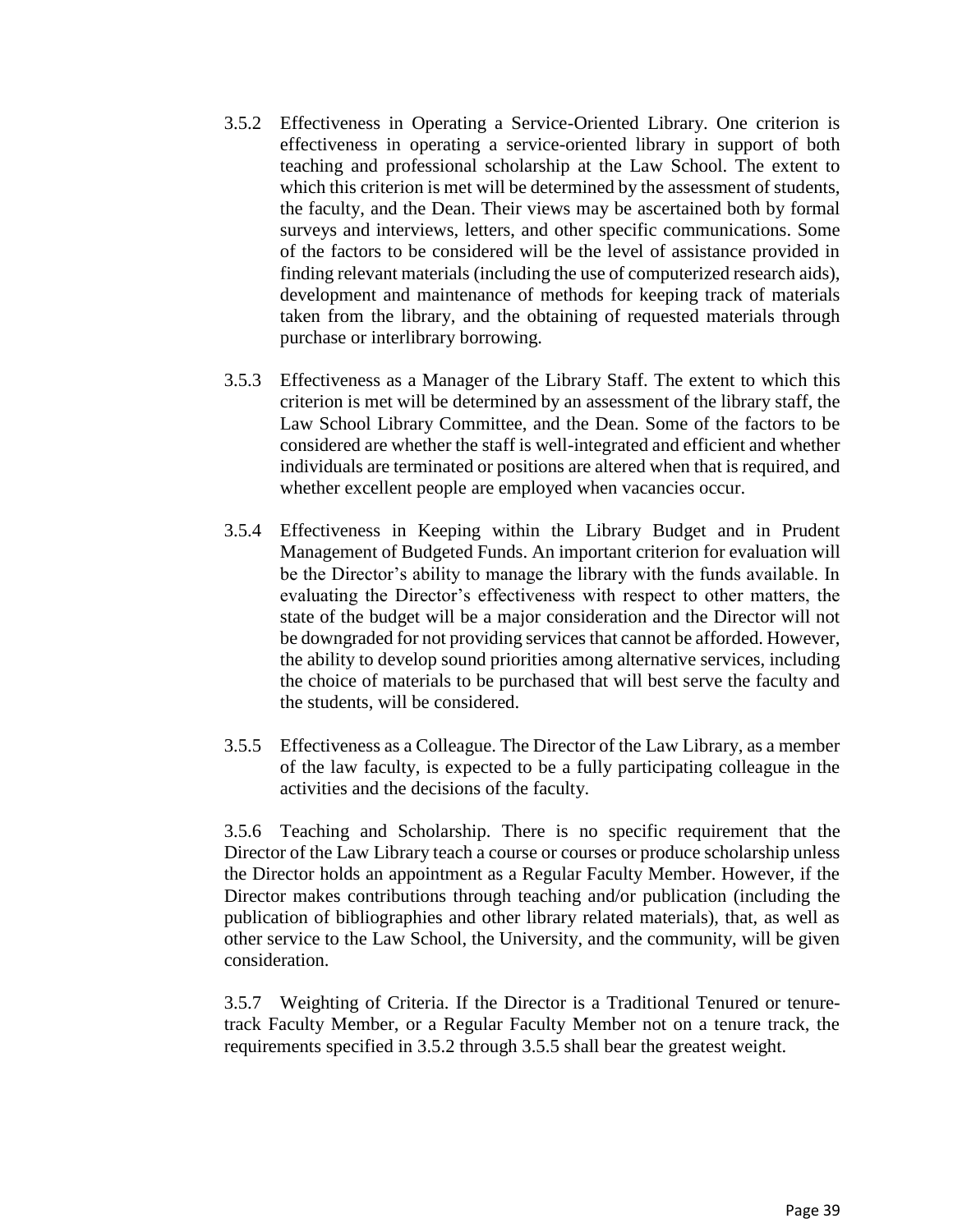3.6. Status, Criteria and Weighting of Criteria for Reappointment of a Clinical Nontenure- track Faculty Member.

3.6.1 Status. A Clinical Non-tenure-track Faculty Member may be a Regular Faculty Member or a Specialized Faculty Member. As a Regular Faculty Member, a Clinical Non-tenure-track Faculty Member will be subject to the applicable standards stated in Rule 3.3, assessed by reference to the applicable criteria stated in Rule 3.4, as well as the additional criteria stated in this Rule 3.6. As a Specialized Faculty Member, a Clinical Non-tenure-track Faculty Member will be subject only to the requirements of this Rule 3.6.

- 3.6.2 Excellence as a Teacher. A candidate for reappointment as a Clinical Non-tenuretrack Faculty Member is expected to demonstrate excellence as a teacher, assessed in accordance with Rule 3.4.1.
- 3.6.3 Quality and Quantity of Professional Writing. If the candidate is a Regular Faculty Member, satisfaction of the relevant research requirement of Section 3.4.2 is required. If the candidate is a Specialized Faculty Member, written work, such as teaching materials, briefs and other activities, grant applications, proposed legislation or regulations, or other significant legal writing shall be considered. Written work shall be judged by its thoroughness, the quality of legal analysis, and clarity of expression.
	- 3.6.4 Law School, University, Professional, and Public Service Activities. A candidate for reappointment as a Clinical Non-tenure-track Faculty Member is expected to engage in service as contemplated by Rule 3.4.3.
	- 3.6.5 Weighting of Criteria. In evaluating a candidate for reappointment as a Clinical Non-tenure-track Faculty Member, teaching effectiveness shall be given the greatest weight.

3.6.6 Sunset Rule. In the event the status of the Clinical Non-tenure-track Faculty Member incumbent in the position on January 1, 2018 is changed to tenured or tenure-track, or upon the retirement of such Clinical Non-tenure-track Faculty Member, this Rule 3.6 shall be deemed revoked by the faculty and shall be removed from the Faculty Rules, along with all other references and Rules relating to the status. Rule 3.6 then shall be reserved to preserve the numbering of the other Rules.

3.7 Status, Criteria and Weighting of Criteria for Reappointment or Promotion of the Director of Fundamentals of Lawyering.

3.7.1 Status. The Director of Fundamentals of Lawyering may hold a position as a Regular Faculty Member who is not on a tenure track or a position as a Specialized Faculty Member. As a Regular Faculty Member, the Director will be subject to the applicable standards stated in Rule 3.3, assessed by reference to the applicable criteria stated in Rule 3.4, as well as the additional criteria stated in this Rule 3.7.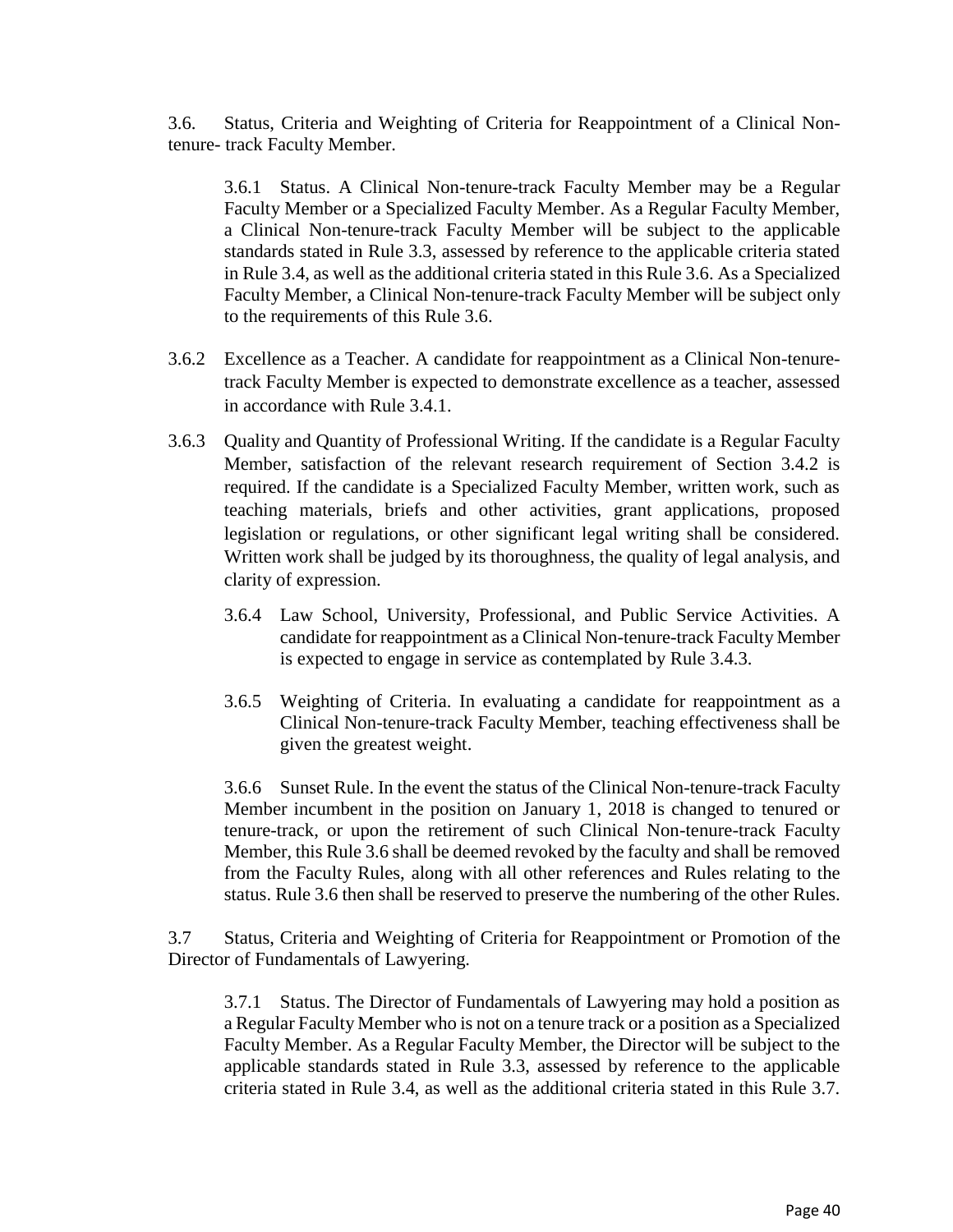As a Specialized Faculty Member, the Director will be subject only to the requirements of this Rule 3.7 and Rule 3.4.4.

3.7.2 Effectiveness as an Administrator. The Director must demonstrate effectiveness as an administrator of the Fundamentals of Lawyering program.

3.7.3 Excellence as a Teacher. If applicable, the Director is expected to demonstrate excellence as a teacher, assessed in accordance with Rule 3.4.1.

3.7.4 Quality and Quantity of Professional Writing. If the Director is a Regular Faculty Member, satisfaction of the relevant research requirement of Section 3.4.2 is required. If the Director is a Specialized Faculty Member, written work, such as training and teaching materials, grant applications, or other significant writing shall be considered. Written work shall be judged by its thoroughness, the quality of legal analysis, and clarity of expression.

- 3.7.5 Law School, University, Professional, and Public Service Activities. The Director is expected to engage in service in accordance with Rule 3.4.3.
- 3.7.6 Weighting of Criteria and Balance. In evaluating the Director of Fundamentals of Lawyering as a candidate for reappointment, promotion or change of status, effectiveness as a program administrator shall be given the greatest weight.

3.7A Status, Criteria and Weighting of Criteria for Reappointment or Promotion of an Associate Director of Fundamentals of Lawyering.

3.7.1A Status. An Associate Director of Fundamentals of Lawyering may hold a position as a Regular Faculty Member who is not on a tenure track or a position as a Specialized Faculty Member. As a Regular Faculty Member, an Associate Director will be subject to the applicable standards stated in Rule 3.3, assessed by reference to the applicable criteria stated in Rule 3.4, as well as the additional criteria stated in this Rule 3.7. As a Specialized Faculty Member, an Associate Director will be subject only to the requirements of this Rule 3.7 and Rule 3.4.4.

3.7.2A Effectiveness as an Administrator. An Associate Director must demonstrate effectiveness as an administrator of the Fundamentals of Lawyering program.

3.7.3A An Associate Director is expected to demonstrate excellence as a teacher, assessed in accordance with Rule 3.4.1.

3.7.4A Quality and Quantity of Professional Writing. If an Associate Director is a Regular Faculty Member, satisfaction of the relevant research requirement of Section 3.4.2 is required. If an Associate Director is a Specialized Faculty Member, written work, such as training and teaching materials, grant applications, or other significant writing shall be considered. Written work shall be judged by its thoroughness, the quality of legal analysis, and clarity of expression.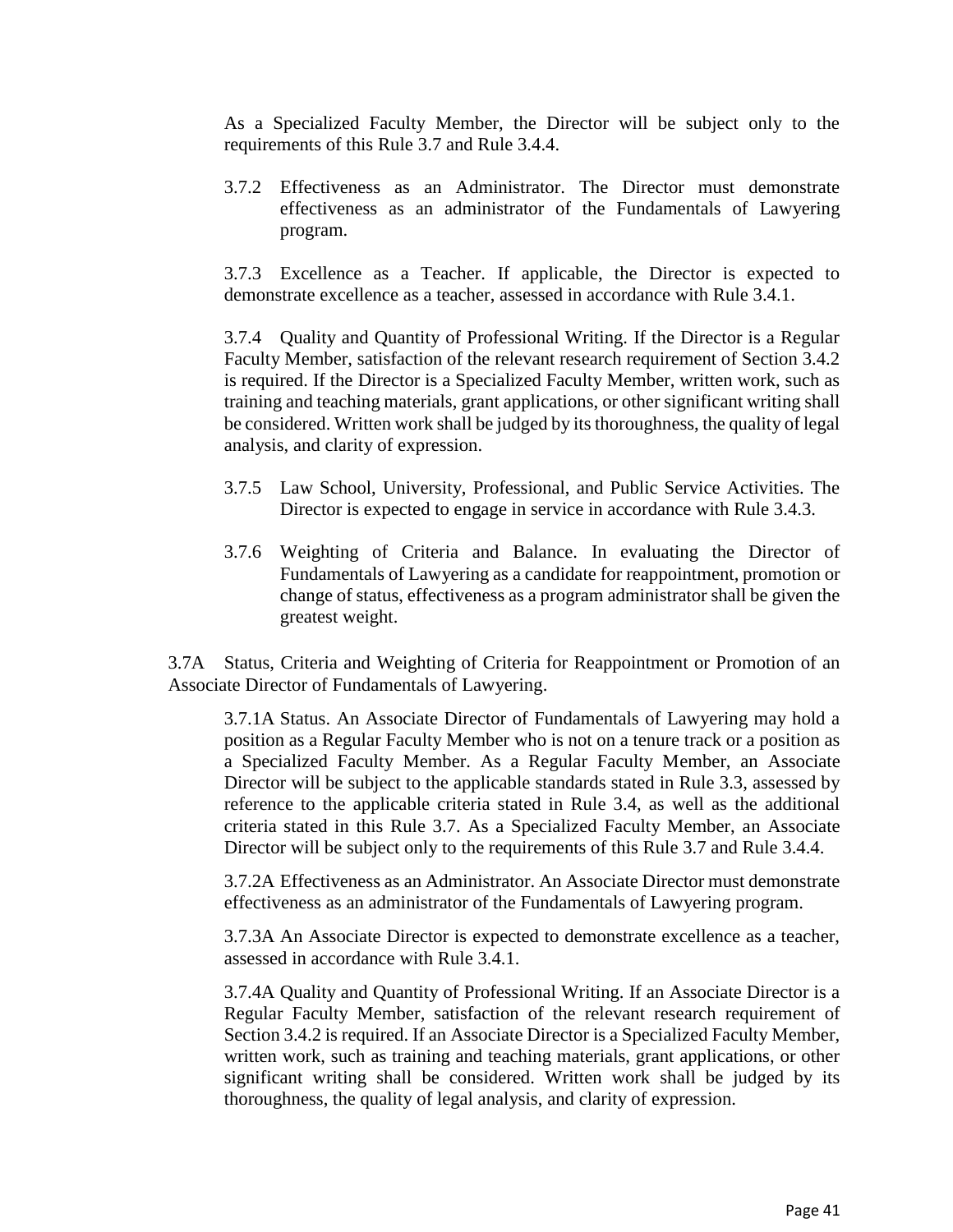3.7.5A Law School, University, Professional, and Public Service Activities. An Associate Director is expected to engage in service in accordance with Rule 3.4.3.

3.7.6A Weighting of Criteria and Balance. In evaluating an Associate Director of Fundamentals of Lawyering as a candidate for reappointment, promotion or change of status, effectiveness as a program administrator shall be given the greatest weight.

3.8 Status, Criteria and Weighting of Criteria for Reappointment or Promotion of FLP Faculty.

3.8.1 Status. A FLP Faculty Member may hold a position as a Regular Faculty Member who is not on a tenure track or a position as a Specialized Faculty Member. As a Regular Faculty Member, a FLP Faculty Member will be subject to the applicable standards stated in Rule 3.3, assessed by reference to the applicable criteria stated in Rule 3.4, as well as the additional criteria stated in this Rule 3.8. As a Specialized Faculty Member, a FLP Faculty Member will be subject only to the requirements of this Rule 3.8.

- 3.8.2 Quality and Quantity of Professional Writing. If the candidate is a Regular Faculty Member, satisfaction of the relevant research requirement of Rule 3.4.2 is required. In the case of a Specialized FLP Faculty Member, no reappointment or promotion should be denied for failure to produce professional writings, although the faculty may consider the quality and quantity of the candidate's professional writings as additional support for reappointment or promotion.
- 3.8.3 Additional Criteria for Reappointment or Promotion of FLP Faculty. The additional criteria relevant to the reappointment, promotion, or change of status of a FLP Faculty Member depend on the particular need(s) for which the position was created. These criteria may include effectiveness as a program administrator; effectiveness as a graduate student supervisor; excellence as a teacher assessed in accordance with Rule 3.4.1; effectiveness and current knowledge as a specialist in the field of law or legal skill relevant to the position; and Law School, University, and professional, and public service activities assessed in accordance with Rule 3.4.3.

3.8.4 Weighting of Criteria and Balance. In evaluating a FLP Faculty Member as a candidate for reappointment or promotion, satisfaction of the needs of the position shall be given the greatest weight.

3.9 Criteria for Reappointment of Part-time Faculty. The criteria relevant to the reappointment of a Part-time Faculty Member are, subject to the requirements of any applicable collective bargaining agreement, continued need for the faculty member, in the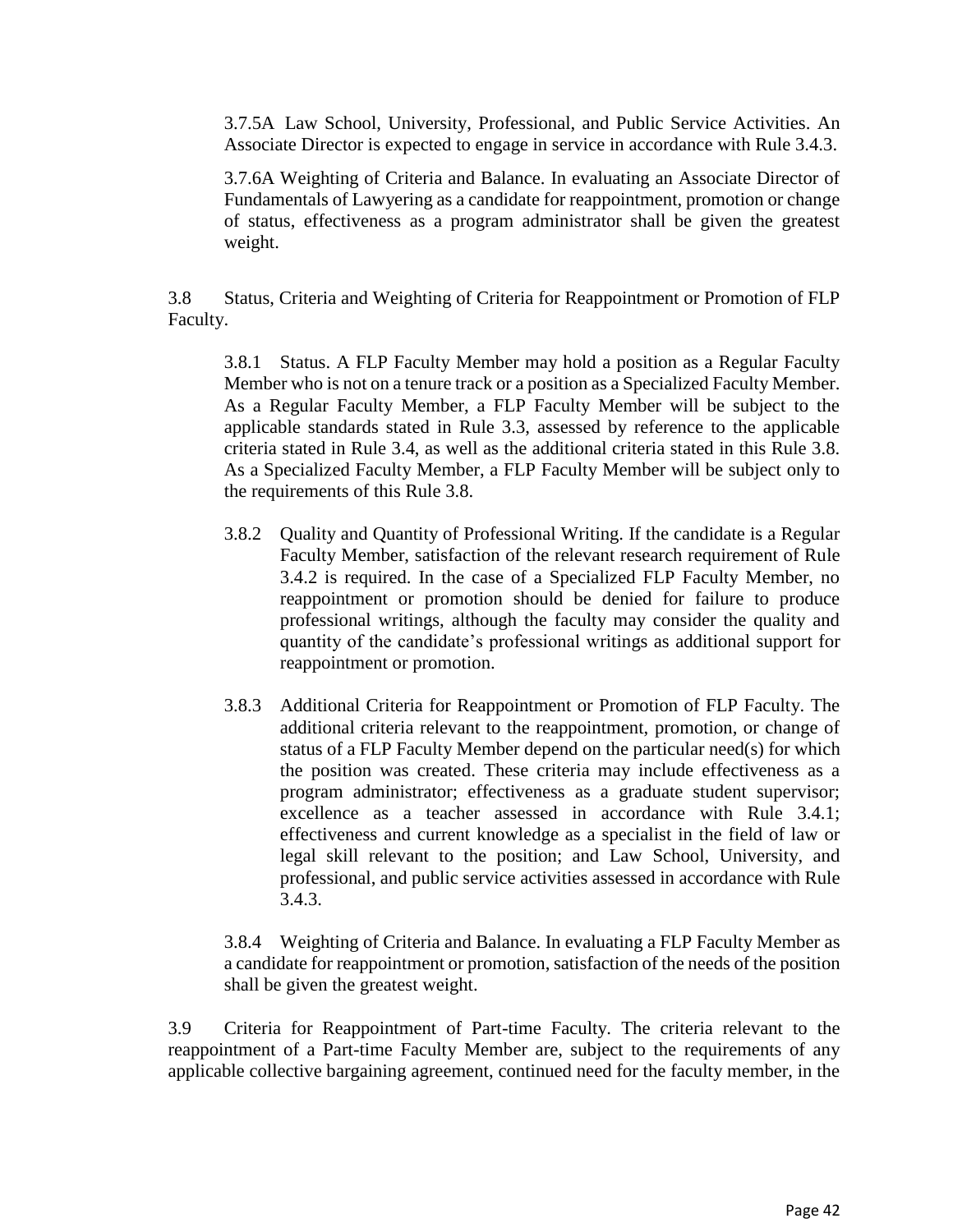judgment of the Dean, the Senior Associate Dean for Academic Affairs, or Associate Dean for Academic Affairs, legal and teaching experience, and effectiveness as a teacher.

- 3.9A Criteria for Reappointment of Professors of Practice. The criteria relevant to the reappointment of a Professor of Practice are continued need for the position and satisfaction of the needs of the position.
- 3.10 Procedures for Tenure, Promotion, Reappointment, or Change of Status of Full-service Faculty.
	- 3.10.1 Notice. Subject to Rule 3.3.2, the Tenure and Promotion Committee shall act *sua sponte* with respect to pre-tenure reviews. Any person seeking tenure, promotion, a reappointment not in the context of a pre-tenure review, or a change of status should so indicate by letter to the chair of the Tenure and Promotion Committee no later than October 1 of the academic year in which the decision is requested. In the case of a reappointment of a Full-service Faculty Member who is not on a tenure track, the decision should be sought in the penultimate year of the candidate's contract period. A promotion may be sought at any time. The Committee may also act *sua sponte* and shall act if a tenure decision is required with respect to a faculty member during the academic year, which must be made in the candidate's fifth year, except that the tenure decision for a candidate hired on Clinical Track II need not be made until the candidate's sixth year.
	- 3.10.2 Committee to Gather Information. With the cooperation of the candidate, the Tenure and Promotion Committee will have responsibility for assembling the record of each candidate, and presenting a report to the faculty on each such candidate. If the matter relates to tenure or to promotion of a candidate on a tenure track, such report shall contain a formal recommendation for action by the faculty. The Tenure and Promotion Committee shall gather, if relevant, information about each candidate's teaching effectiveness, professional writings, and Law School, University, and other professional and public service activities. All candidates shall be invited by the Tenure and Promotion Committee to supply the Committee with information about the candidate's professional activities. All writings submitted by a candidate for tenure or promotion on a tenure track in fulfillment of tenure or promotion standards shall be submitted 1) to the Tenure and Promotion Committee (in the form in which the Committee will send them for outside review under Rule 3.10.4), and 2) to one or more journals or publishers through which publication is sought no later than October 1 of the academic year in which decision is requested. Such writings must have been accepted for publication, published or the equivalent before they can be considered by the faculty in fulfillment of applicable standards.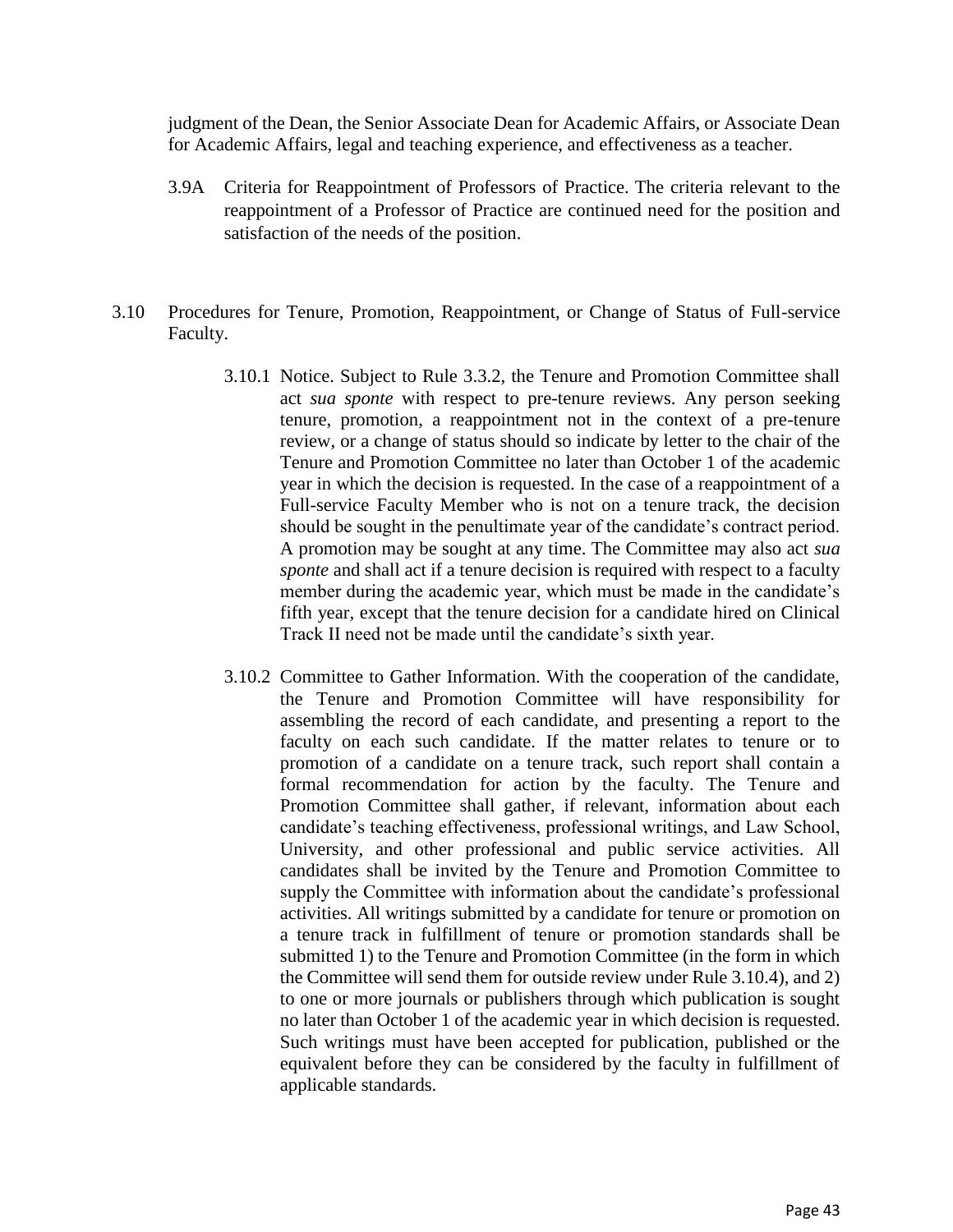- 3.10.3 Information by the Dean. Upon the request of any Full-service Faculty Member who is not a tenured full professor, the Dean, in consultation with the Tenure and Promotion Committee, shall inform the faculty member concerning the faculty member's probable success with regard to tenure, promotion, reappointment, or change of status. Such information will not constitute a commitment to recommend the faculty member for tenure, promotion, reappointment or change of status.
- 3.10.4 Outside and Internal Reviews. Before reporting to the faculty regarding the record of a candidate for tenure, promotion on a tenure track, or change of status to the Traditional tenure track or Clinical Track II, the Tenure and Promotion Committee shall endeavor to obtain at least three outside reviews of all significant publications by the candidate. However, if the candidate has more than two significant publications available for such review, the Committee may, with the consent of the candidate, exercise its discretion in limiting the number of publications sent for outside review to as few as two. The Committee may elect to obtain reviews by faculty of the Law School of significant publications by any tenure, promotion, reappointment, or change of status candidate. Reviews will be released to the candidate after the file has been completed and made available to the full faculty unless the reviewer requests confidentiality.
- 3.10.5 Teaching Evaluations. Before reporting to the faculty regarding the record of a candidate for tenure, promotion, reappointment to a position to which teaching is relevant, or change of status, the Tenure and Promotion Committee shall obtain and summarize all available peer and student teaching evaluations of the candidate generated since the last personnel matter relating to the candidate. If relevant, the Tenure and Promotion Committee shall arrange for a sufficient number of classroom or other visits to evaluate the candidate's teaching.
- 3.10.6 Other Information.
	- 3.10.6.1 General. The Tenure and Promotion Committee shall also obtain any other information it deems relevant to a report on the candidate's professional record. Such information will be released to the candidate after the file has been completed and made available to the full faculty except as necessary to respect requests for confidentiality.
	- 3.10.6.2 Information Required for Personnel Decisions Affecting the Director of the Law Library. The record of the candidate shall include (if relevant) faculty peer reviews of teaching, (if relevant) student evaluations of classes taught by the candidate, evaluations by the staff of the law library, evaluations by the law faculty, written work appropriate to the status of the candidate, and such other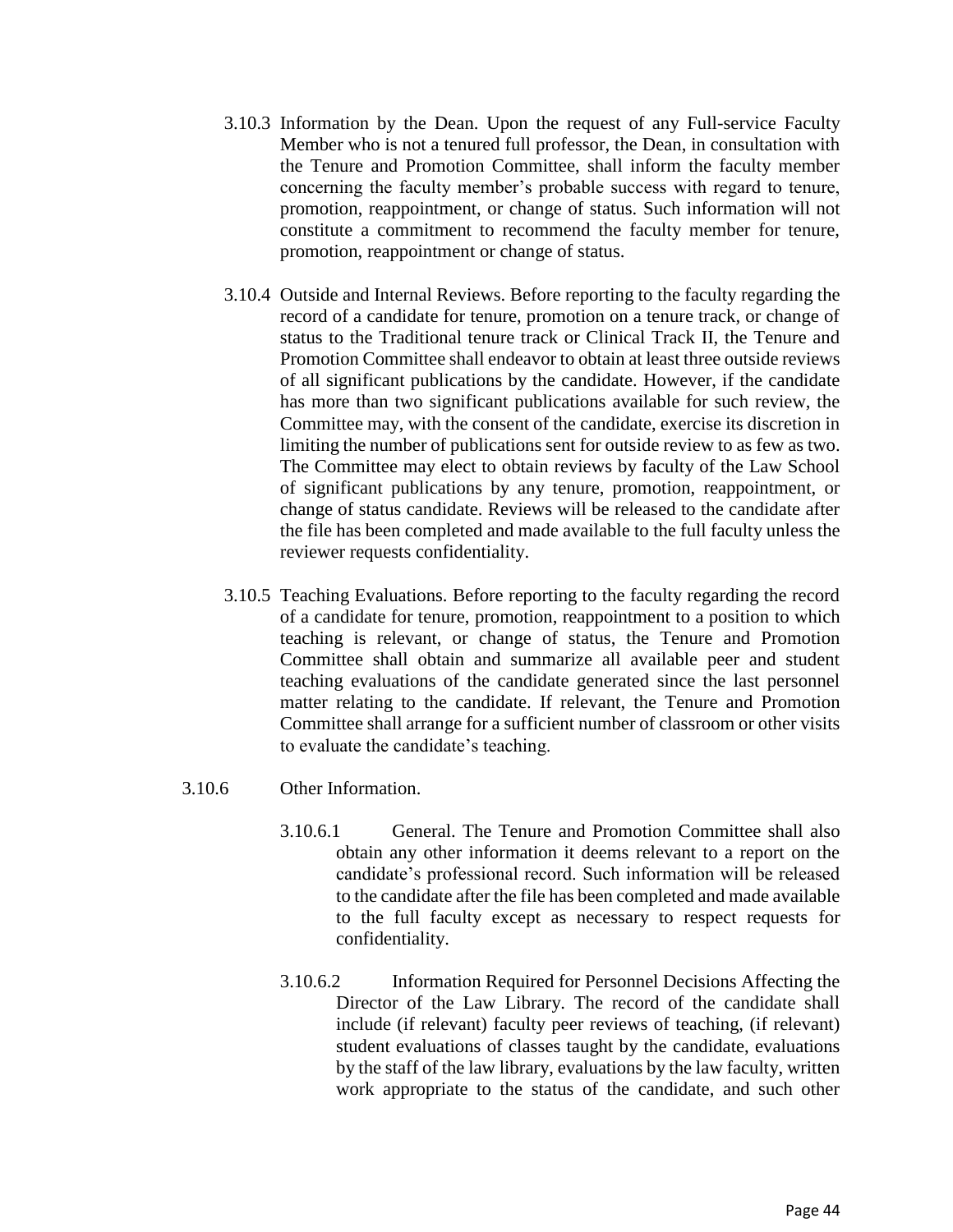materials as the Tenure and Promotion Committee, in consultation with the candidate, may deem advisable. The Dean also shall furnish a written report to the Tenure and Promotion Committee concerning the candidate's effectiveness as the Director of the Law Library, which shall also be included in the file.

- 3.10.6.3 Information Required for Personnel Decisions Affecting the Director of Fundamentals of Lawyering. The record of the candidate shall include faculty peer reviews of teaching, student evaluations of legal research and writing classes taught by the candidate and/or of the program as a whole, evaluations by the teachers supervised by the candidate, written work such as training and teaching materials, grant applications, and other significant writing, and such other materials as the Tenure and Promotion Committee, in consultation with the candidate, may deem advisable. The Dean also shall furnish a written report to the Tenure and Promotion Committee concerning the candidate's effectiveness as a program administrator, which shall also be included in the file.
- 3.10.6.3A Information Required for Personnel Decisions Affecting an Associate Director of Fundamentals of Lawyering. The record of the candidate shall include faculty peer reviews of teaching, student evaluations of legal research and writing classes taught by the candidate and/or of the program as a whole, evaluations by the teachers supervised by the candidate, written work such as training and teaching materials, grant applications, and other significant writing, and such other materials as the Tenure and Promotion Committee, in consultation with the candidate, may deem advisable. The Dean also shall furnish a written report to the Tenure and Promotion Committee concerning the candidate's effectiveness as a program administrator, which shall also be included in the file.
- 3.10.6.4 Information Required for Personnel Decisions Affecting FLP Faculty Members. The Tenure and Promotion Committee shall, when appropriate, consult with the FLP Faculty regarding personnel decisions affecting FLP Faculty and report on those consultations. In addition, after receiving notice of a FLP Faculty Member's intent to seek a personnel action, the chair(s) of the Tenure and Promotion Committee shall meet with the candidate to identify appropriate materials that the member should collect. Such materials need not duplicate any materials that were available at the time of the original appointment. The candidate shall supply the identified materials to the Tenure and Promotion Committee at such time as the candidate and the Committee chair(s) shall agree, but no later than October 30 of the academic year in which the personnel action is sought. In addition, the Dean shall furnish an oral or written report to the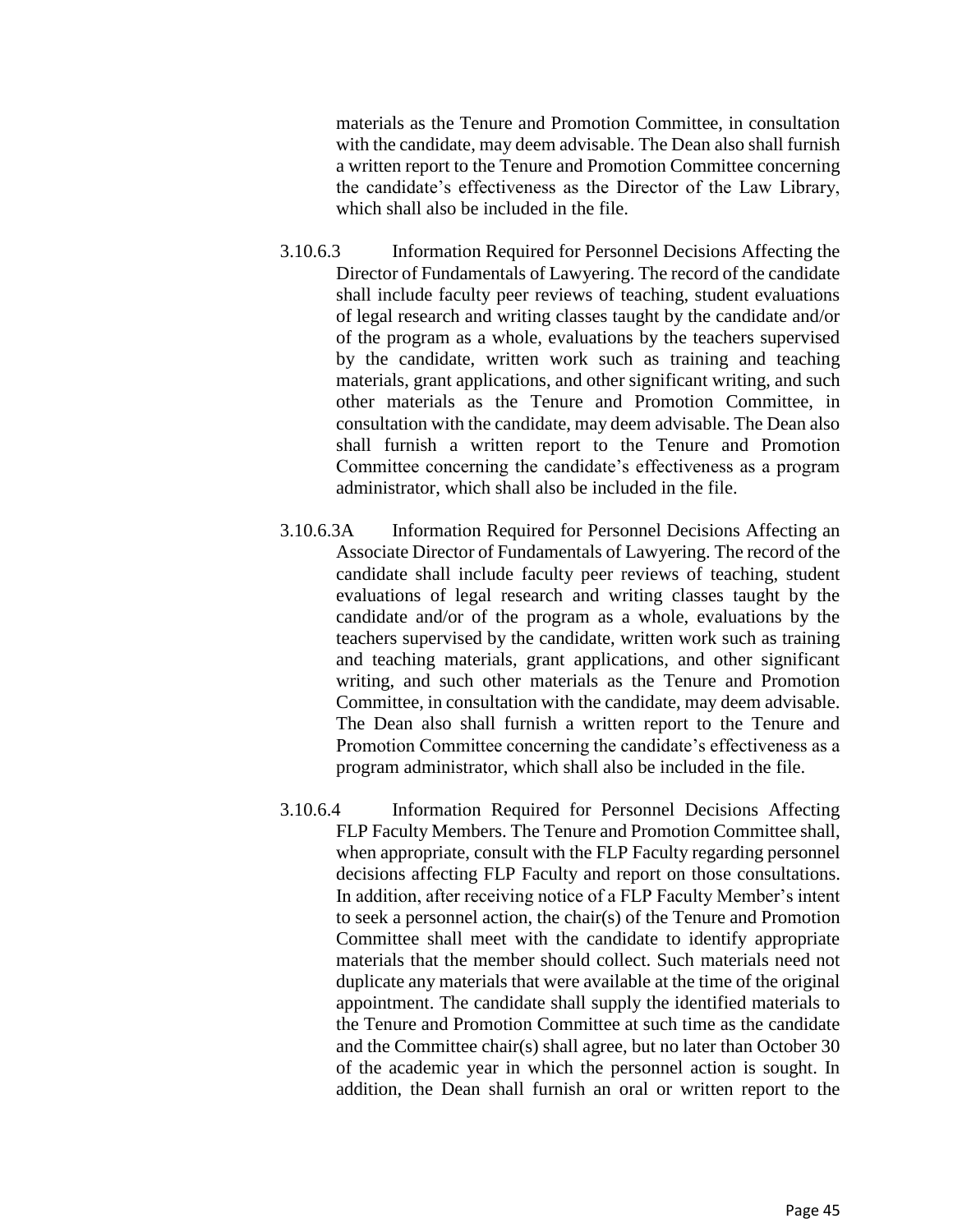Tenure and Promotion Committee concerning the candidate's effectiveness as a program administrator, when relevant. In addition, when relevant, the candidate shall supply information concerning the quantity and quality of graduate student supervision by the candidate, and the Tenure and Promotion Committee shall collect such information, as well as information concerning the candidate's continued effectiveness in the candidate's programmatic field, from Law School tenured and tenure-track faculty in the field, if appropriate. Whenever necessary to complete preparation of a report on a candidate, the Committee may also seek the opinion of faculty and other professionals in the field outside the Law School concerning the candidate's continued effectiveness in the candidate's programmatic field.

- 3.10.7 Faculty Meetings at which Reappointment, Change of Status, Tenure, or Promotion Matters are to be Considered.
	- 3.10.7.1 Scheduling of Tenure Cases. Any tenure matter(s) shall be the first item(s) on the faculty meeting's agenda. When possible, tenure matters shall be the subject of a meeting at which no other business is to be considered.
	- 3.10.7.2 Other Rules Relating to Faculty Meetings at which Reappointment, Change of Status, Tenure, or Promotion Matters are to be Considered.
		- 3.10.7.2.1 Reports and Comments before Executive Session(s). At the faculty meeting at which the question of the candidate's tenure, promotion, reappointment, or change of status will be considered, student members of the Tenure and Promotion Committee shall present to the faculty a report on the record of the candidate. The report of the students will be discussed. Those not eligible to remain for the Executive Session(s) will be invited to express their views.
		- 3.10.7.2.2 Excuse of Persons not Eligible to Remain. In the case of a reappointment, students and all those other than Full-service Faculty Members and Law School Administrators will then be excused and those remaining will meet in Executive Session. In the case of a tenure, promotion, or change of status, those not eligible to vote will then be excused and the members of the faculty eligible to vote will meet in Executive Session.
		- 3.10.7.2.3 Conduct of Executive Session Regarding Reappointment, Change of Status, Tenure, or Promotion Matters. At the start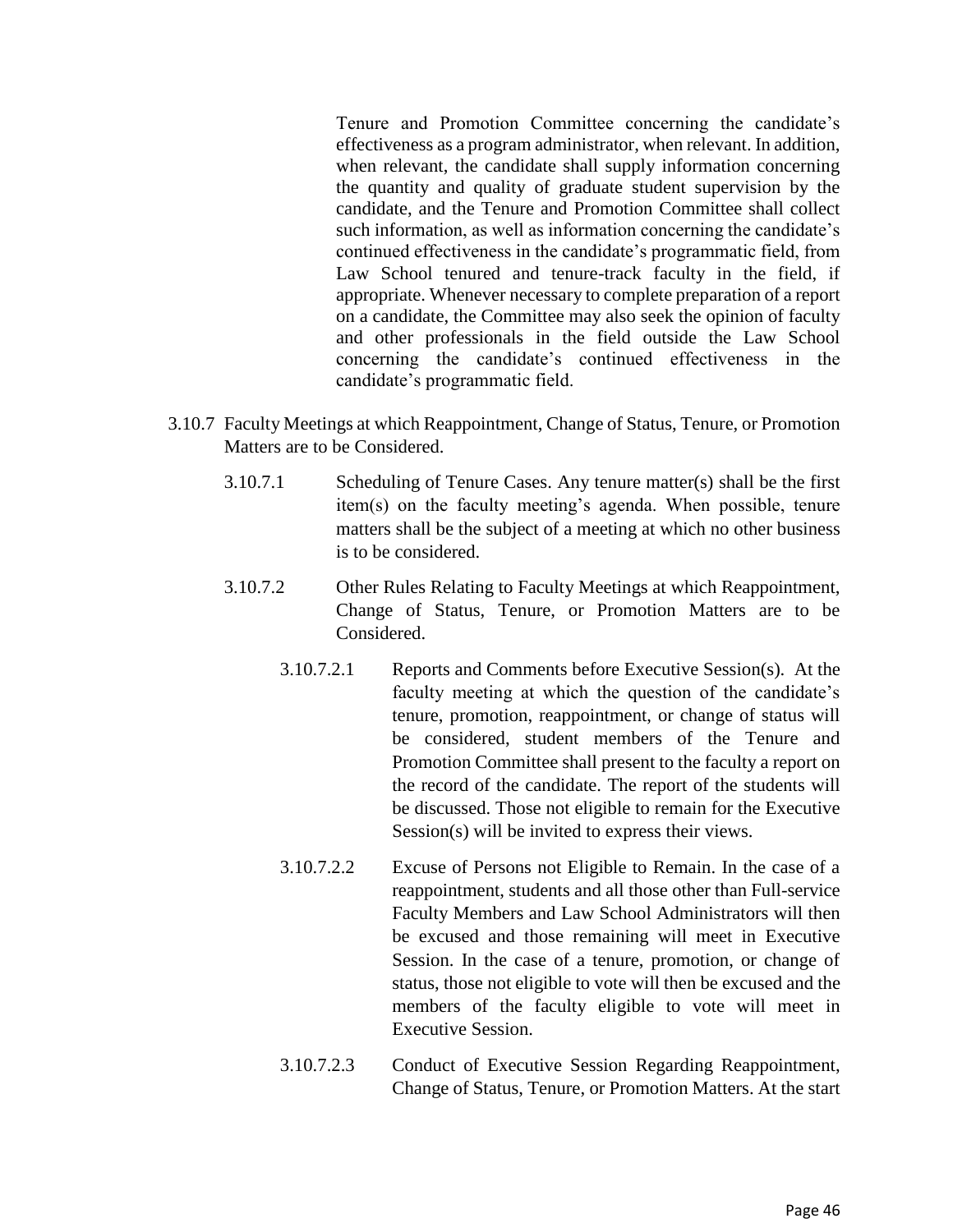of the Executive Session, a quorum count shall be taken by the presiding officer. The Tenure and Promotion Committee will then present a report on the record of the candidate. Following discussion of the Committee's report by those present, a secret ballot will be taken.

- 3.10.7.2.3.1 Changes of Status Votes. A two-thirds vote of those eligible to vote who are present and voting is required for approval of any action granting a change of status.
- 3.10.7.2.3.2 Tenure Votes. For a tenure vote to be successful, the favorable vote must be a) a majority of those eligible to vote who are present and voting; and b) either 1) a majority of all Full-service Faculty Members who are eligible to vote, or 2) at least two-thirds of those eligible to vote who are present and voting. In calculating the number of Full-service Faculty Members who are eligible to vote for purposes of the preceding sentence, faculty members who are on leave, and, if the Law School faculty meeting conflicts with a University Faculty Senate meeting, faculty Senators and the Senate Parliamentarian (if a law school professor) shall be counted only if they are actually present at the Law School faculty meeting. Notwithstanding the foregoing, for faculty members hired prior to September 1, 2018, a tenure vote is successful if the favorable vote is a majority of those eligible to vote who are present and voting.
- 3.10.7.3.3 Votes on Other Personnel Matters. A majority vote of those eligible to vote who are present and voting is required for any other action. If a candidate requests reappointment and promotion, or a change of status and promotion, at the same time, the nonpromotion matter shall be taken up first, including the Executive Session on the non-promotion matter, and, if the action is favorable, the matter of promotion shall be taken up after that in an Executive Session of those eligible to vote.
- 3.10.7.3.4 Conflicts of Interest. No faculty member who is in the same immediate family, same household, or who is involved in a personal relationship with a candidate shall vote on the candidate or be present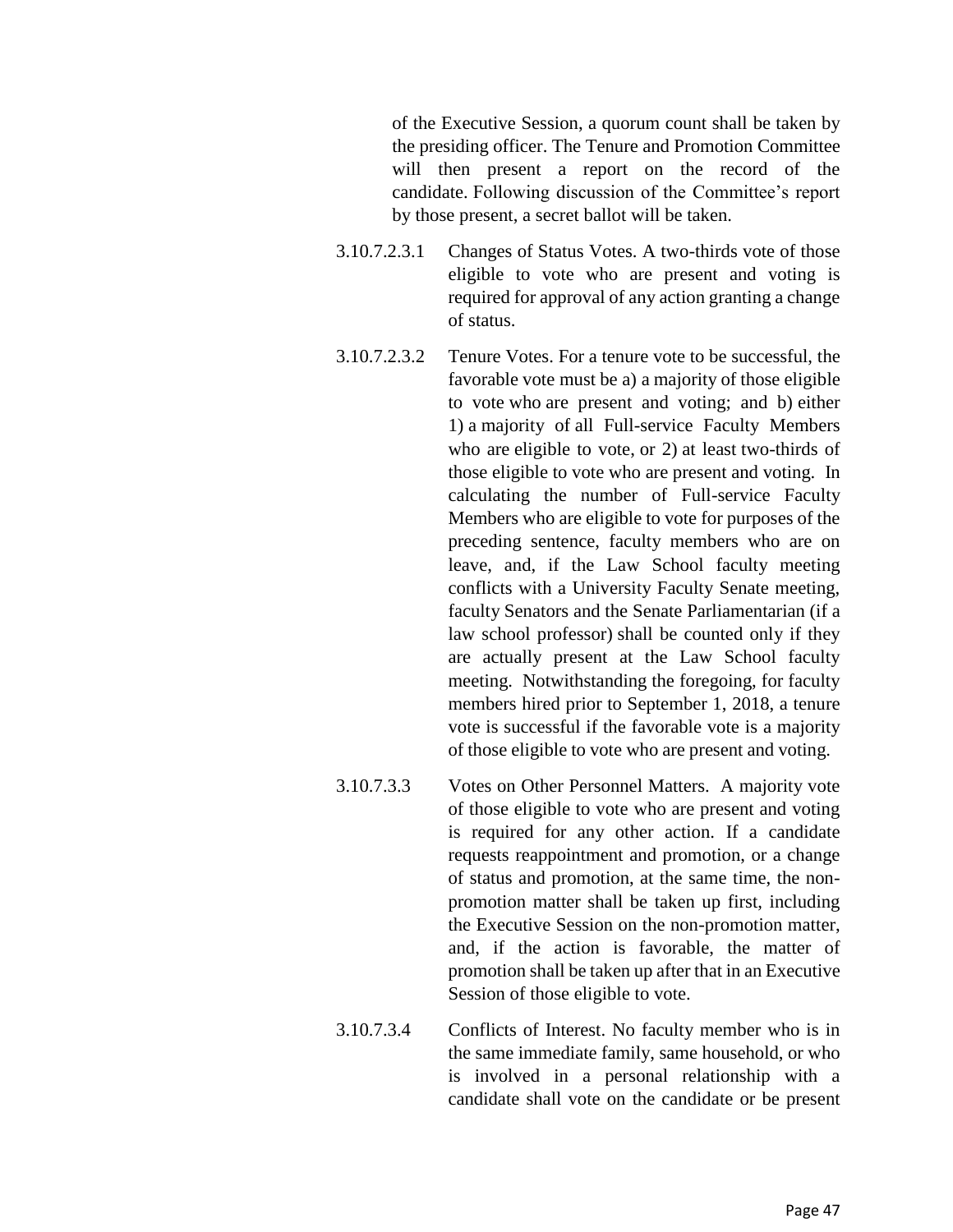during discussion or debate regarding the candidate. Faculty members to whom this rule applies are responsible for absenting themselves and shall not be counted among those eligible to vote.

- 3.10.8 Transitional Rule for Changes in Status. Any member of the faculty as of January 1, 2018 who occupies a position classified as Specialized and who wishes to seek a change of status to Regular may do so at any time after the effective date of this Rule 3.10.8. The October 1 deadline stated in Rule 3.10.1 shall not apply. The sole criterion to be addressed is promise to satisfy the standard of Rule 3.3.3 relating to research, assessed by reference to the criteria of Rule 3.4.2.4. Acceptance of a change in status pursuant to this Rule 3.10.8 shall represent a contractual undertaking to engage in research as contemplated by Rule 1.2.4 and Section IB of the *Faculty Code*.
	- 3.10.9 Consequence of Rejection of Change of Status. A faculty member whose application for a change of status is rejected by a vote of those persons eligible to vote shall thereafter retain the faculty member's current status.

3.10.10Consequence of Prior Approval of Change of Status. A faculty member whose application for a change of status to Clinical Tenure on Track I has been approved by the faculty before January 1, 2018 shall be deemed approved for the status of Regular Faculty Member and shall be deemed as re-approved by the faculty for the status of Clinical Tenure on Track I as of the first faculty meeting of each academic year.

3.10.11Consequence of Failure to Act. The faculty shall act on the question of reappointment of a Full-service Faculty Member who is not on a tenure track no later than June 30 of the reappointment candidate's penultimate year, and if the faculty fails to act on the question by June 30, its failure shall have the effect of extending the candidate's contract by one additional year.

### 3.11 Additional Procedures for Reappointment of FLP Faculty.

3.11.1 Dean's Recommendation and Vote. If a FLP Faculty Member is not eligible for reappointment under Rule 3.12 and holds a position not designated by the faculty under Rule 2.10.4 at the time of appointment as requiring no reauthorization, the Dean may, in the year preceding the year in which the term of appointment of that member expires, recommend to the faculty that it approve the reauthorization of the FLP position held by that faculty member. A majority vote of those faculty members eligible to vote who are present and voting is required to approve the Dean's recommendation for reauthorization of a FLP position.

3.11.2 Class Visits. Any FLP Faculty Member who is assigned teaching responsibilities shall be subject to one class visit for each course taught in the first year of the member's initial appointment, and (unless the member is eligible for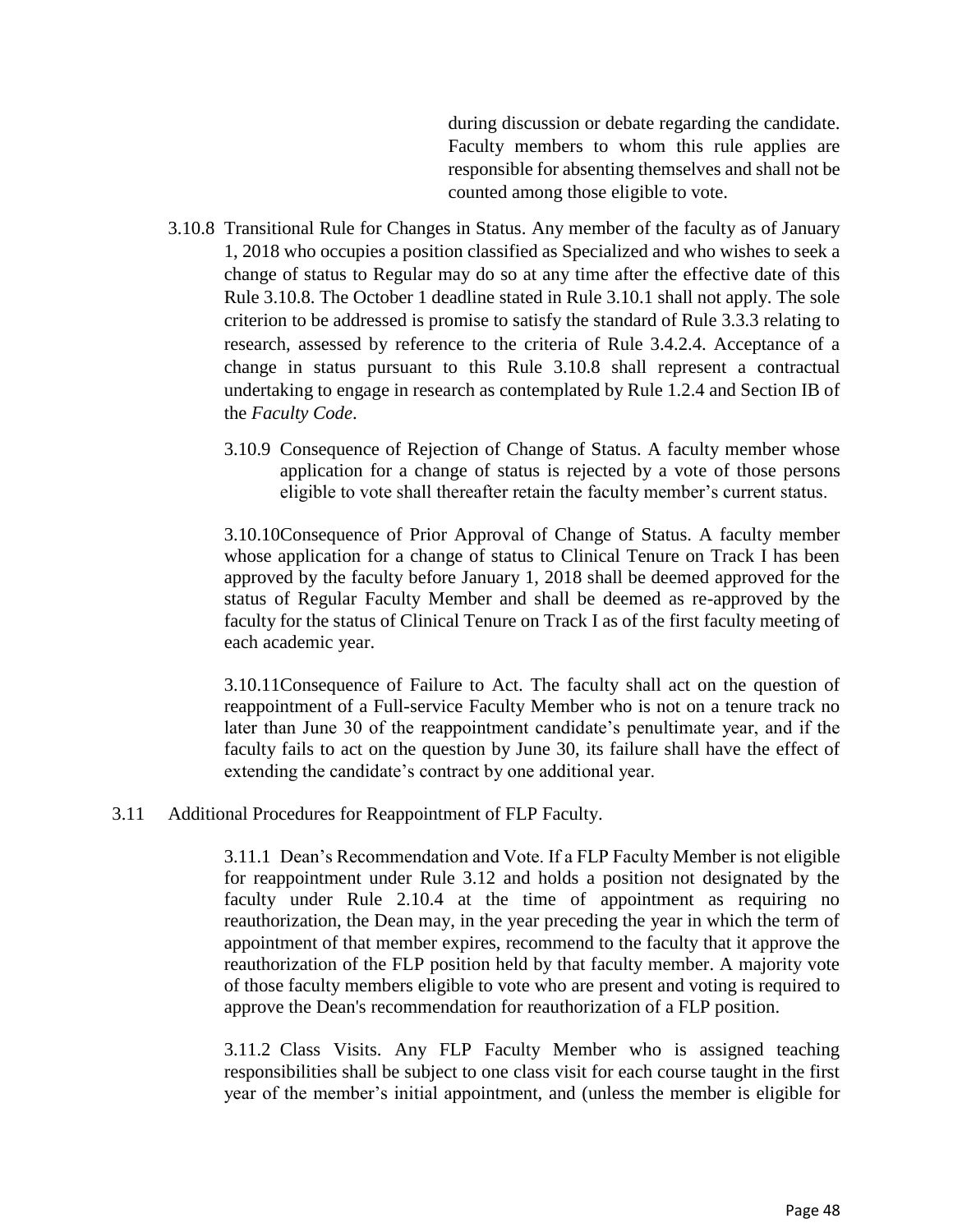automatic renewal under Rule 3.12) two class visits in the member's penultimate year. The Tenure and Promotion Committee, or the Dean, however, may arrange additional class visits at any time for any FLP Faculty Member in response to student evaluations, other student communications, or any other circumstances that in the Committee's or the Dean's judgment warrant a visit.

### 3.12 Alternative Procedures for Certain Reappointments.

3.12.1 Automatic Renewal. The term of appointment of any Full-service, nontenure-track faculty member eligible under Rule 3.12.5 will be automatically renewed unless, (1) no later than September 15 of the academic year that is the penultimate year of the candidate's appointment ("Renewal Year"), the Law School gives written notice approved in accordance with section 3.12.2 of an intention not to renew automatically, or (2) the person subject to reappointment declines reappointment by written notice given to the Tenure and Promotion Committee no later than October 1 of the Renewal Year. The intention of the Law School not to renew automatically may be based only on the existence of significant doubts with respect to the performance of the individual.

3.12.2 Notice. The notice of the Law School's intention not to renew automatically contemplated by Rule 3.12.1 shall be given only if approved by at least five members of a seven-person committee consisting of the six elected members of the Tenure and Promotion Committee and the Dean of the Law School. This committee shall be convened only upon call by three or more of its members for the purpose. The action of the committee in approving a notice of the Law School's intention not to renew automatically will in no way constitute a recommendation on the merits of faculty renewal.

3.12.3 Intention to Seek Renewal. In the event notice is given pursuant to Rules 3.12.1 and 3.12.2, the person subject to reappointment may, no later than October 1 of the Renewal Year, notify the Tenure and Promotion Committee of an intention to seek faculty renewal of such person's contract. The matter will thereupon be governed by Rule 3.10; provided, however, that the faculty members voting on the reappointment under Rule 3.10.7 shall be instructed that, in assessing compliance with the relevant reappointment criteria, they should vote against the reappointment only for grounds which they believe in good faith would constitute cause for termination of an ongoing employment contract for the same type of position.

3.12.4 Termination Rights. The terms of this Rule 3.12 will be without prejudice to other rights the Law School or the University may have to terminate the employment of an individual based on lack of funding, termination of a position or program, or for cause. At the request of the University, persons whose reappointments are governed by this Rule 3.12 periodically may be required to execute waivers of "*de facto*" tenure. Failure to do so will be treated as a waiver of rights under this Rule 3.12.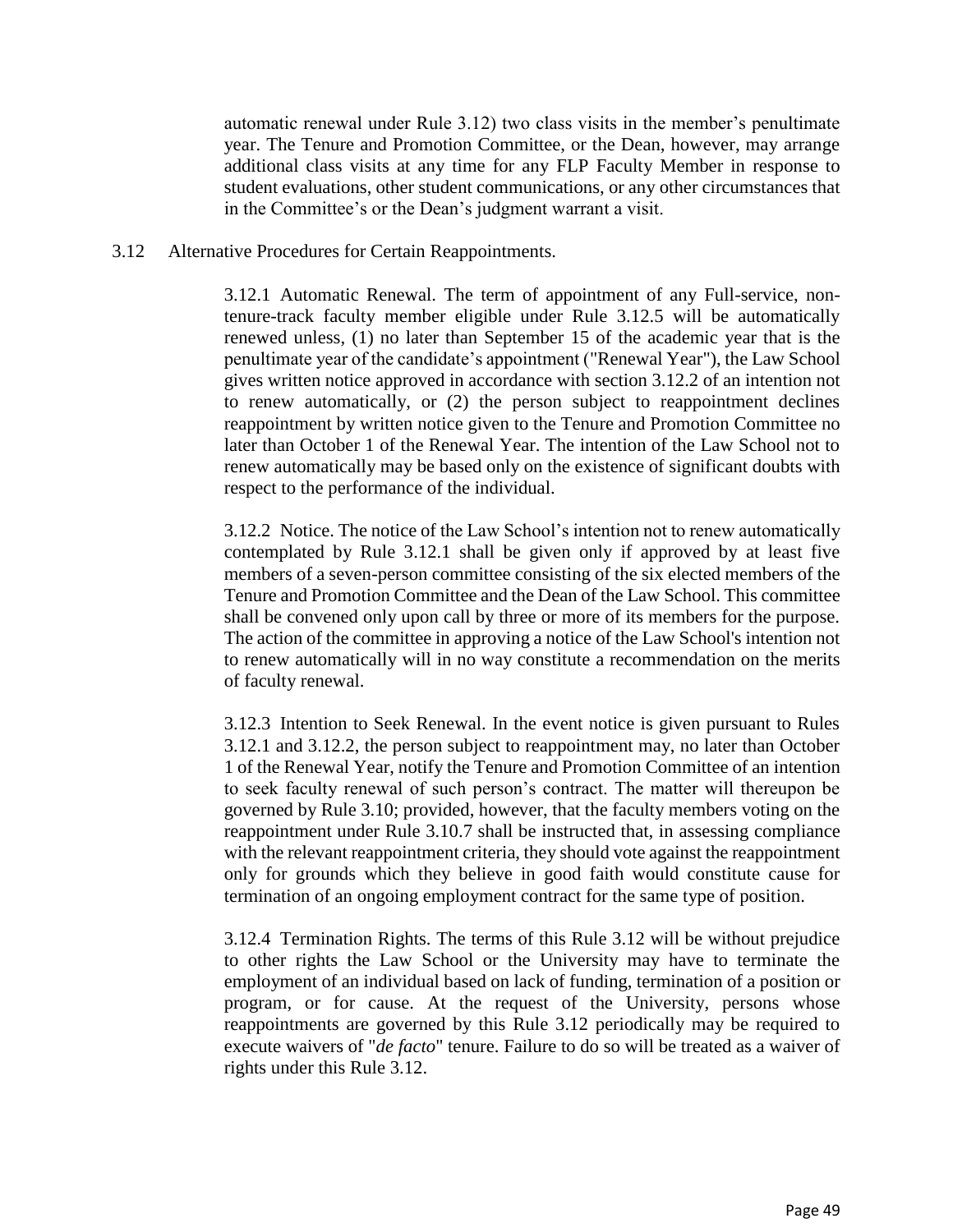- 3.12.5 Faculty Members Eligible for Reappointment under Rule 3.12.
	- 3.12.5.1 Faculty Members Eligible for Automatic Renewal under Predecessor Provisions. Members of the faculty as of January 1, 2018 who, under Rule 3.10.2 or Rule 3.12.3 of the *Faculty Rules* dated April 5, 2016, were eligible for automatic renewal shall be faculty members eligible for renewal under this Rule 3.12. These faculty members are hereby stated to include a Full-service Faculty Member not on a tenure track, other than one holding the title of Director, Associate Director, Professor or Associate Professor of Fundamentals of Lawyering, who previously has undergone at least one reappointment subsequent to promotion to full professor.

### 3.12.5.2 Others Eligible for Reappointment under Rule 3.12.

3.12.5.2.1 A candidate who has undergone reappointment in the same status at least two times, whether under Rule 3.10 or any rule of any earlier version of the *Faculty Rule*, or who has undergone at least one such reappointment in the same status subsequent to promotion to full professor, and who is seeking reappointment to the same status, shall be a person eligible for reappointment under this Rule 3.12. For all purposes of this Rule 3.12, a candidate who has held the title of Associate Director of Legal Research and Writing or Associate Director of Fundamentals of Lawyering shall be treated as a candidate who has held the status of Associate Director of Fundamentals of Lawyering.

3.12.5.2.2 A candidate who has undergone reappointment at least two times, whether under Rule 3.10 or any rule of any earlier version of the *Faculty Rule*, or who has undergone at least one such reappointment in the same status subsequent to promotion to full professor, and who has changed status from a Specialized Faculty Member to a Regular Faculty Member, shall be a person eligible for reappointment under this Rule 3.12 provided that at least one of the earlier reappointments was subsequent to the change of status. .

3.12.5.2.3 A candidate who has undergone reappointment at least two times, whether under Rule 3.10 or any rule of any earlier version of the *Faculty Rules*, or who has undergone at least one such reappointment in the same status subsequent to promotion to full professor, and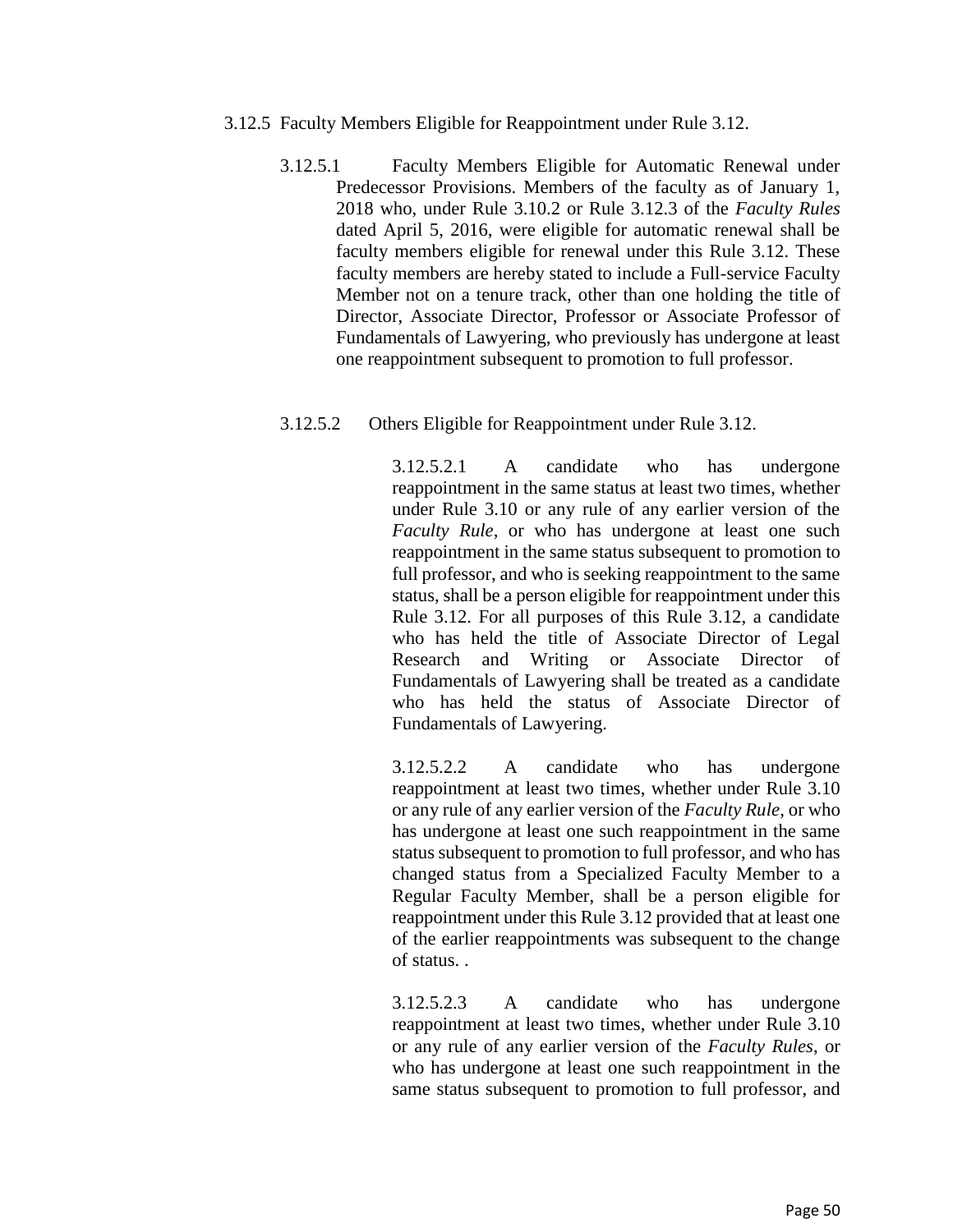who has changed status from a Specialized Faculty Member to a Regular Faculty Member, shall be a person eligible for reappointment under this Rule 3.12 provided that at least one of the earlier reappointments was subsequent to the change of status.

- 3.13 Procedures for Reappointment of Part-time Faculty.
	- 3.13.1 Term. At the expiration of an initial term of either one semester or one year, and every third year thereafter, the Senior Associate Dean for Academic Affairs or the Associate Dean for Academic Affairs shall report to the faculty concerning the teaching evaluations of each Part-time Faculty Member who is a candidate for reappointment.
	- 3.13.2 Voting. A majority vote of those faculty members who are eligible to vote and who are present and voting is required to authorize the Senior Associate Dean for Academic Affairs or the Associate Dean for Academic Affairs to reappoint a Part-time Faculty member for additional terms of either one semester or one year as needed from time to time during a period of three years.
- 3.13A Procedure for Review and Reappointment of Professors of Practice.
	- 3.13A.1 Class Visits. The Dean may arrange class visits at any time for any Professor of Practice in response to student evaluations, other student communications, or any other circumstances that in the Dean's judgment warrant a visit.
	- 3.13A.2 Reports. At the expiration of an initial term of up to three years, and every third year thereafter, the Senior Associate Dean for Academic Affairs or the Associate Dean for Academic Affairs shall report to the faculty concerning the teaching evaluations of each Professor of Practice who is a candidate for reappointment and whose position remains authorized by the faculty pursuant to Rule 2.10A.
	- 3.13A.3 Dean's Recommendation. With the consent of one Full-service Faculty Member and one or more additional Full-service Faculty Members, academic Associate Deans, or academic Assistant Deans, the Dean may recommend the reappointment of a Professor of Practice.
	- 3.13A.4 Voting. A majority vote of those faculty members who are eligible to vote and who are present and voting is required to authorize the Dean to reappoint a Professor of Practice.
- 3.14 Length of Reappointment.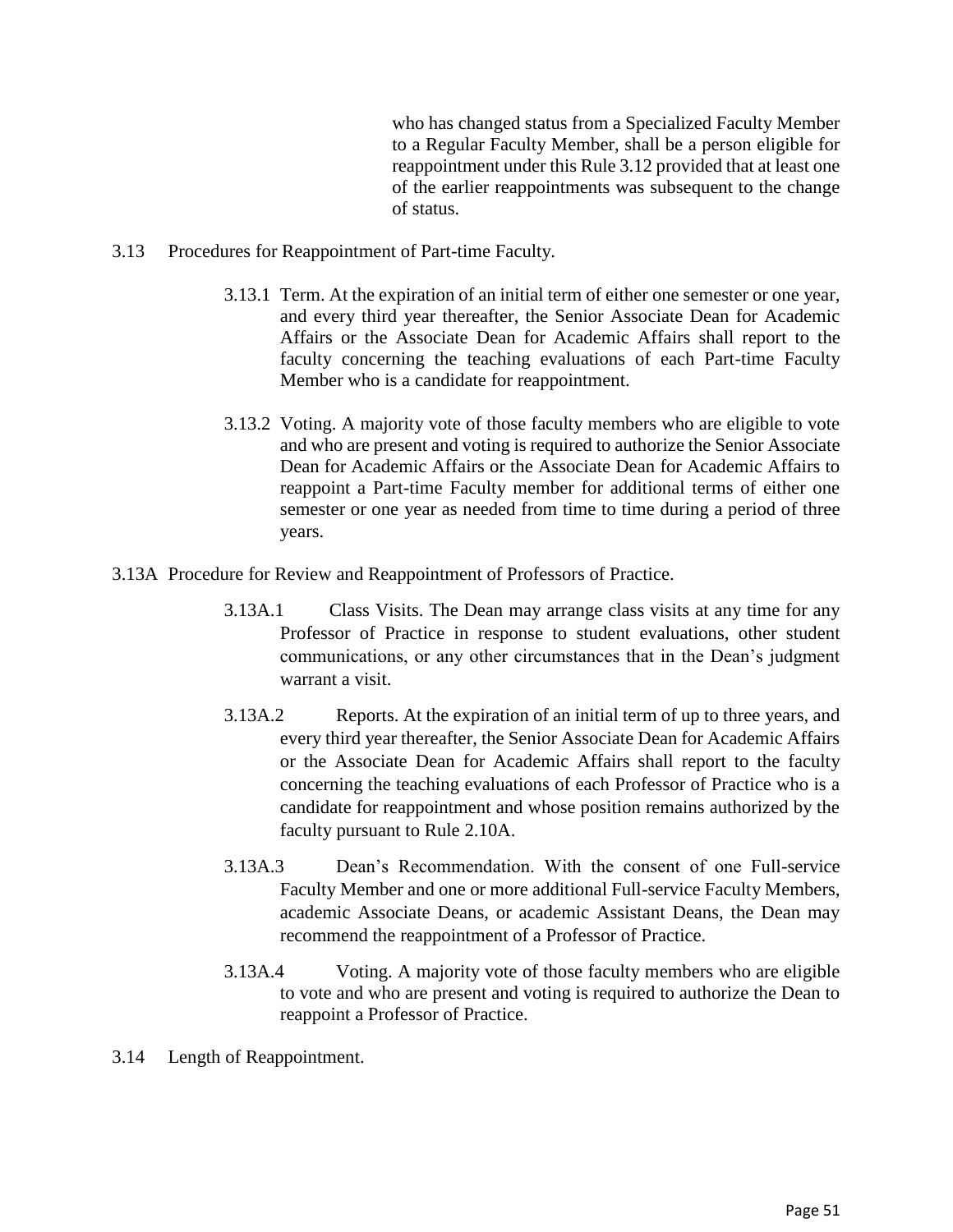3.14.1 Tenure-track Faculty. The reappointment of tenure-track faculty shall be for the terms contemplated in Rule 3.2.

- 3.14.2 Clinical Non-tenure-track Faculty. An individual who is not on Clinical Tenure Track I or Clinical Tenure Track II and who holds the rank of Professor of Clinical Law and who has, in the judgment of the faculty, met the standards for reappointment, shall be reappointed for additional six-year terms.
- 3.14.3 Director of the Law Library. A Director of the Law Library who does not hold a tenure-track position and who has, in the judgment of the faculty, met the standards for reappointment, shall be reappointed for additional five-year terms.
- 3.14.4 Director of the Fundamentals of Lawyering. A Director of Fundamentals of Lawyering who has, in the judgment of the faculty, met the standards for reappointment, shall be reappointed for five-year terms. After a Director of Fundamentals of Lawyering has been reappointed once under Rule 3.10.6.3, the Faculty shall apply a presumption of reappointment for any subsequent term sought by the Director of Fundamentals of Lawyering.
- 3.14.4A Associate Director of the Fundamentals of Lawyering. An Associate Director of Fundamentals of Lawyering who has, in the judgment of the faculty, met the standards for reappointment, shall be reappointed for a five-year term. After an Associate Director of Fundamentals of Lawyering has been reappointed once under Rule 3.10.6.4, the Faculty shall apply a presumption of reappointment for the second term sought by an Associate Director of Fundamentals of Lawyering.

3.14.5 FLP Faculty. An FLP Faculty Member who has, in the judgment of the faculty, met the standards for reappointment, shall be reappointed to a three-year term, unless the faculty member agrees to a shorter term. After an FLP Faculty Member has been reappointed once under Rule 3.10.6.4, the Faculty shall apply a presumption of reappointment for the second reappointment sought by the FLP Faculty Member. Notwithstanding any other provision of these Rules, an FLP Faculty Member who has been twice reappointed shall be subject to automatic reappointment pursuant to the provisions of Rule 3.12.

3.14.6 Part-time Faculty. During the three-year period in which the faculty has voted to authorize the reappointment of a Part-time Faculty Member, the faculty member may be reappointed from time to time for periods of one semester or one year, subject to any applicable collective bargaining agreement, and subject to continued academic need for and acceptable teaching performance by the faculty member, as determined by the Senior Associate Dean for Academic Affairs or the Associate Dean for Academic Affairs.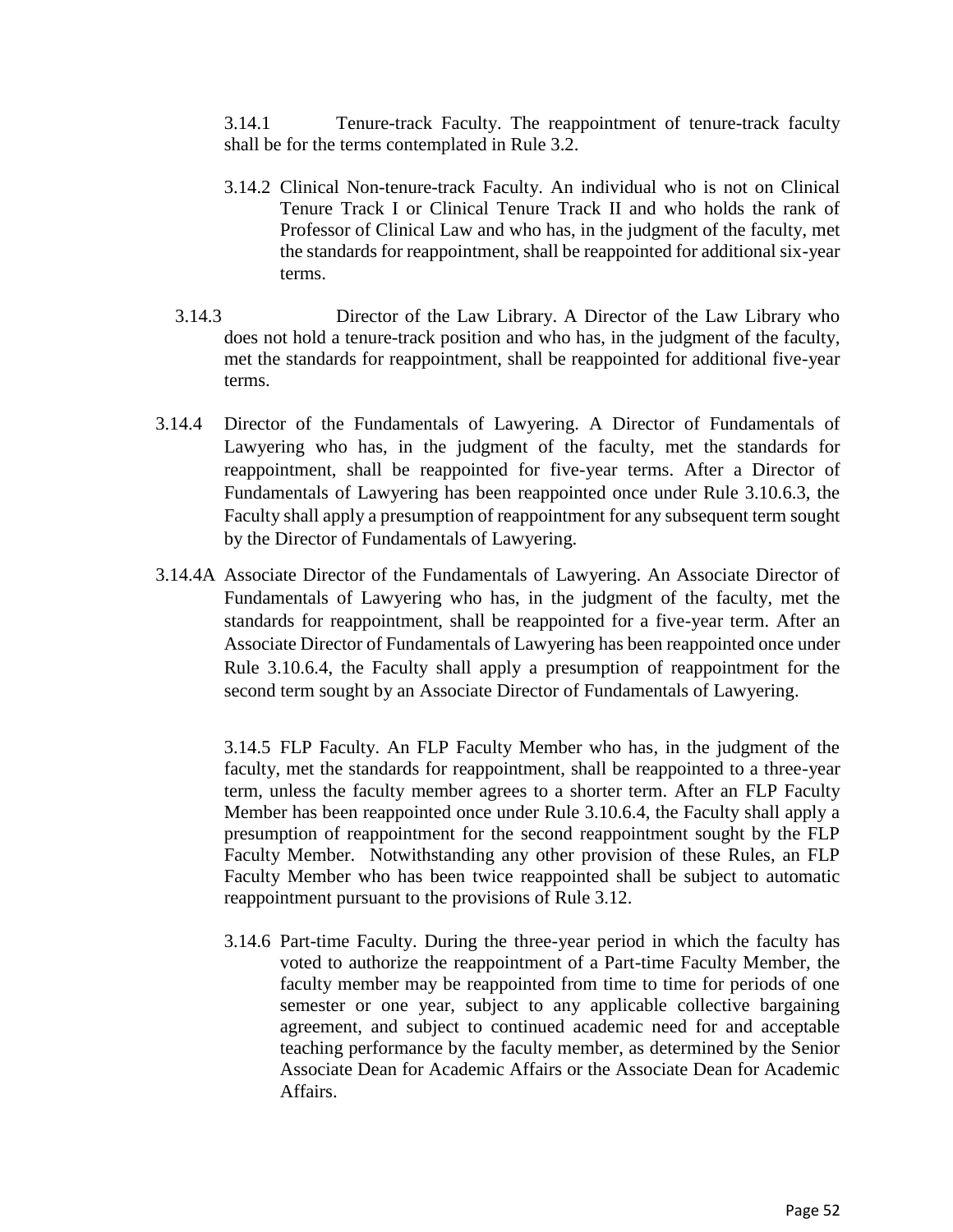- 3.14.7 Professors of Practice. A Professor of Practice who has, in the judgment of the faculty, met the standards for reappointment, shall, subject to the requirement of reauthorization of the position pursuant to Rule 2.10A.3, be reappointed for additional three-year terms, unless the candidate agrees to a shorter term.
- 3.15 Effect of Promotion or Change of Status.

3.15.1 Promotion. A decision to promote a candidate who is not on a tenure track shall have the effect of reappointing the candidate to a new term.

3.15.2 Change of Status.

- 3.15.2.1 A decision to approve a candidate's change of status from an untenured appointment on Clinical Track II to an untenured appointment on the Traditional tenure track shall have no effect on the candidate's term of appointment.
- 3.15.2.2 A decision to approve a candidate's change of status from Specialized to Regular or from Regular to Specialized shall have the effect of reappointing the candidate to a new term.

### **4. Decanal Search and Review**

- 4.1 Dean Search Procedures.
	- 4.1.1 Dean Search Committee Selection and Composition. Upon notification from the University Administration that a Dean Search should begin, the faculty shall, as soon as feasible, elect seven Full-service Faculty Members to be the Law School faculty members of the Dean Search Committee.

4.1.1.1 Faculty Eligible to Vote on Election of Members of the Dean Search Committee. All Full-service Faculty Members, as defined in Rule 1.2.3, shall be eligible to vote on election of members of the Dean Search Committee. Limited Service Members of the Faculty as defined in Rule 1.2.11, including full-service Associate and Assistant Deans currently holding the rank of Professorial Lecturer, shall not be eligible to vote.

4.1.1.2 Faculty Eligible to Serve on the Dean Search Committee. Any Fullservice Faculty Member may serve on the Dean Search Committee, provided, however, that the incumbent Dean or Interim Dean shall be ineligible to serve. If a member of the Dean Search Committee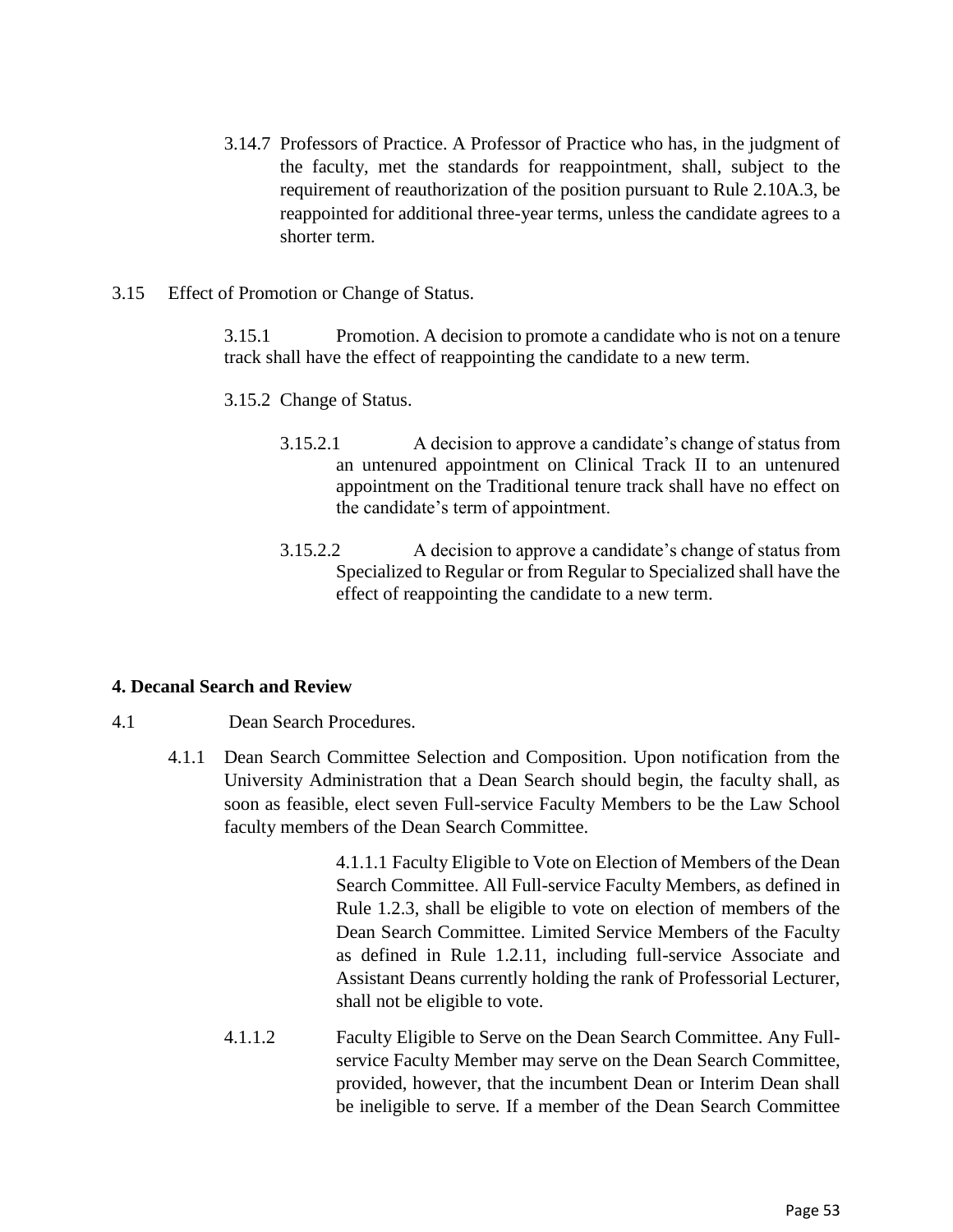decides such member wishes to be considered as a decanal candidate, such member shall notify the Committee chair and resign from the Committee.

- 4.1.1.3 Nominations and Balloting. Nominations for members of the Dean Search Committee may be made from the floor by any faculty member eligible to vote on election of members as provided in Rule 4.1.1.1 above at a regular or special faculty meeting for which election of a Dean Search Committee has been duly placed on the Agenda. Nominations need not be seconded. Eligible faculty may make more than one nomination. Persons nominated may decline nomination. Balloting shall be by secret ballot or comparable electronic procedure. All ballots must contain a number of names equal to the number of seats on the Committee; any ballots which contain either fewer or more than the requisite number shall be invalid and shall not be counted. The number of nominees equal to the size of the Committee who have received the most votes shall be deemed elected. If necessary, in the event of a tie vote for the last positions on the Committee, additional ballots shall be taken.
- 4.1.1.4 Election of Chair and Vice Chair of the Dean Search Committee. The senior law faculty member of the Committee in years of service at the Law School shall serve as chair *pro tem* for purposes of convening an initial meeting of the law faculty members of the Committee. At the initial meeting, the law faculty members of the Committee shall elect from among themselves, by whatever method they choose, a chair and a vice chair, who must each be tenured and hold the rank of Full Professor.
- 4.1.1.5 Additional Members of the Dean Search Committee. After the law faculty members of the Committee are elected, additional persons shall be invited or selected to serve on the Committee, as follows:
	- 4.1.1.5.1 Provost. The law faculty members of the Committee shall invite the Provost to serve on the Committee or to appoint a representative to serve on the Committee.
	- 4.1.1.5.2 Trustees. The law faculty members of the Committee shall invite the chair of the University's Board of Trustees to appoint trustees to serve on the Committee.
	- 4.1.1.5.3 Student(s). The voting members of the Committee shall, in consultation with the Student Bar Association, select one or two current law students to serve on the Committee.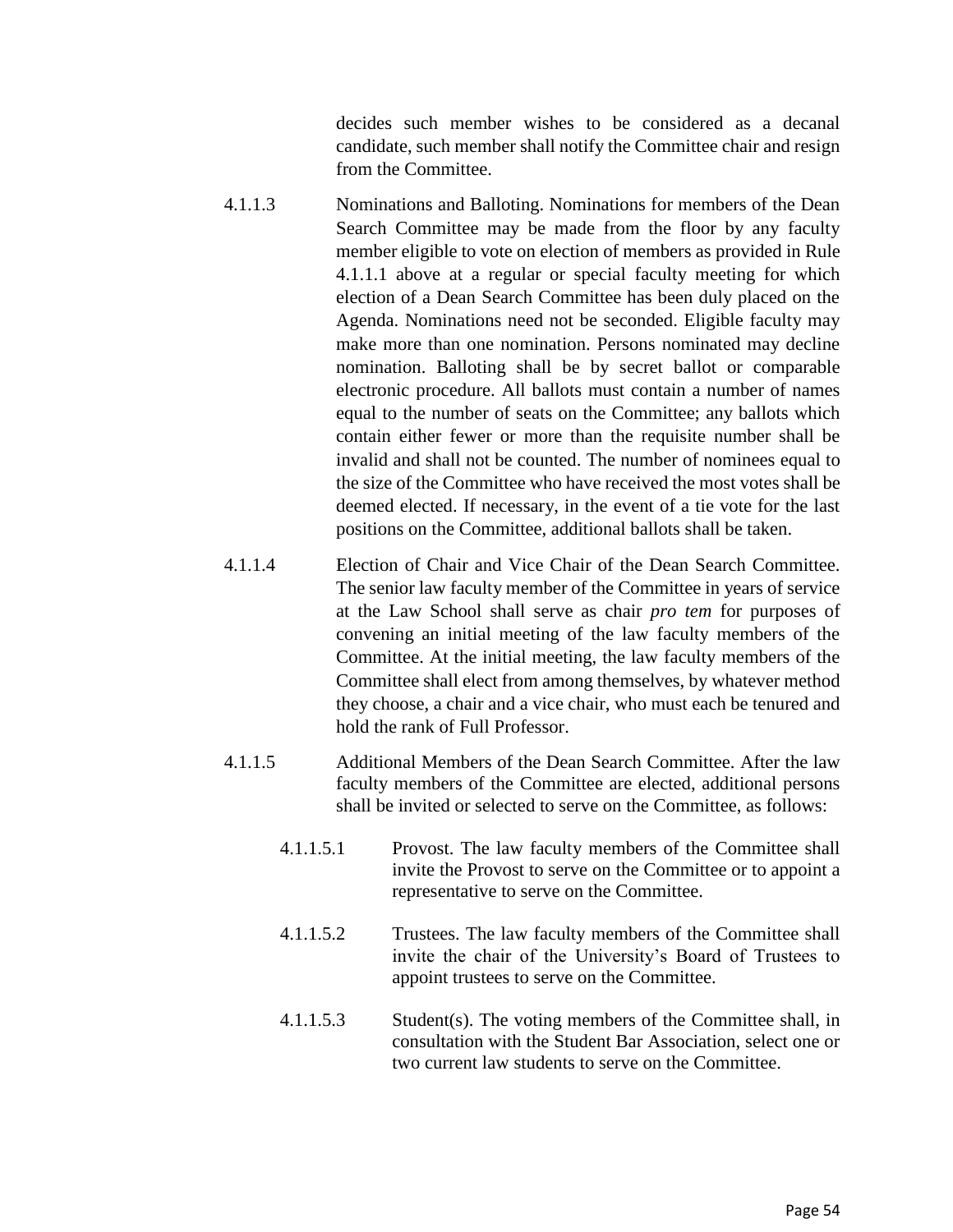- 4.1.1.5.4 Alumni. The voting members of the Committee shall, in consultation with appropriate alumni organizations, select one or two Law School alumni to serve on the Committee.
- 4.1.1.5.5 Other Constituencies. The voting members of the Committee may, at their discretion, select additional members of other Law School constituencies to serve on the Committee. Additional members may include, but are not limited to, non-tenured or Limited Service Faculty Members (including Assistant or Associate Deans).
- 4.1.1.6 Voting Rights of Committee Members. The law faculty members of the Committee and members of the Committee who are University Trustees appointed under Rule 4.1.1.5.2 shall be voting members of the Committee. All other Committee members shall be non-voting members.
- 4.1.1.7 Requested Number of Candidates. After the Dean Search Committee is formed, the Committee will invite the Provost to advise the Committee regarding the minimum number of candidates that the President desires to receive from the Committee.
- 4.2 Dean Search Committee Process.
	- 4.2.1 Executive Sessions. The voting members of the Committee, if they choose, may meet in executive session to deliberate and vote on (i) criteria for selecting a new Dean, (ii) the selection of candidates for preliminary and final interviews, (iii) the selection of nominees to be presented to the faculty, and (iv) other matters as they deem appropriate. The law faculty members of the Committee, if they choose, may meet in executive session to deliberate on the same matters.
	- 4.2.2 Search Criteria. The Dean Search Committee shall establish criteria for the Dean Search. The criteria shall include a position description. Before becoming final, the criteria must receive the approval of the Law School faculty at a faculty meeting. All Full-service Faculty shall be eligible to vote on the criteria. The criteria shall also be approved by the Provost.
	- 4.2.3 Advisory Committees. The Dean Search Committee may request various interested Law School and University constituencies, such as alumni groups, the Student Bar Association, and Law School staff to form advisory Committees. If deemed advisable by the Dean Search Committee, any such Committees may interview candidates who come to campus and offer their views about the candidates and perform such other functions as are given to them by the Dean Search Committee.
	- 4.2.4 Additional Assistance. In its discretion, the Dean Search Committee may secure the assistance of consultants, or other supporting personnel to assist in its search.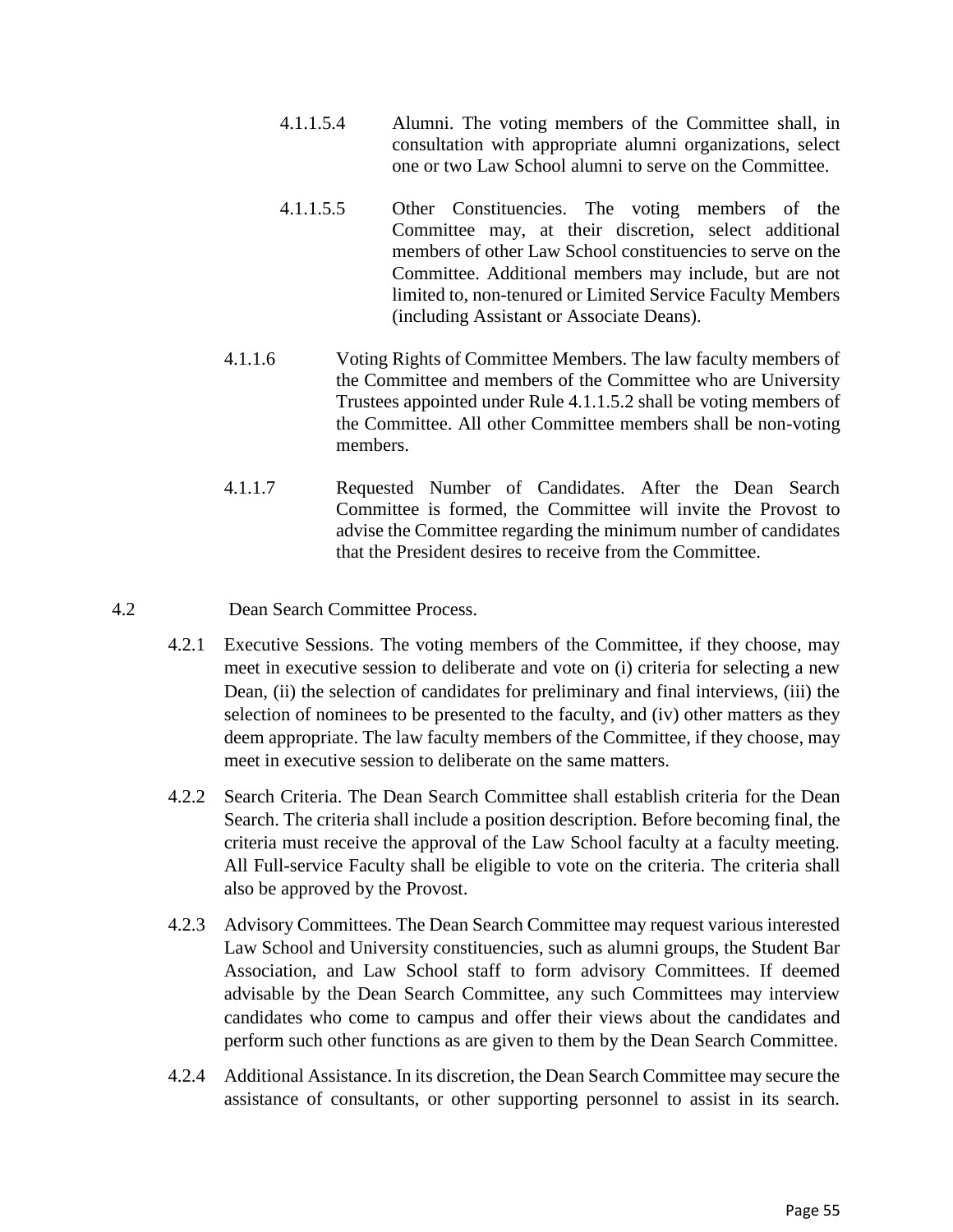Funding for such assistance is subject to the approval of the Office of the Dean or the Provost.

- 4.2.5 Periodic Reports. The Dean Search Committee shall report to the full faculty and to the Provost and President of the University periodically about the progress of the search.
- 4.2.6 Final Report to the Faculty. The Dean Search Committee shall report to the full faculty a slate of candidates for the faculty's consideration. The faculty will consider the candidates as provided in Rule 4.3 and shall provide its views on the candidates to the Committee.
- 4.2.7 Report to the President. After receiving the results of the votes held at the faculty meeting held pursuant to 4.3, the Committee shall select the individuals to be recommended to the President and Provost for appointment as Dean. In making its selection, the Committee shall select only from among those individuals who became "approved candidates" under Rule 4.3.9.5. The Committee shall have discretion to send forward more than the requested number of candidates if more than the requested number have been approved by the faculty.
- 4.3 Consideration of Recommended Candidates by Full Faculty.
	- 4.3.1 Meeting to Consider Candidates. Upon receipt of the report of the Dean Search Committee as provided in rule 4.2.6 above, a special faculty meeting shall be scheduled to discuss the slate of candidates. There shall be no other business on the Agenda at this meeting.
		- 4.3.2 Eligible Voters. All Full-service Faculty are eligible to vote on Dean candidates.
	- 4.3.3 Candidates and Related Parties. Neither a member of the voting faculty who is under consideration by the faculty as a candidate for the position of Dean nor any faculty member who is in the same immediate family, same household, or who is involved in a personal relationship with a candidate shall attend a faculty meeting during the reports on the candidates, during the general discussion and debate, or during any vote to be taken under this Rule 4.3. Faculty members to whom this rule applies are responsible for absenting themselves.
	- 4.3.4 Presiding Officer and Parliamentarian. The presiding officer for the meeting shall be the incumbent Dean or Interim Dean, unless that person is a Dean candidate or is unavailable to preside, in which case the presiding officer shall be the Senior Associate Dean for Academic Affairs, unless that person is a Dean candidate or is unavailable to preside, in which case the incumbent Dean or Interim Dean shall, with the consent of the faculty received at a faculty meeting held prior to the meeting described in this Rule 4.3, appoint a Full-service Faculty Member to serve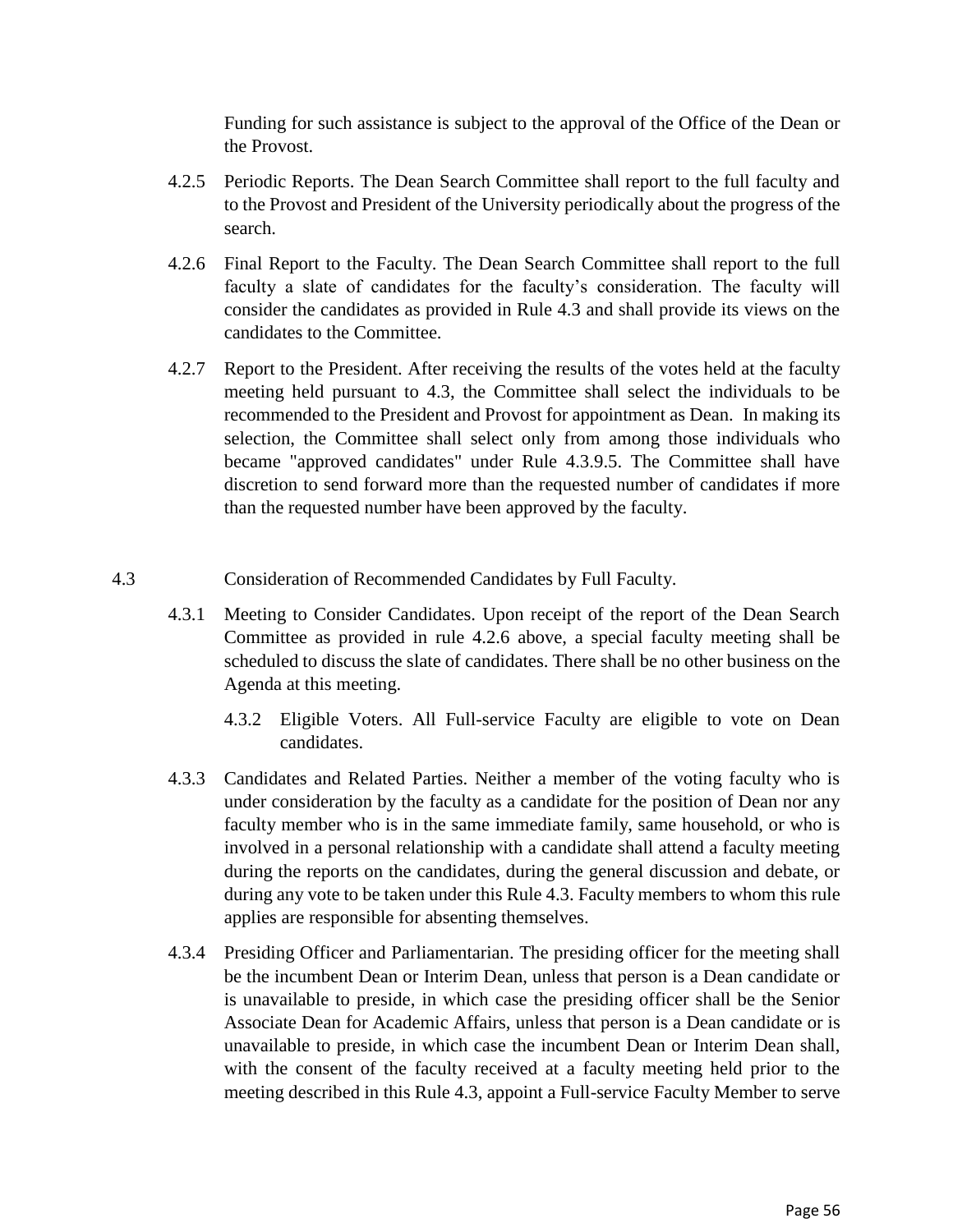as the presiding officer. The presiding officer, if otherwise eligible to vote, shall be eligible to vote on all matters notwithstanding status as presiding officer. A member of the Full-service Faculty of the Law School designated by the presiding officer shall serve as Parliamentarian of the meeting and advise the presiding officer concerning any matters of procedure that may arise.

- 4.3.5 Method of Voting. All votes in connection with decanal candidates shall be by secret ballots or comparable electronic procedure. On all votes, the chair and vice chair of the Faculty Dean Search Committee shall serve as tellers, distributing, collecting, and tabulating the ballots, or reviewing the electronic results, as appropriate. Only persons present and eligible to vote shall cast ballots; there will be no proxy voting.
- 4.3.6 Reports on Candidates By Non-Voting Interested Constituencies. The first order of business at the faculty meeting devoted to consideration of Dean candidates shall be the presentation of reports and comments on the candidates by representatives of interested constituencies. All discussion conducted shall be deemed confidential.
- 4.3.7 Executive Session and Report of the Dean Search Committee. At the close of the reports and comments provided for in Rule 4.3.6, the Full-service faculty and Law School Administrators shall then go into executive session. The Dean Search Committee shall then deliver a full report about each candidate. The Committee will respond to questions at the conclusion of the report on each candidate. All discussion conducted shall be deemed confidential.
- 4.3.8 Discussion. At the close of the discussion provided for in Rule 4.3.7, the voting faculty will then have an opportunity to discuss the merits of the various candidates. All discussion conducted shall be deemed confidential. Unless the voting faculty elects to go into an executive session of only voting faculty, all persons present in the executive session provided for in Rule 4.3.7 may remain and participate in the subsequent discussion. All candidates will be discussed as a group and, during the discussion, comments as to any candidate, or as to the comparative merits of the candidates, will be appropriate. The faculty may adopt, by simple majority, a rule specifying the time at which discussion shall be concluded, in order to ensure ample time for balloting.
	- 4.3.9 Initial Balloting.
	- 4.3.9.1 Approval. At the close of discussion a ballot shall be distributed to voting faculty members listing the name of each candidate under consideration. Each voting member of the faculty shall vote "yes" or "no" for each candidate listed on the ballot.
	- 4.3.9.2 Appointment to the Faculty. At the conclusion of such balloting but before the ballots are counted, another ballot shall be distributed to all faculty members who are eligible to vote on appointments of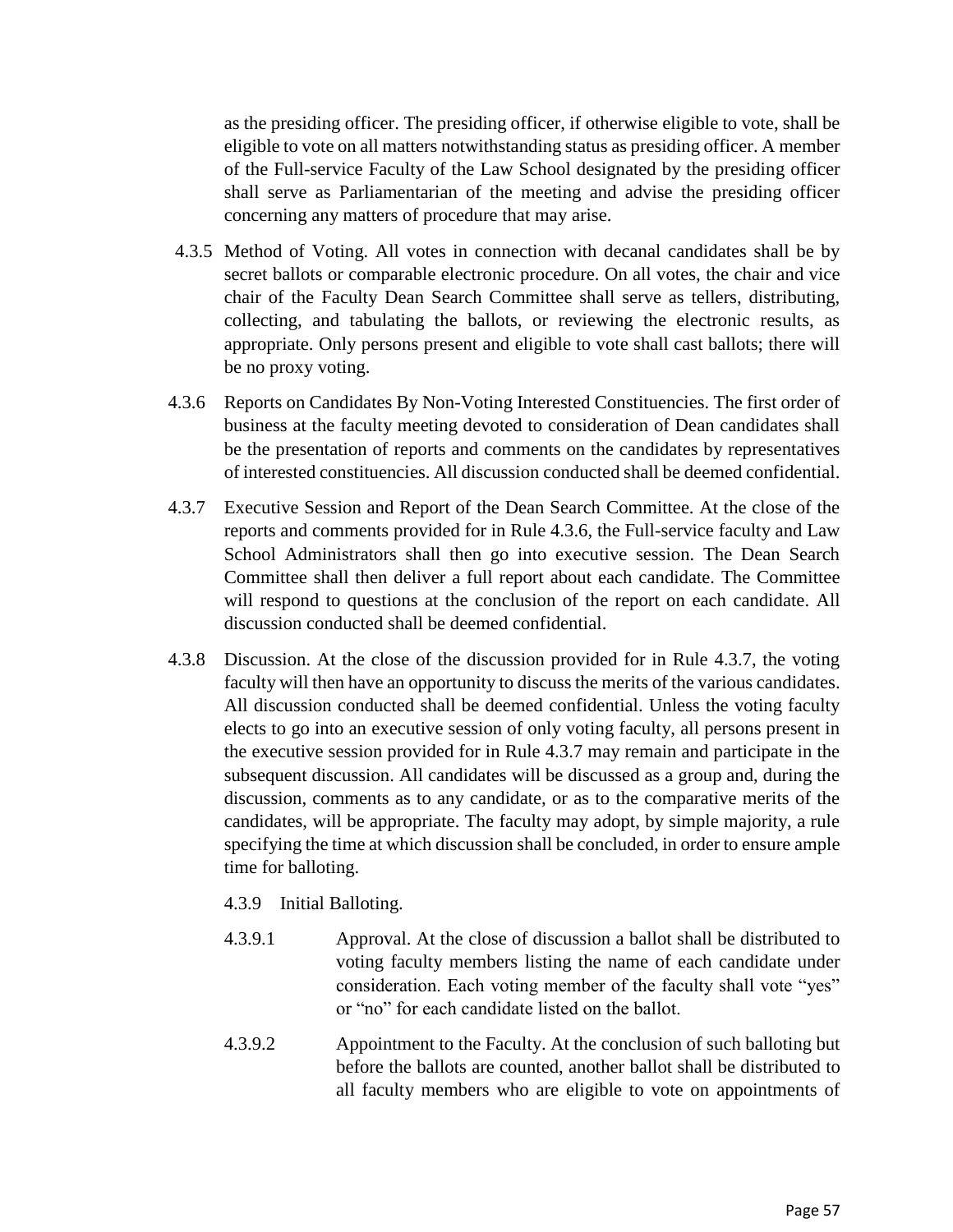Traditional Faculty. The ballot shall list the name of each candidate under consideration, except 1) those candidates who are already members of the Law School faculty; and 2) those candidates who have indicated to the Dean Search Committee that they do not require appointment. The ballot shall pose the question, "Do you approve a faculty appointment for each candidate listed, conditioned on the candidate's becoming the Dean of the Law School?" Each eligible voting member of the faculty shall vote "yes" or "no" on this question for each candidate listed on the ballot.

- 4.3.9.3 Tenure. At the conclusion of such balloting but before the ballots are counted, another ballot shall be distributed to all faculty members who are eligible to vote on tenure of Traditional Faculty. The ballot shall list the name of each candidate under consideration, except 1) those candidates who are already members of the Law School faculty; and 2) those candidates who have indicated to the Dean Search Committee that they do not require a tenured appointment. The ballot shall pose the question, "Do you approve a tenured faculty appointment for each candidate listed, conditioned on the candidate's becoming the Dean of the Law School?" Each eligible voting member of the faculty shall vote "yes" or "no" on this question for each candidate listed on the ballot.
- 4.3.9.4 Promotion. At the conclusion of such balloting but before the ballots are counted, another ballot shall be distributed to all faculty members who are eligible to vote on promotion of Traditional Faculty. The ballot shall list the name of each candidate under consideration, except 1) those candidates who are already members of the Law School faculty with the rank of full professor; and 2) those candidates who have indicated to the Dean Search Committee that they do not require appointment at the rank of full professor. The ballot shall pose the question, "Do you approve a faculty appointment at the rank of full professor for each candidate listed, conditioned on the candidate's becoming the Dean of the Law School?" Each eligible voting member of the faculty shall vote "yes" or "no" on this question for each candidate listed on the ballot.
- 4.3.9.5 Votes Required. To be an "approved candidate," a candidate must receive a "yes" vote on 2/3 of all ballots cast under each of Rules 4.3.9.1, 4.3.9.2, and 4.3.9.3, and a "yes" vote on a majority of all ballots cast under Rule 4.3.9.4, except that a candidate need not receive such a vote for a ballot on which the candidate is not listed pursuant to the exceptions provided in Rules 4.3.9.2, 4.3.9.3, or 4.3.9.4. Candidates receiving the required votes shall be deemed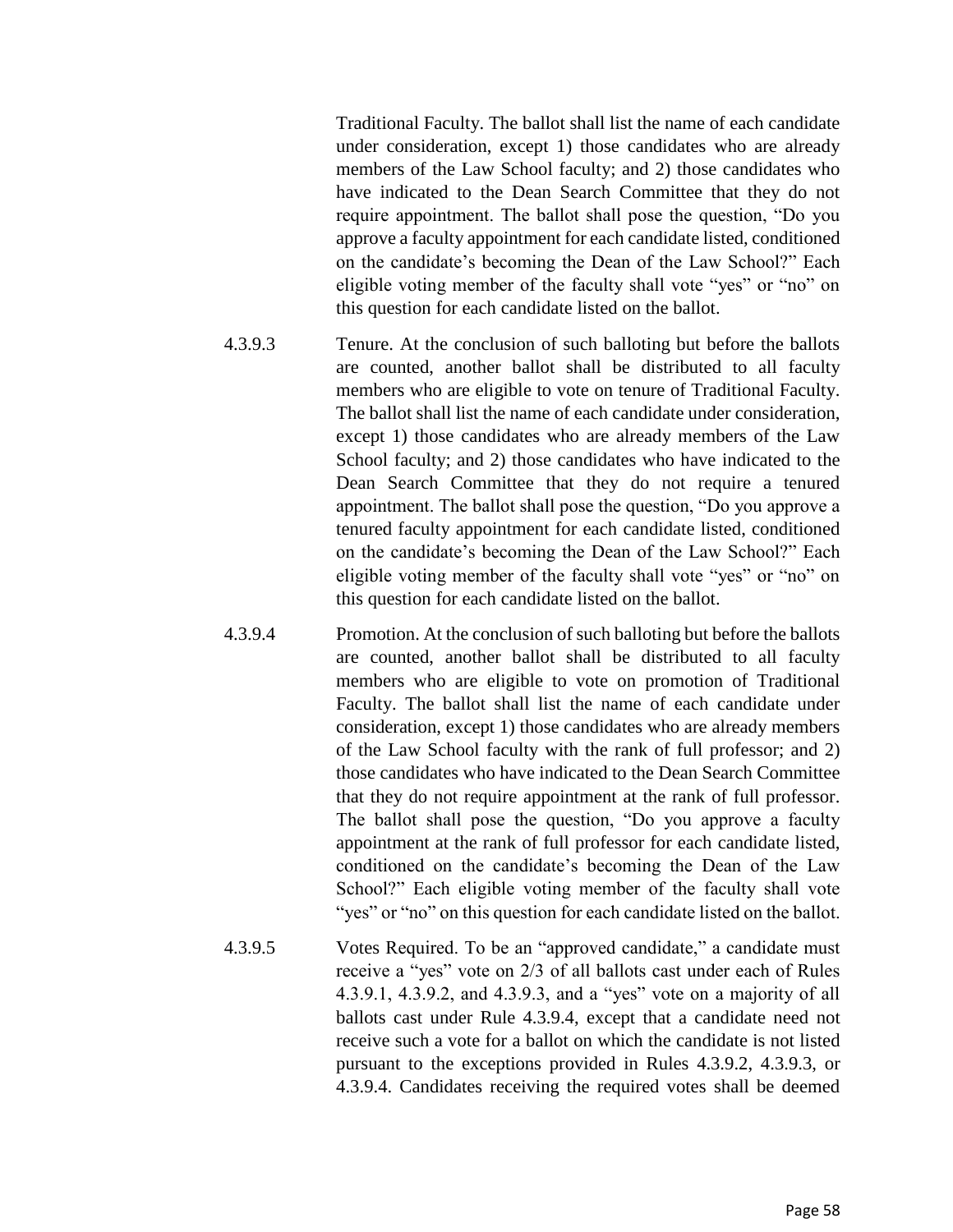"approved candidates." The vote totals received by the various candidates shall not be disclosed by the tellers to the faculty or the public, and instead shall be kept in strict confidence.

- 4.3.10 Approval of Requested Number of Candidates or More. If as a result of the initial balloting the faculty approves exactly the number of candidates that the President has requested or more than the requested number be submitted, then their names will be announced to the faculty in alphabetical order and communicated to the Dean Search Committee for action under Rule 4.2.7. There will be no further business to be conducted concerning the decanal candidates, and a motion to adiourn will be in order.
- 4.3.11 Approval of Fewer Than Requested Number of Candidates. If the faculty approves fewer than the requested number of candidates during the initial balloting, the names of the approved candidates shall be announced to the faculty in alphabetical order. The presiding officer will then inquire if the faculty wishes to engage in further discussion or debate. At the conclusion of such debate, or if there is no debate, the balloting procedures of Rule 4.3.9 shall be followed a second time with respect to all candidates who were not approved the first time.
	- 4.3.11.1 Second Ballot Approval of Requested Number. If additional candidates are approved as provided in Rule 4.3.9 as a result of this balloting so as to bring the number of approved candidates to exactly the requested number or more, then the faculty will follow the procedure in Rule 4.3.10 above.
		- 4.3.11.2 Second Ballot Approval of Fewer than Requested Number. If no additional candidates are approved as a result of this balloting, or if the number of additional candidates approved is insufficient to bring the total number of approved candidates up to the requested number, the meeting will be declared in recess and the chair of the Dean Search Committee will communicate the situation to the President and Provost of the University and then report back to the Dean Search Committee and the faculty with a recommendation about how to proceed.
- 4.4 Amendments to these Rules. The faculty eligible to vote on election of members of the Dean Search Committee, as defined in Rule 4.1.1.1, may amend any of these rules relating to the Dean search by simple majority vote at a regular or special meeting of the faculty at least one week in advance of the faculty meeting at which the amended rule would be applied.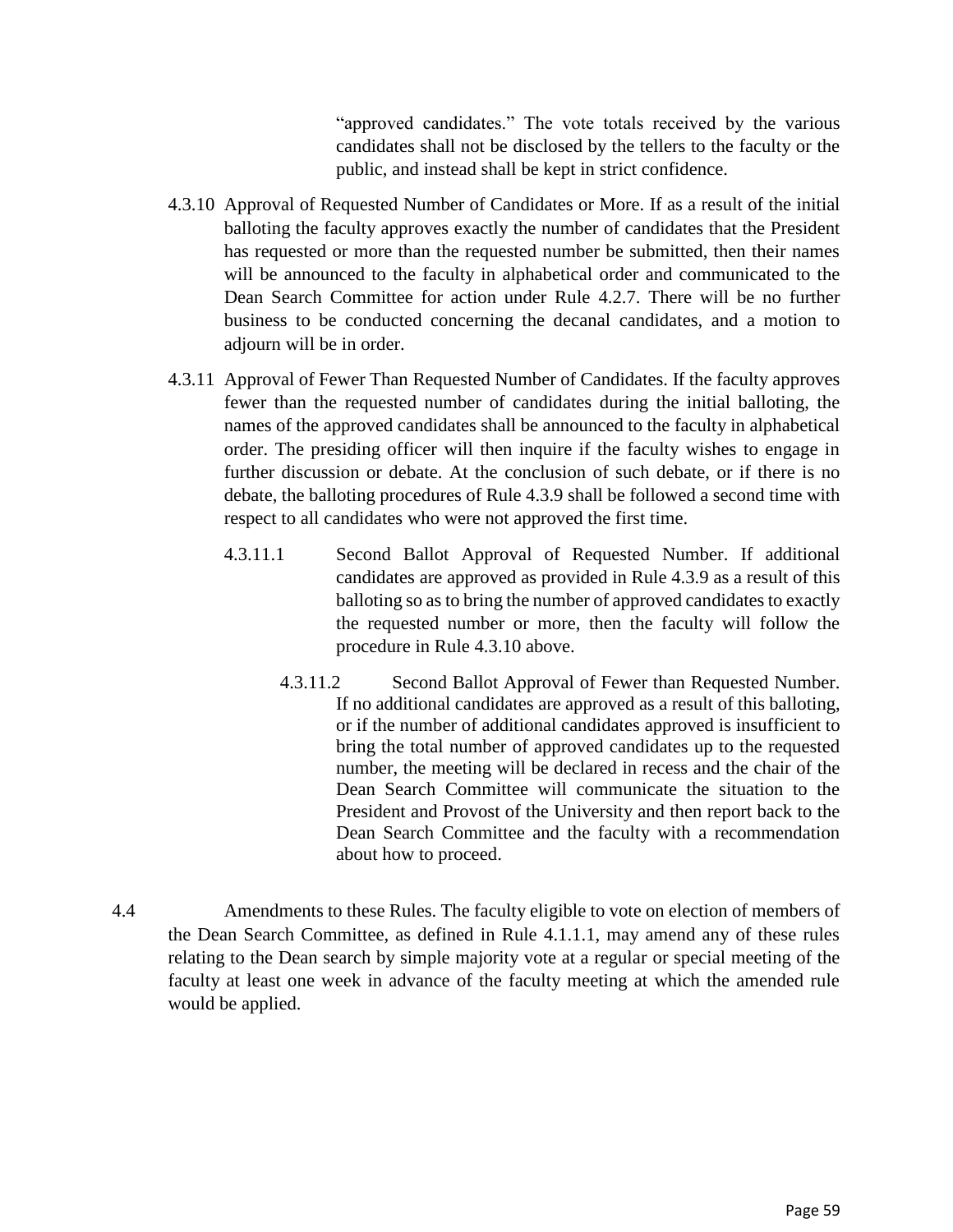Section 4.5 has been rejected by the Provost and redacted pending faculty action.<sup>1</sup>

 $\overline{a}$ 

- 4.5 Participation in Provost's Decanal Review/Expression of Faculty Support of Decanal Continuation
	- 4.5.1 Coordination with the Provost. In any year in which the Provost acts pursuant to the *Faculty Code* to initiate a comprehensive review of the Dean, the faculty will participate in the review and provide the Provost its views on the performance of the Dean. It is the sense of the faculty that the Tenure and Promotion Committee is, as an ongoing elected body, an appropriate cohort with which the Provost may choose to interact in formulating requests for the faculty's views on the performance of the Dean. As part of the process of providing the faculty's views to the Provost, the faculty shall provide a statement regarding the faculty's support for the Dean's continuation in the position, to be manifested through a majority vote of those Full-service Faculty Members present and voting. The Tenure and Promotion Committee will meet with the Dean and the Provost or their representatives to discuss the timing and details of the process. It will consist of the following steps in the following order:
		- 4.5.1.1 Dean's State of the Law School Address. A special-purpose meeting will be called at which the Dean will be invited to deliver an address describing the state of the Law School (including information regarding the Law School's budget, endowment, results of financial operations and other key indicators of performance) and at which the Dean will entertain questions.
		- 4.5.1.2 Comments. The Tenure and Promotion Committee, acting as a whole or by sub-Committee selected by the whole, will seek comments from the faculty and Law School Administrators with respect to the Dean's performance. The intent of the comment procedure is to solicit both positive comments and concerns, as well as suggestions for improving the governance of the Law School. Comments may be submitted anonymously and will be reviewed and redacted by the Tenure and Promotion Committee or its sub-Committee to further ensure anonymity. The redacted feedback will be shared with the Dean, and the Dean will be invited to respond as desired.
- 4.5.1.3 Discussion and Voting. At a special-purpose meeting not attended by the Dean, or as an agenda item at a regular business meeting from which the Dean is excused for the duration of the reporting, discussion and voting on such item, the redacted feedback and the Dean's response, if any, will be reviewed for the faculty by the chair(s) of the Tenure and Promotion Committee. The faculty will be invited to discuss the Dean's performance before the matter of faculty support is put to a confidential vote. The proposition before the faculty will take the following form: "Resolved, that The George Washington University Law School faculty recommends the continuation in office of Dean \_\_\_\_\_." All Full-service Faculty Members shall be eligible to vote. The outcome of the vote will be known only to the chair(s) and one other member of the Tenure and Promotion Committee (except as provided in Rule 4.5.2 or 4.5.3), who will share it with the Dean, as well as with the Provost.
	- 4.5.2 Report to Faculty. It is anticipated that, in accord with the Procedures for the Implementation of the Faculty Code, the Provost shall provide to the Law School's Full-service Faculty Members a summary of the general conclusion of the review with respect to the established criteria of the Dean's performance. At the time of the Provost's report, or by March 15, whichever is earlier, the chair(s) of the Tenure and Promotion Committee shall report to the Full-Service Faculty Members the

<sup>&</sup>lt;sup>1</sup> The redacted section read: